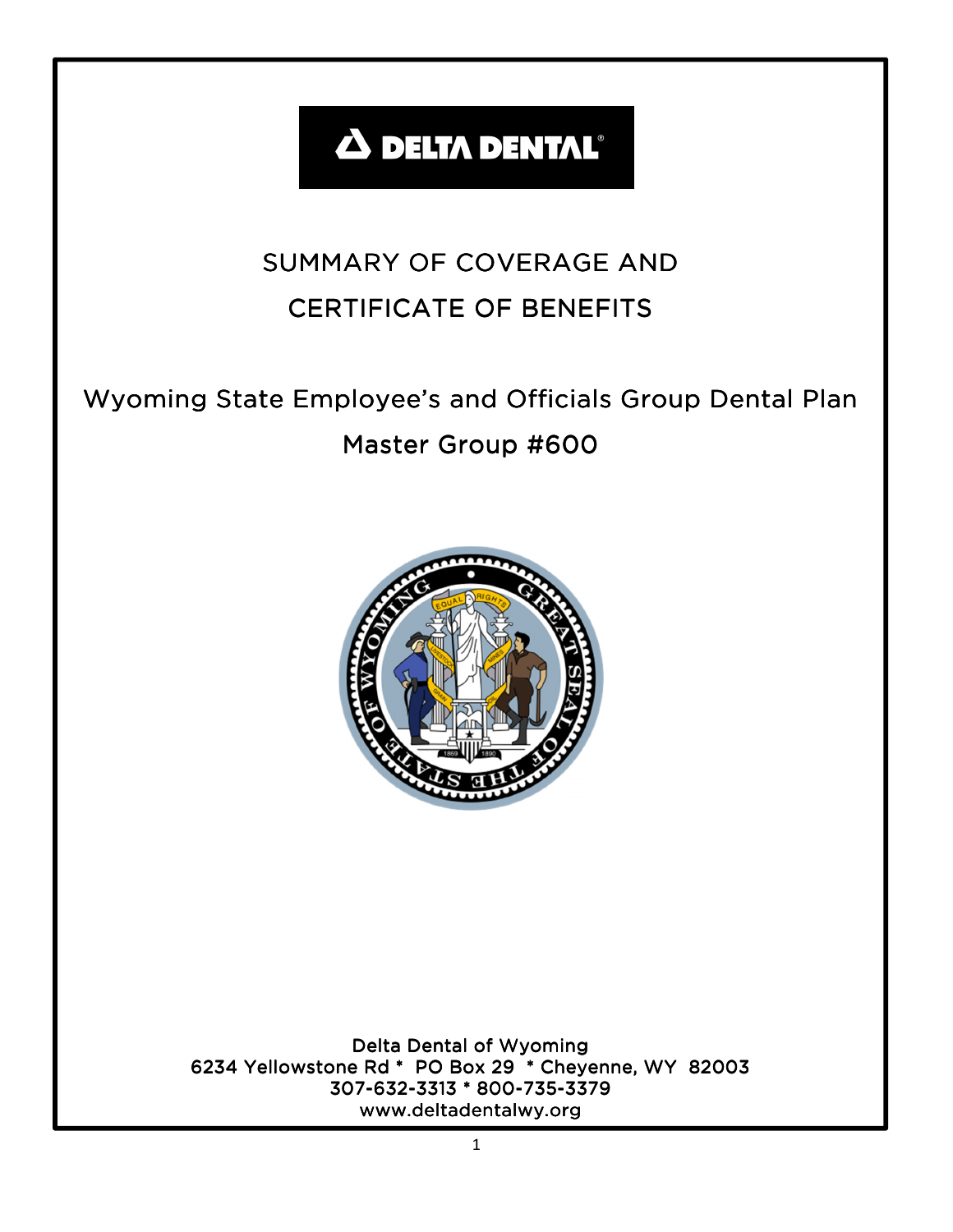Delta Dental of Wyoming PO Box 29 6234 Yellowstone Road Cheyenne, WY 82009 307-632-3313 or 1-800-735-3379 Fax: 307-632-7309 www.deltadentalwy.org

# Group Dental Insurance Plan

# Policy Statement

THE STATE OF WYOMING (the Employer) has established an Employee Dental Insurance Plan. This booklet, effective January 1, 2017, replaces any prior Dental Plan booklet issued by Delta Dental.

The benefits described in this booklet constitute the benefits available under the State of Wyoming, Employees dental insurance plan. The plan will be maintained pursuant to the terms of this booklet. The dental insurance plan may be amended from time to time. All prior plan descriptions established or maintained by the Employer are hereby revoked.

The benefits that form the Diagnostic and Preventive AND the Voluntary Optional dental insurance plan as described in this booklet are self-funded by the Employer. The Plan Administrator has complete authority to control and manage the plan and has full discretion to determine eligibility, to interpret the policy and to determine whether a claim should be paid or denied, according to the provisions of the plan, as set forth in this booklet.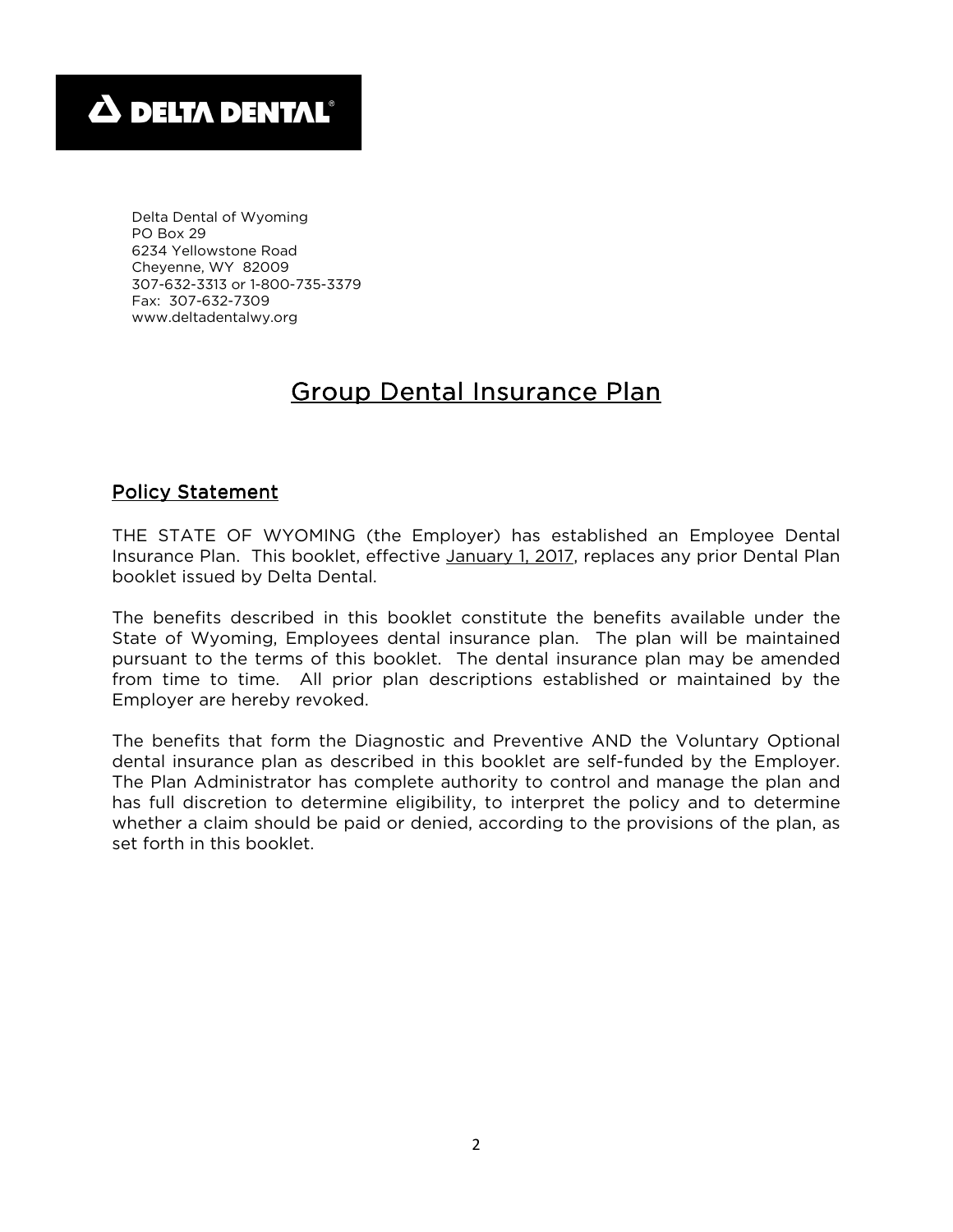# Definitions

Alternate benefit is a provision in a dental plan contract that allows the third-party payer to determine the benefit based on an alternative procedure that is generally less expensive than the one provided or proposed.

Amalgam is a silver material used to fill cavities that are placed on the tooth surface (that is used for chewing) because it is a particularly durable material.

Annual maximum benefit is the maximum benefit each member is eligible to receive for certain covered services in a coverage year. The annual maximum benefit is reached from claims settled under this handbook in a coverage year. This amount is shown on the summary of benefits sheet.

Apicoectomy is a surgical removal of the apex or tip of a root in order to remove diseased tissue.

Applicant wherever used in this Contract means the group that has requested a policy from Delta Dental.

Approved amount is the total amount that the dentist is permitted to collect as payment in full for the specified service. It includes the dental benefit plan's payment as well as the patient's deductible and/or co-insurance.

Benefits are services covered under a dental plan.

Billed Charge is the amount a dentist bills for a specific dental procedure.

**Caries** is a term that is used for tooth decay.

COBRA or Consolidated Omnibus Budget Reconciliation Act is a law that requires certain employers to offer continued health insurance coverage to eligible employees and/or their dependents who have had their health/dental insurance coverage terminated.

Co-insurance/cost sharing is the percentage of dental expenses you pay after the deductible is met, until you reach your annual maximum benefit.

Co-payment is a fixed dollar amount paid each time certain covered services are received.

Completion date is the date a procedure is completed. It is the insertion date for dentures and partial dentures. It is the cementation date (regardless of the type of cement used) for inlays, onlays, crowns, and fixed bridges.

Composite is a white resin material used to fill cavities which has less durability, thus it is placed on non-stress bearing surfaces of front teeth because the color more closely resembles the natural tooth than does the color of amalgam (Silver).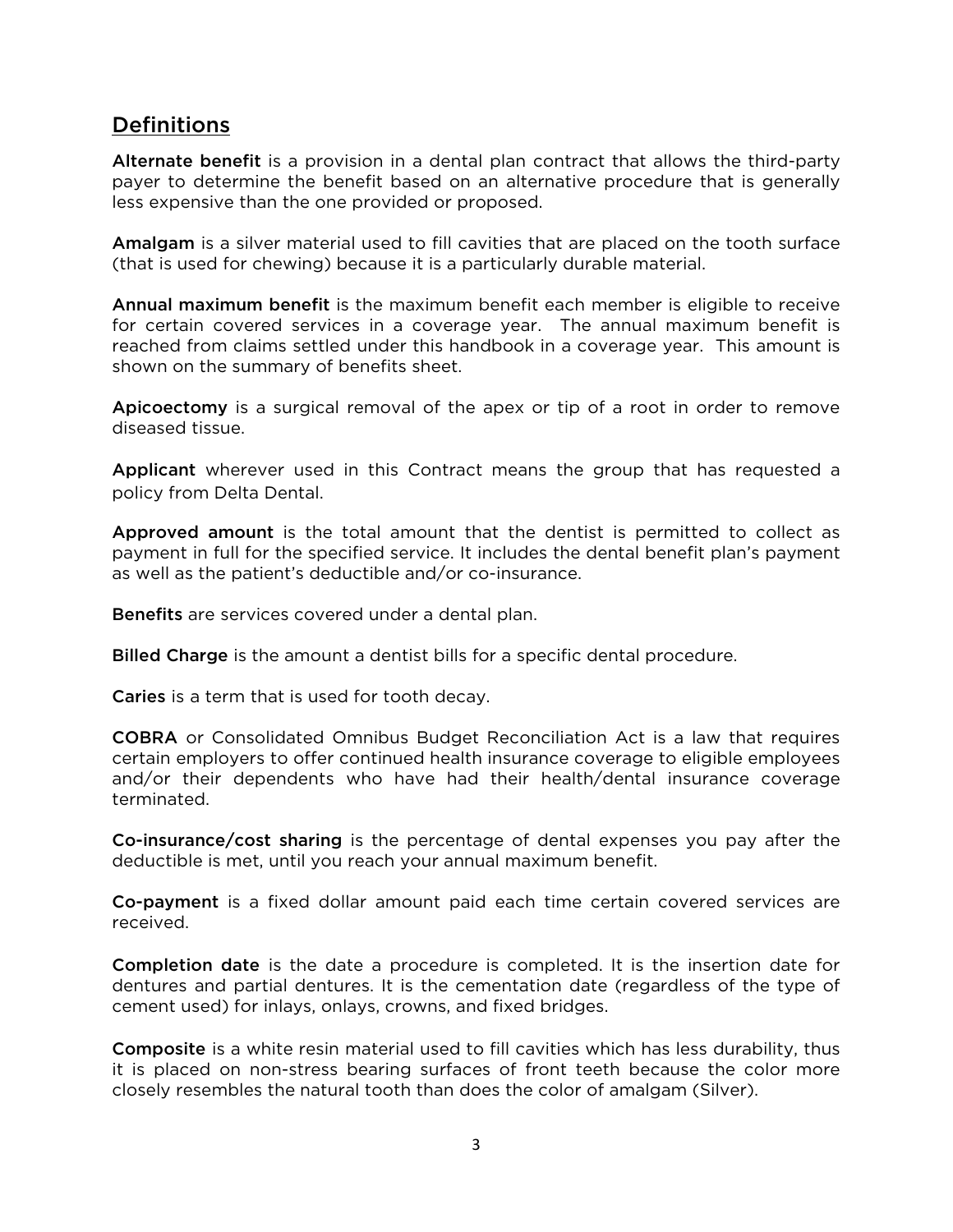Contract means this agreement between Delta Dental and Applicant including the Application of the Applicant for this Contract and the attached appendices, endorsements and riders, if any. This Contract constitutes the entire Contract between the parties.

Contract Year means the twelve (12) month period commencing on the Effective Date and each yearly period thereafter.

Coverage percentage means the percentage of the maximum plan allowance paid by Delta Dental for a specific benefit, as specified in the summary of benefits.

Coverage year means the 12-month period over which a group's deductibles, maximums and other provisions apply. Also known as the benefit year. Your coverage year is shown on the summary of benefits sheet.

Crown is the artificial covering of a tooth with metal, porcelain or porcelain fused to metal and covers teeth that are weakened by decay or severely damaged or chipped.

**Debridement** is the removal of subgingival and/or supragingival plaque and calculus in order to complete an oral evaluation.

Deductible is the dollar amount you pay for covered services in a coverage year before benefits are available under this handbook. The family deductible is reached from deductible amounts paid on behalf of any combination of members.

Delta Dental means Delta Dental Plan of Wyoming, a non-profit dental service corporation, d.b.a. Delta Dental of Wyoming, acting for itself.

Dentist means a duly licensed dentist legally entitled to practice dentistry at the time and in the place services are performed.

Dentures (complete/partial) replace missing permanent teeth with a removable set of artificial teeth.

Dependents are a subscriber's legal spouse as recognized by the State of Wyoming, and a child as defined below.

You will be required to provide documentation for any dependent you add to your coverage, i.e. birth certificate, marriage certificate. This applies regardless if you are adding them during open enrollment, new hire or due to a qualifying event or if they have been covered previously.

Child means:

- your natural child
- your step child
- your adopted child. This includes a child placed with you for adoption.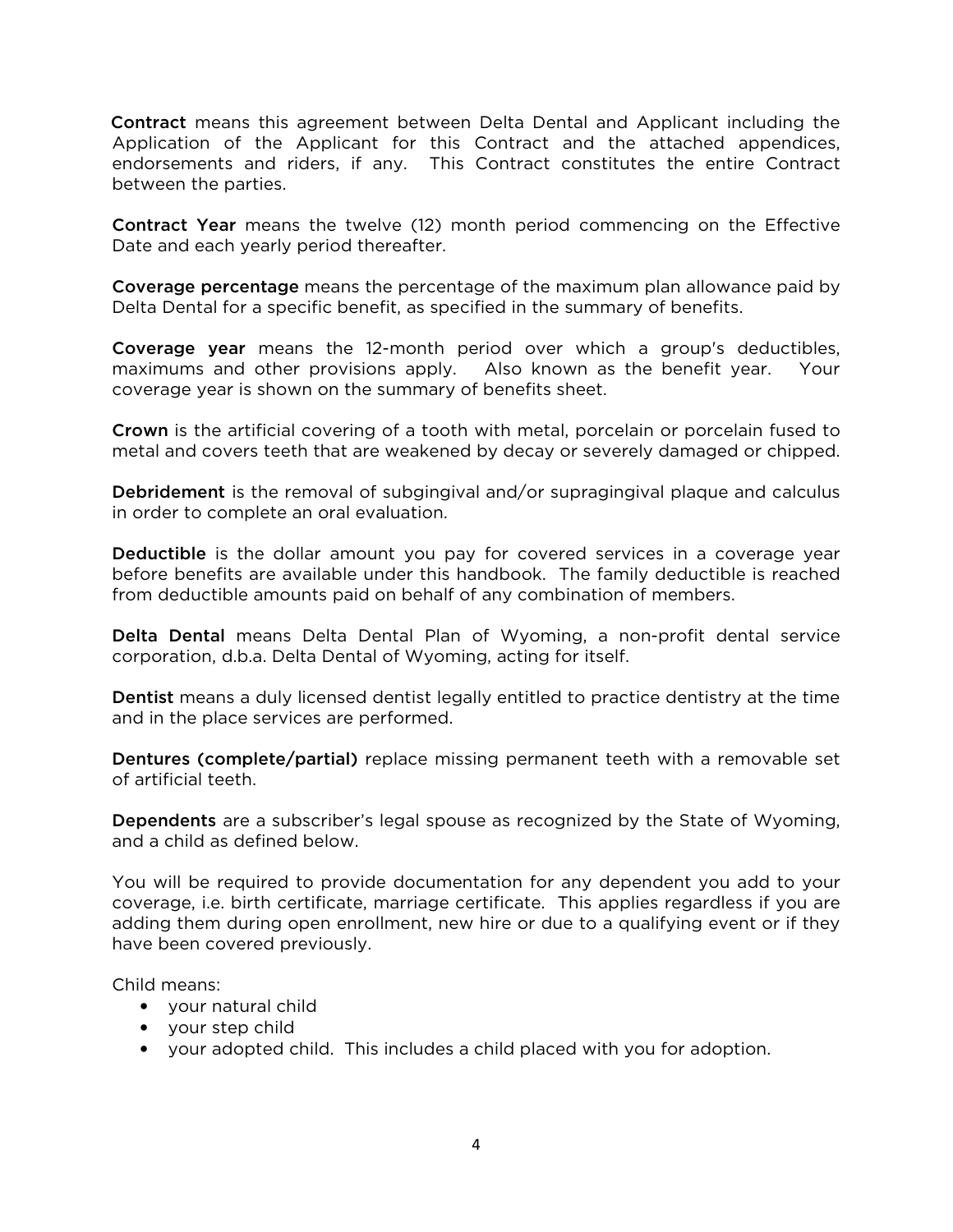"Placed for Adoption" means the assumption and retention of a legal obligation for the total or partial support of a child in anticipation of the adoption of such child. The child's placement is considered terminated upon the termination of such legal obligation.

- a child who is recognized under a medical child support order as having a right to enrollment under the Plan.
- A dependent child that the employee has been specifically appointed as permanent legal guardian.

A legal step child, adopted child, foster child, or any child you are legally responsible to provide for by virtue of a court order specifically naming you as the permanent responsible party will require copies of legal documents to be provided at the time you enroll eligible children. Statements concerning the legal responsibility for care cannot be made for limited purposes including but not limited to education and/or insurance purposes.

Eligible Employee means any employee who meets the conditions of eligibility outlined in the contract.

Eligible Person means an employee or a dependent who meets the conditions of eligibility outlined in the Contract.

Eligibility Date means the date an Employee's eligibility for benefits becomes effective under the terms of this Contract.

Endodontist is a dentist with advanced training who specializes in diseases of the tooth pulp, performing such services as root canals.

**Exclusion** is a dental service or procedure not covered by a dental program.

Explanation of Benefits is a statement sheet that explains how your claim was processed, payment by Delta Dental, your responsibility, and other pertinent information.

Fluoride is a safe chemical compound that prevents cavities and makes the tooth surface stronger so that teeth can resist decay.

General Anesthesia is a patient induced state of unconsciousness determined by the provider to complete treatment.

General Dentist is a dentist who provides a full range of dental services for the entire family.

Grievance means any dissatisfaction with the administration, claims practices or provision of services by Delta Dental that is expressed in writing by or on behalf of an eligible person.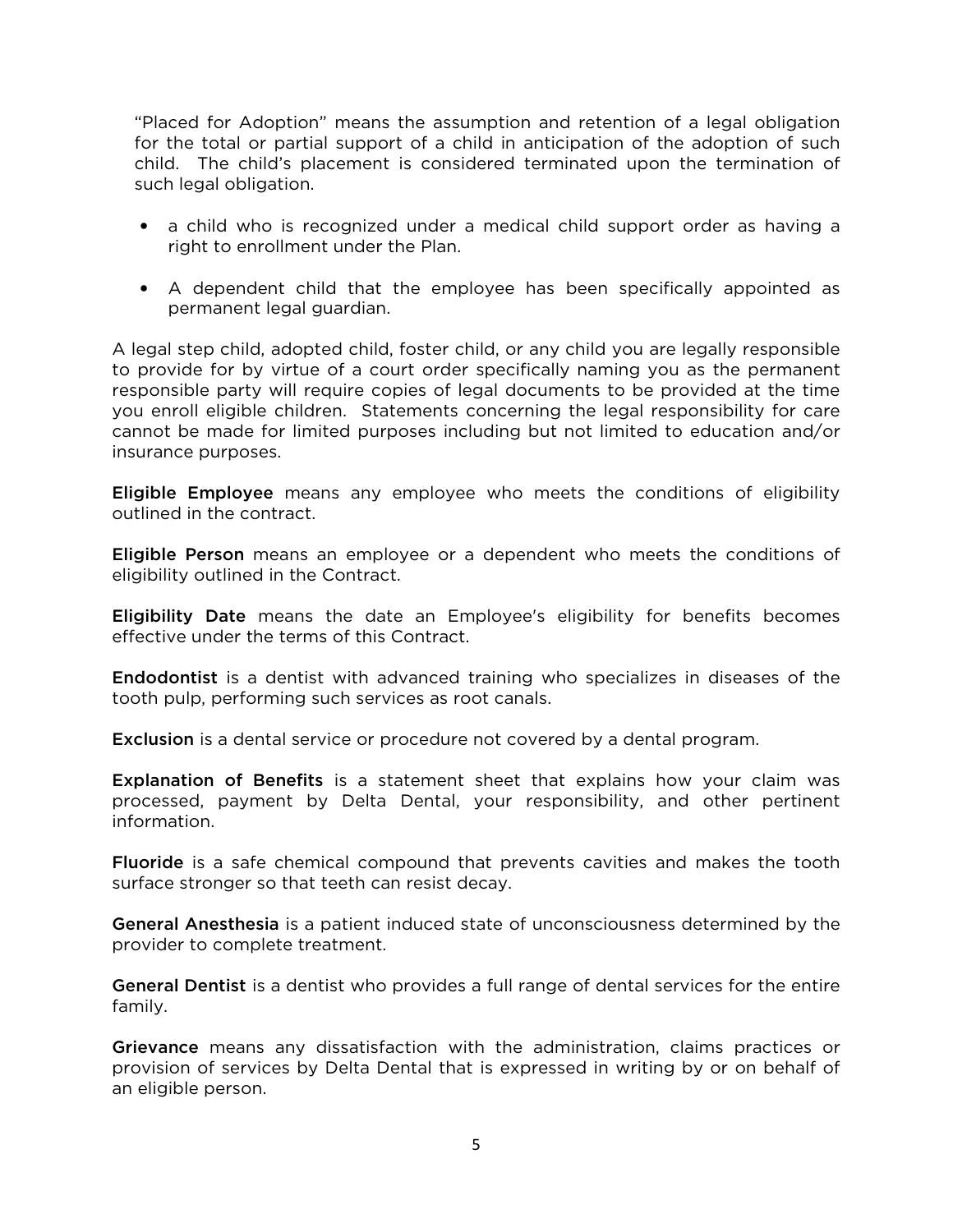Group means the employer, association, union or other organization contracting with Delta Dental to provide benefits to its eligible employees or members and/or their dependents if applicable.

Health Insurance Portability and Accountability Act of 1996 is a federal law that requires all health plans, including health care clearinghouses and any dentist who transmits health information in an electronic transaction, to use a standard format. Providers' paper transactions are not subject to this requirement.

ID Number is the unique number assigned by the administrator of your dental plan or the Social Security number of the primary subscriber.

Implant is a material inserted or grafted into tissue. Dental implant is a device specially designed to be placed surgically within or on the mandibular or maxillary bone as a means of providing dental replacement.

Initial Enrollment Period means the initial period of time, as determined by the group and Delta Dental during which eligible employees may enroll eligible persons.

Insured the person to which this policy is issued.

Late Enrollee is a subscriber or dependent that does not enroll in the plan when initially eligible.

Limitations are restricting conditions - such as age, period of time covered, and waiting periods - under which a group or individual is insured.

Maximum Coverage Year Benefit is the maximum dollar amount a program will pay toward the cost of dental care incurred by an individual or family in a specified period, usually a calendar year.

Maximum Plan Allowance (MPA) is the amount that Delta Dental will pay for a service, supply, or dental procedure.

Medical Necessity/Dental Necessity means (effective July 1, 2010 Wyoming Statue 26-40-102) A medical/dental service, procedure or supply provided for the purpose of preventing, diagnosing or treating an illness, injury, disease or symptom.

- Is medically/dentally appropriate for the symptoms, diagnosis or treatment of the condition, illness, disease or injury; Provides for the diagnosis, direct care and treatment of the patient's condition, illness, disease or injury;
- Is in accordance with professional, evidence based medicine and recognized standards of good medical/dental practice and care; and
- Is not primarily for the convenience of the patient, doctor/dentist or other medical/dental provider.

A medical/dental service, procedure or supply shall not be excluded from being a medical/dental necessity under this section solely because the service, procedure or supply is not in common use if the safety and effectiveness of the service, procedure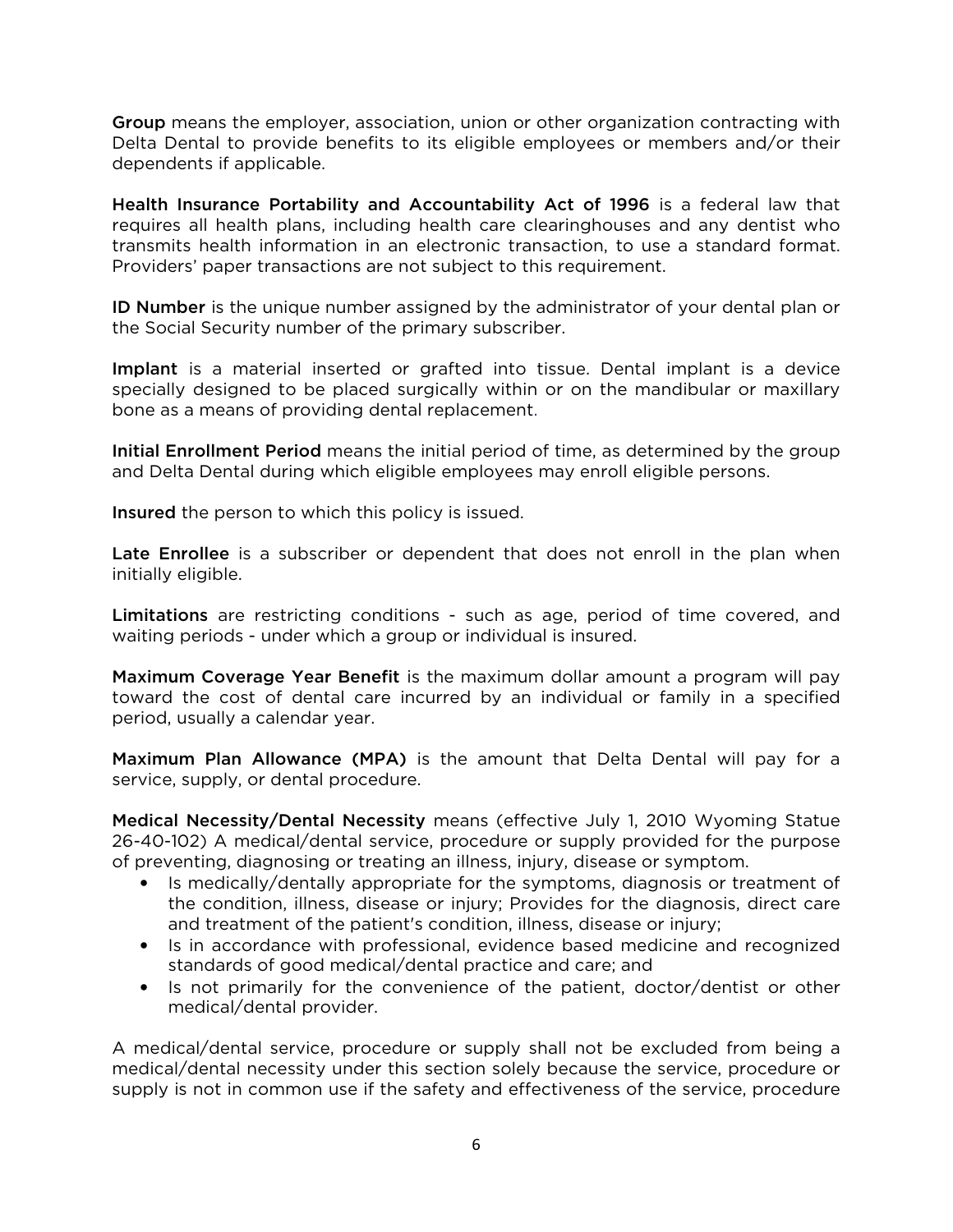or supply is supported by:

- Peer reviewed medical/dental literature, including literature relating to therapies reviewed and approved by a qualified institutional review board, biomedical compendia and other medical literature that meet the criteria of the National Institutes of Health's Library of Medicine for indexing in Index Medicus (Medline) and Elsevier Science Ltd. for indexing in Excerpta Medicus (EMBASE); or
- Medical journals recognized by the Secretary of Health and Human Services under Section 1861(t)(2) of the federal Social Security Act.

Non-Participating Dentist is a state-licensed dentist who does not have a written participation agreement with Delta Dental.

Open Enrollment Period means an enrollment period after the initial enrollment period during which eligible persons may apply to become covered persons, and existing covered persons may apply to change to another coverage option, if available, or elect to terminate coverage.

Optional Treatment – Delta Dental will pay the pre-approved fee for the least expensive dental procedure that is equally effective. You will be responsible for the remainder of the dentist's fee if a more expensive dental procedure is selected.

Oral Surgeon is a dentist with advanced training who removes teeth, including impacted wisdom teeth, repairs fractures of the jaw and other damage to the bone structure around the mouth.

Orthodontics is the correction of misaligned teeth and jaw or the straightening of teeth. Also called braces.

Orthodontist is a dentist with advanced training who corrects misaligned teeth and jaws, usually by applying braces.

Participating Dentist is a licensed dentist who has signed a Delta Dental service agreement. Delta Dental's payment and the patient's payment, if any, are to be accepted by the contracting dentist as payment in full. Delta Dental's payment is sent directly to the contracting dentist. To find a participating dentist go to www.deltadentalwy.org. Click on "Find a Dentist". Then select "Delta Dental Premier" or "Delta Dental PPO" and enter your city or zip code.

Pediatric Dentist is a dentist with advanced training who generally limits his/her practice to children and teenagers. Also known as Pedodontist.

Periodontist is a dentist with advanced training who treats diseases of the gums.

Periodontal Scaling/Root Planing is the removal of hard deposits, with metal scalers and curettes, on the root surfaces. The intent is to remove the diseased elements of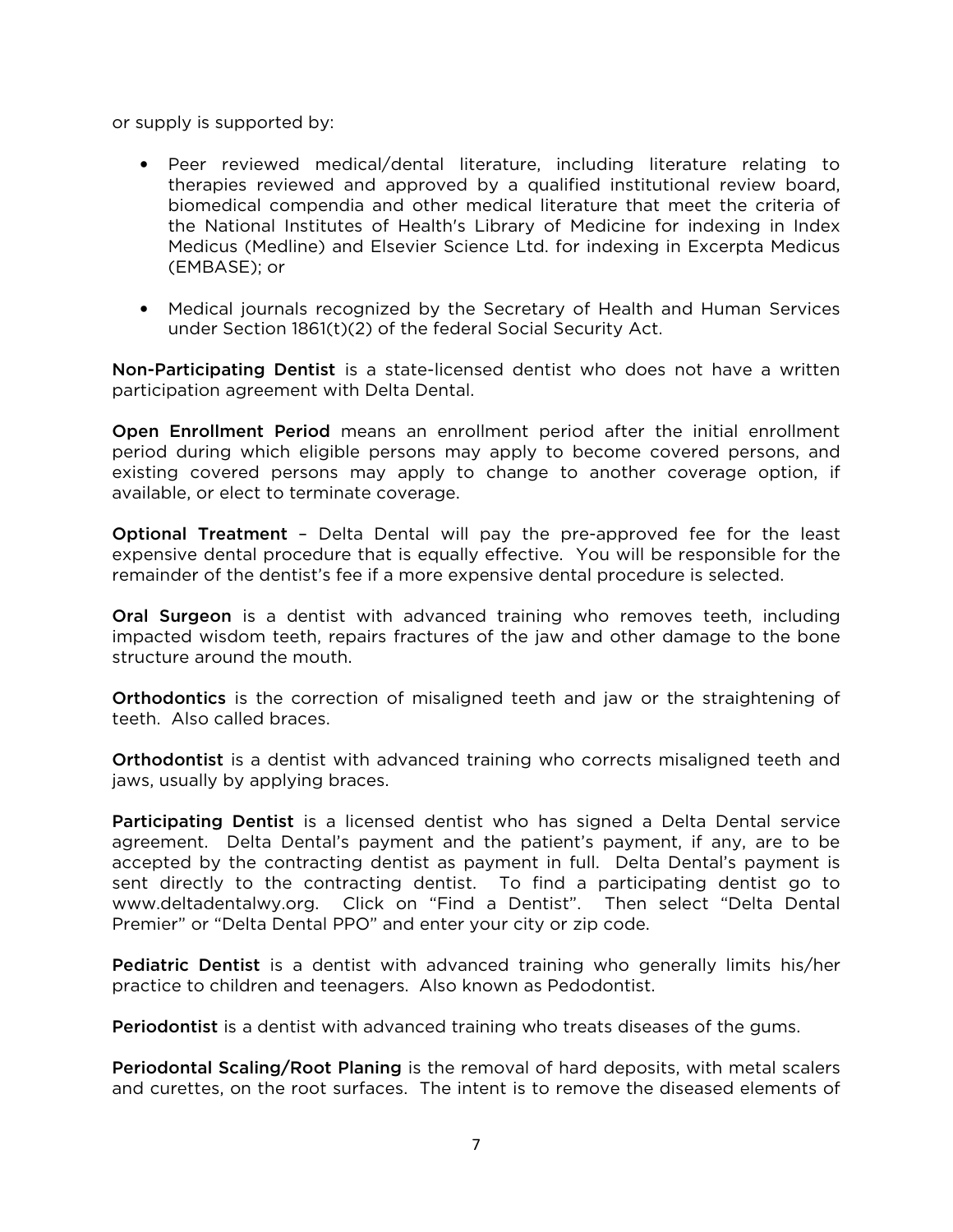the root surface, thereby permitting healing and potential reduction in depth of the periodontal pocket.

Preauthorization is the process by which Delta Dental determines if a procedure or treatment is a referable Benefit under the Enrollee's plan.

**Premium** means amounts payable monthly by Applicant.

Prevailing Fee means the most commonly charged fee for a particular procedure in the geographic area or population center where covered dental services are provided, so long as it is not less than the average fee for such procedure. Such "Prevailing Fees" shall be kept current through analysis of fee data not less frequently than once every twelve (12) months.

**Primary Insurance** is the insurance carrier or third party payor that pays for services rendered to a covered person before any other carriers would.

**Prophylaxis** is a professional cleaning to remove plaque, tartar (calculus), and stain from teeth to help prevent dental disease.

**Pulpotomy** is a partial removal of the pulp.

Radiograph is the photographic representation of opaque objects produced by the action of ionizing radiation upon sensitized plate or film. Also known as x-ray or digital image.

Root Canal Therapy is the treatment of a tooth having a damaged pulp; usually performed by completely removing the pulp, sterilizing the pulp chamber and root canals, and filling these spaces with inert sealing material.

Sealant is a thin plastic material used to cover the biting surface of a tooth to prevent tooth decay.

Secondary Insurance is the insurance carrier or third party payor that would process its payment for a claim after a primary carrier made payment, and make any additional payments as necessary.

Single Procedure means a dental procedure to which a separate procedure number has been assigned.

Space Maintainer is a mechanical or prosthetic device used to prevent the drifting of teeth in an area where there has been premature loss of a tooth or teeth.

Subscriber means an eligible employee or member of the group who (a) has completed and signed the documents necessary for coverage under the contract, (b) has been accepted by Delta Dental as a subscriber.

Summary of Benefits is a listing of the specific benefits and benefit limitations for dental services provided under the terms of your group's contract.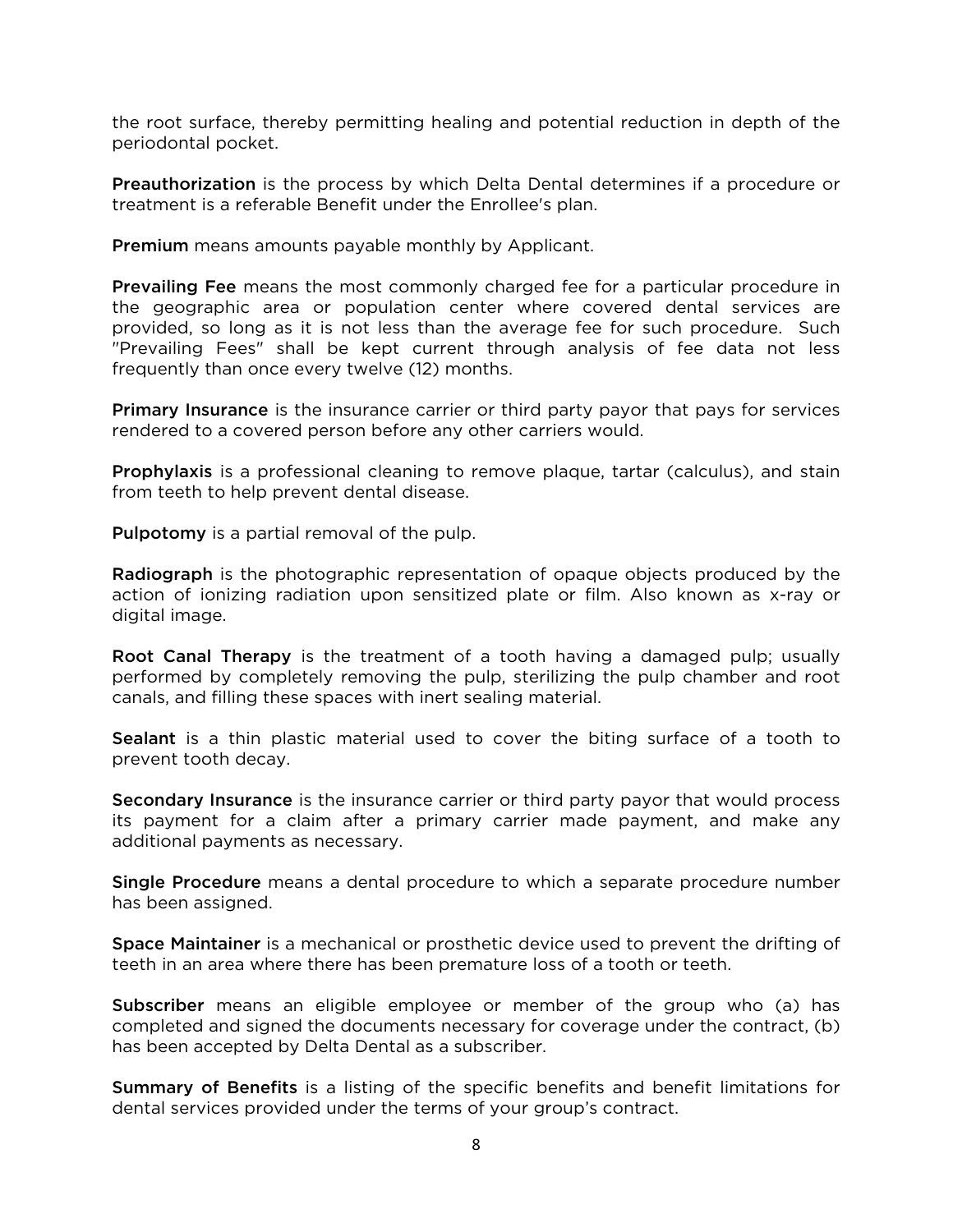Treatment Plan is a written report prepared by a dentist showing the dentist's recommended treatment of any dental disease, defect, or injury.

Waiting Period is a period of time defined by the dental contract before benefits are covered.

Wisdom Tooth is the adult molar tooth, also called a third molar that is furthest back in the mouth. There are four third molars, two in the lower jaw and two in the upper jaw, one on each side.

X-ray is an image used for diagnosing oral health conditions that is produced by projecting small amounts of radiation on photographic film. Also called a radiograph or digital image.

## Usual, Customary and Reasonable

USUAL - A "Usual" fee is that fee usually charged for a given service by an individual dentist to all his private patients, i.e., his own usual fee.

CUSTOMARY - A fee is "Customary" when it is within the range of usual fees charged by dentists of similar training and experience for the same service within that same specific and limited geographic area, as determined by Delta Dental.

REASONABLE - A fee is "Reasonable" when it meets the above two criteria and when it is justifiable considering the special circumstances of the particular case involved.

## Participating Dentists

Participating dentists signed an agreement with Delta Dental and agree to abide by certain guidelines, such as not charging Delta Dental subscribers more than the preapproved fees. This may result in savings. When you receive services from dentists who participate with Delta Dental of Wyoming or any other Delta Dental, all of the following statements apply:

- Participating dentists agree to file claims for you.
- Participating dentists do not charge the patient up front for any amount covered by Delta Dental except deductible and co-payment.
- Participating dentists will not charge back to the patient (balance bill) any amount over the amount allowable by Delta Dental.
- Claims are paid directly to participating dentists. You are responsible to pay your dentist for any deductible, coinsurance, or non-approved charge.
- Participating dentists may file a Preauthorization of Benefits when you have a treatment plan exceeding \$250.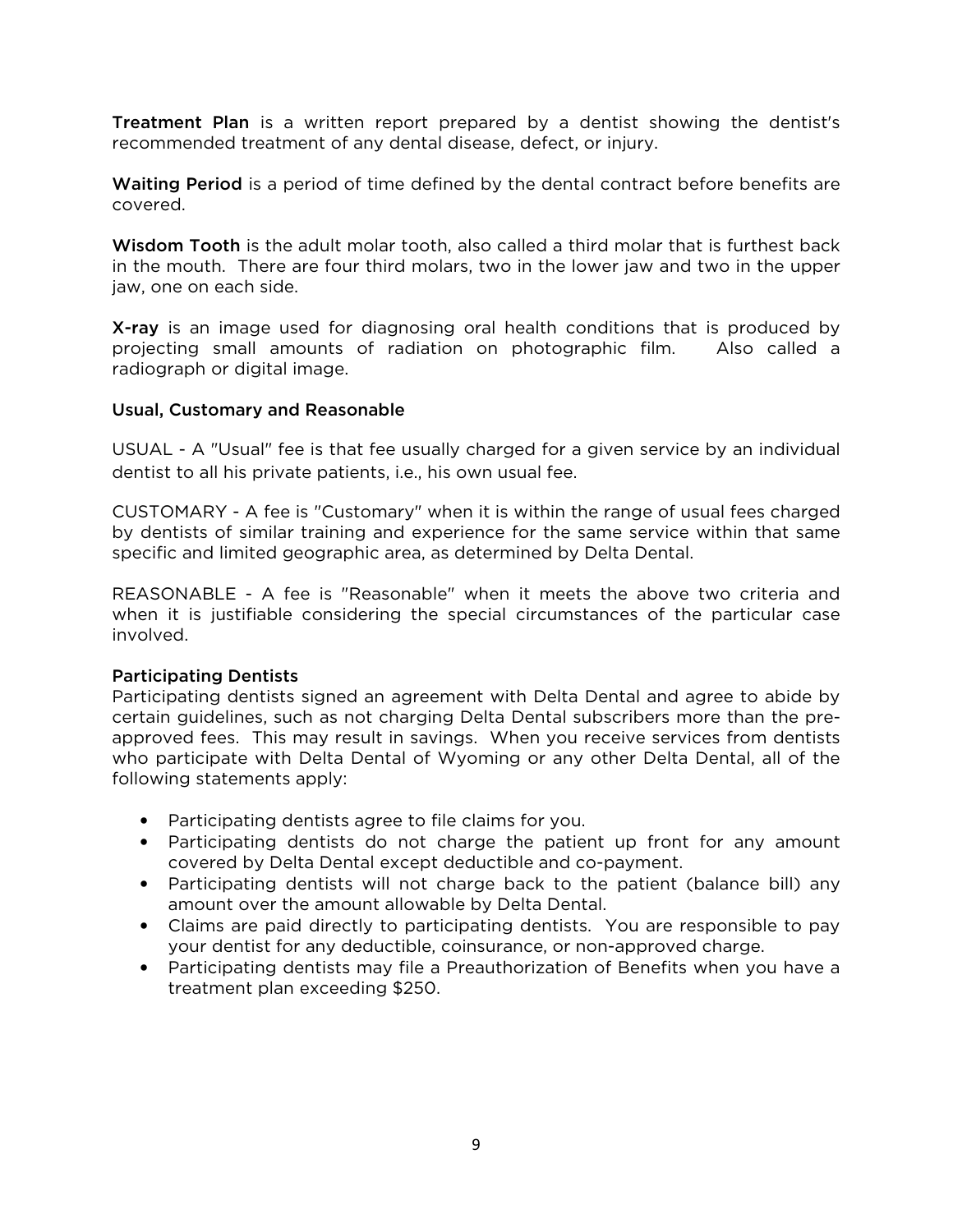## Non-Participating Dentists

When you receive services from non-participating dentists, you will not receive any of the advantages that our agreement offers. As a result, when you receive services from non-participating dentists, all of the following statements apply:

- Non-participating dentists do not accept Delta Dental's pre-approved fees. This means you are responsible for any difference between their charge and what Delta Dental pays.
- Non-participating dentists are not responsible for filing your claims.
- Claims are paid to you. You are responsible for paying your dentist for claims as well as any deductible, coinsurance, or non-approved charge.
- Non-participating dentists do not agree to file Preauthorization of Benefits for you.

## Delta Dental's Payment on Claims

Our policy is to send our payment for treatment after it is completed – not before. For example, we will send payment when:

- A crown is placed, not when it is cut.
- A fixed or removable prosthesis is placed.
- A root canal is filled.

## Maximum Plan Allowance (MPA)

The maximum plan allowance is the amount that Delta Dental will pay for a service, supply, or dental procedure. The maximum plan allowance is established by Delta Dental of Wyoming and is developed from various sources, such as agreements with dentists, input from dental consultants, the simplicity or complexity of the procedure, and the charges for procedures by dentists in Wyoming.

For services billed by dentists outside of Wyoming, the maximum plan allowance is based on information from that state's Delta Dental.

#### Payment Procedures

- Delta Dental shall pay the following benefits upon the participating dentist's usual, customary and reasonable fee. The fee paid for any particular covered service shall be the lesser: a) the fee submitted on the Attending Dentist's Statement (claim form); or b) the maximum plan allowance, as determined by Delta Dental of Wyoming.
- The amounts payable by Delta Dental with respect to the services rendered by a Non-Participating Dentist shall not exceed the dentist's fees, or the nonparticipating maximum plan allowance, whichever shall be less.
- The amounts payable by Delta Dental with respect to services rendered by a dentist in another state or country who is not a Participating Dentist of Delta Dental in that state shall not exceed the amount that would be payable if such services had been provided by a Participating Dentist in Wyoming.
- The amounts payable by Delta Dental with respect to services rendered by a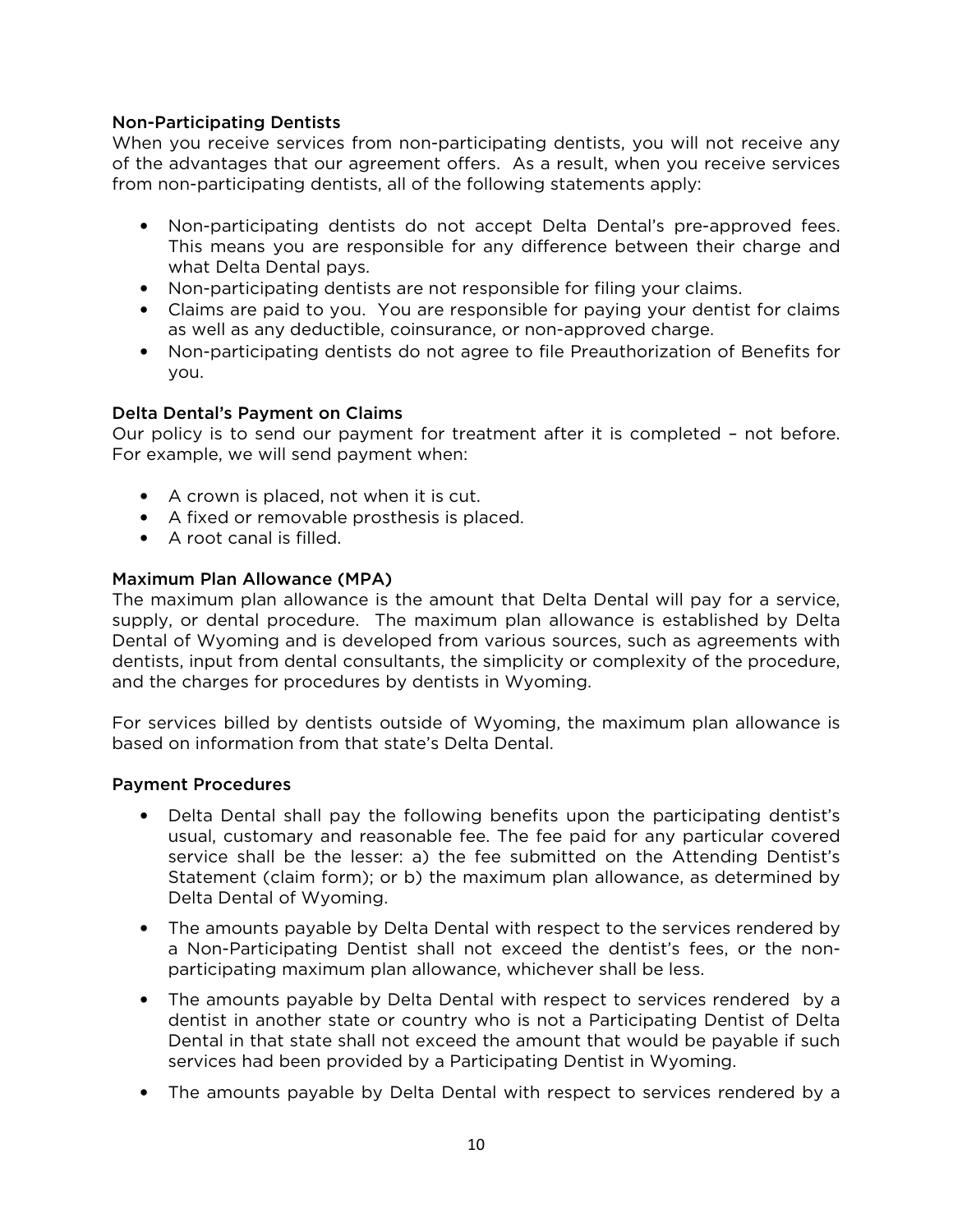dentist in another state who is a Participating Dentist of a Delta Dental Plan in that state shall be those that would be payable by that other Delta Dental Plan.

# **ELIGIBILITY**

**Eligible Employee** means any official or employee of a covered entity who regularly works a minimum of 80 hours per calendar month and is a resident of the United States or Puerto Rico. Covered entities include, but are not limited to the State of Wyoming, the University of Wyoming, and the Wyoming Community Colleges.

- A. All employees become eligible for this Plan on the first day of the month following their date of employment. If you are a classified TP01 employee, the effective date is the first of the month after completion of 90 days.
- B. With respect to an employee who is covered under the Dental Plan and terminates employment, he or she may transfer employee coverage to his or her spouse who also is employed by a covered entity, if application is made within 60 days of termination. The effective date will be the first of the month after receipt of the application. If the family is covered under a split contract (both spouses employed by covered entity with covered children), the currently covered employee will automatically be changed to cover the family.
- C. If you are enrolled on the State Health Insurance Plan you must also be enrolled at a minimum in the Diagnostic & Preventive Dental Plan. If you are enrolled with single coverage for the State Health Plan you may elect either single or family dental coverage. If you are enrolled with family coverage for the State Health Plan, you must have family dental coverage.

Retiree means an Employee who:

- Has been retired from active service with the covered entity; and
- Has made application with the Employees' Group Insurance within 31 days of termination to continue coverage and
- Has had dental coverage in effect under the covered entity's plan for at least one year just prior to retirement; and either
	- o Has attained at least age 50 on the date he/she retires; and just prior to the date of his/her retirement had completed at least 4 years of continuous service for the covered entity and is eligible for State of Wyoming Retirement Benefits/TIAA CREF; or
	- o Is eligible for State of Wyoming Retirement Benefits/TIAA CREF; and just prior to the date of his/her initial retirement and completed at least 20 years of continuous service with covered entity.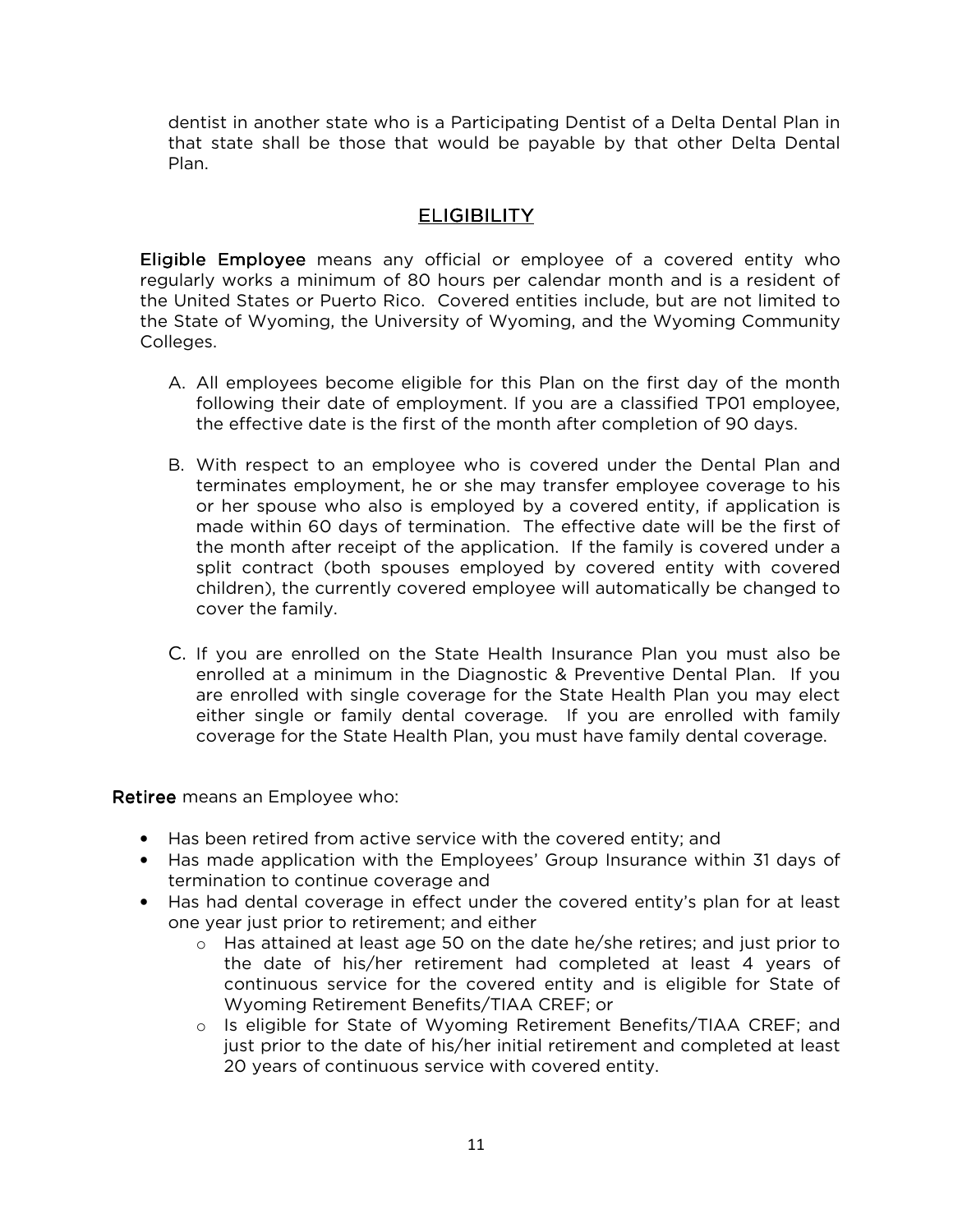Medicare eligible retirees may continue to keep the dental plan they are currently enrolled in (Diagnostic & Preventive only or Diagnostic & Preventive and Voluntary Plan) even if they cancel coverage under the State's Health Plan. Both the Medicare eligible retiree and their eligible dependents may continue the plan they are currently enrolled in (Diagnostic & Preventive only or Diagnostic & Preventive and Voluntary Plan) if they participated in the plan at the time that enrollment in the Health Plan is canceled. Medicare eligible retirees and their eligible dependents may not continue the Voluntary Optional Dental Plan if they are not also enrolled in the Diagnostic & Preventive Dental Plan.

Medicare eligible retiree's (eligible) dependents may not be enrolled in the Diagnostic & Preventive Dental Plan of the Voluntary Plan if the retiree is not enrolled in the same plan. Medicare eligible retirees who cancel their coverage in either Dental Plans MAY NOT re-enroll at a future date.

## Dependents

Your dependents are eligible for coverage on the same date as you or the date they become eligible dependents, if you are insured as an employee. (a) If you enroll for dependent coverage on or before the date they become eligible, they will be covered on the  $1<sup>st</sup>$  day of the month following the date they become eligible. (b) If you enroll for dependent coverage after they become eligible, but on or before the  $60<sup>th</sup>$  day following the date they become eligible, they will become covered on the first day of the month coinciding with or next succeeding the date you enroll.

An eligible dependent is:

- Your legal spouse, as recognized by the State of Wyoming;
- Any child under the age of 26 (until the last day of the month the child turns 26; or if subject to guardianship, the end of the month the child turns 18).

The term "child" means your children. This includes any legal step-child, adopted child, foster child, or any child you are legally responsible to provide for by virtue of a court order specifically naming you as the permanent responsible party. Legal documents must be provided at the time you enroll eligible children in one of these categories. Statements concerning the legal responsibility for care cannot be made for limited purposes including but not limited to educational and/or insurance purposes.

The age limit does not apply to an enrolled child who becomes disabled, or became disabled before reaching the age limit and who cannot hold a self-supporting job due to a permanent physical handicap or mental handicap.

Any eligible dependent child who is not self-supporting due to developmental disabilities or physical disabilities must have been covered under the plan on the day before the date the child would otherwise lose dependent status due to reaching age 26.

"Physical handicap/mental handicap" means permanent physical or mental impairment that is a result of either a congenital or acquired illness or injury leading to the individual being incapable of independent living.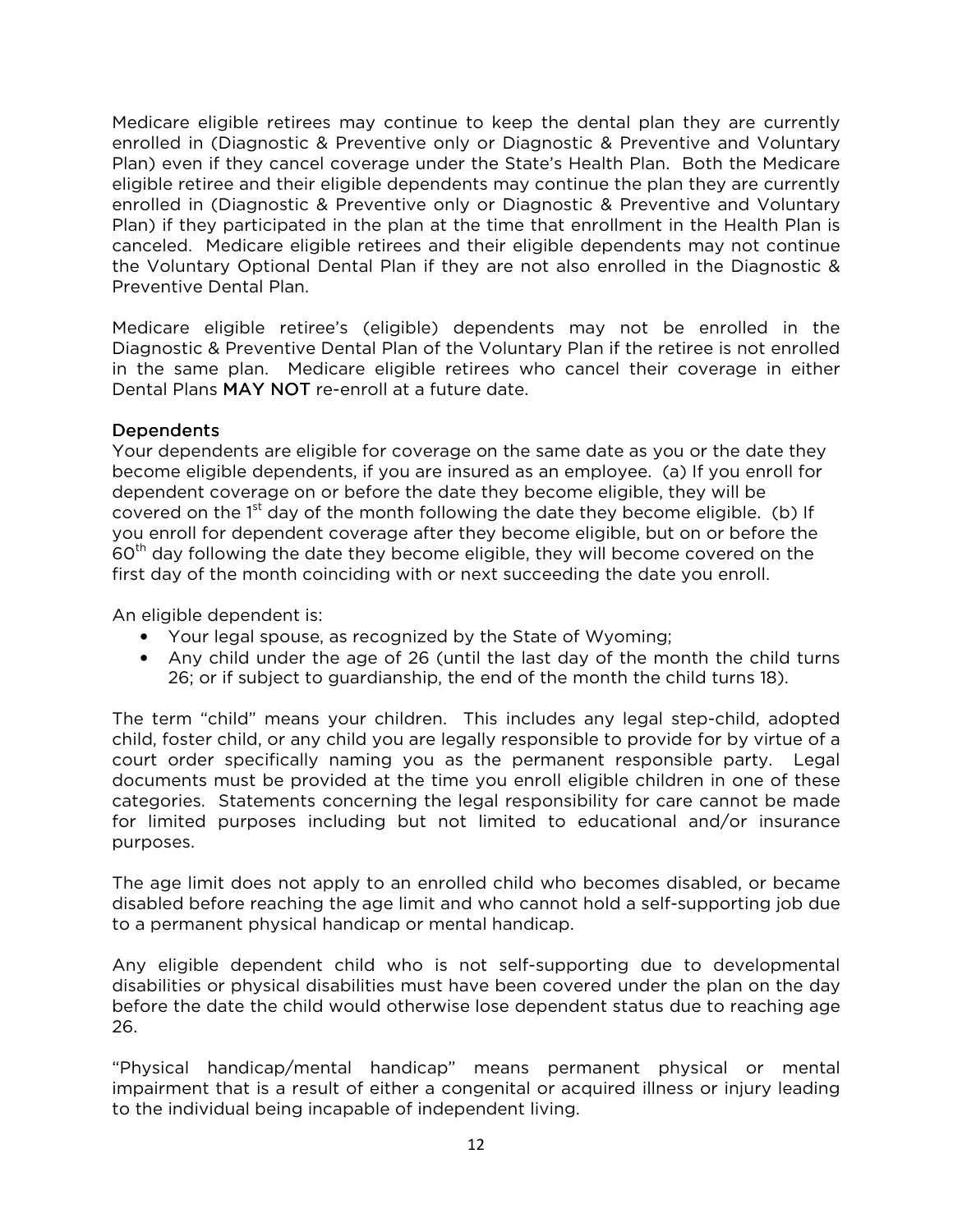"Permanent physical or mental impairment" means a physiological condition, skeletal or motor deficit, or mental handicap or organic brain syndrome.

A non-permanent total disability where medical improvement is possible is not considered to be a "handicap" for the purpose of this provision. This includes substance abuse and non-permanent mental impairments.

At reasonable intervals, but not more often than annually, the plan may require a Doctor's certificate as proof of child's disability.

The plan will allow for a dependent child, if the employee has been appointed as permanent legal guardian.

Your dependent must live in the United States or Puerto Rico to be eligible for coverage.

A person who is covered under this Plan as an Employee may not be covered as both an "Employee" and a "Dependent." A child may not be covered as a "Dependent" of more than one Employee.

Individuals where both husband and wife, "with eligible dependents", are employed by covered entities are required to enroll in the Split Premium Arrangement if they are electing to cover themselves and any children. Spouses must choose the same benefits under the Split Premium Arrangement (i.e., Diagnostic & Preventive and Voluntary Optional plan).

If you did not apply for dependent coverage within 31 days of the date you became eligible because your dependents were covered under a group dental coverage plan sponsored by your spouse's employer when you were initially eligible for dependent coverage under this contract, and such coverage is later terminated due to:

- Termination of your spouse's employment; or
- Temporary lay-off or a labor strike, resulting in loss of dental benefits; or
- Termination of the other plan; or
- Significant change in benefits or premium that results in an additional cost of at least 35%;

When You Marry or Have Children - If you have no eligible dependents at the time you become covered under the Plan but later acquire them, be sure to enroll them promptly, within 60 days of their acquisition. A new spouse is eligible on your date of marriage. It is necessary to enroll additional dependents even if you are already enrolled for dependent coverage. To have continuous coverage from date of birth, newborns must be enrolled within 60 days of birth. Whenever you acquire eligible dependents, you must notify the Employee's Group Insurance Agency and your Benefits Specialist and complete the appropriate form to cover them under the Plan.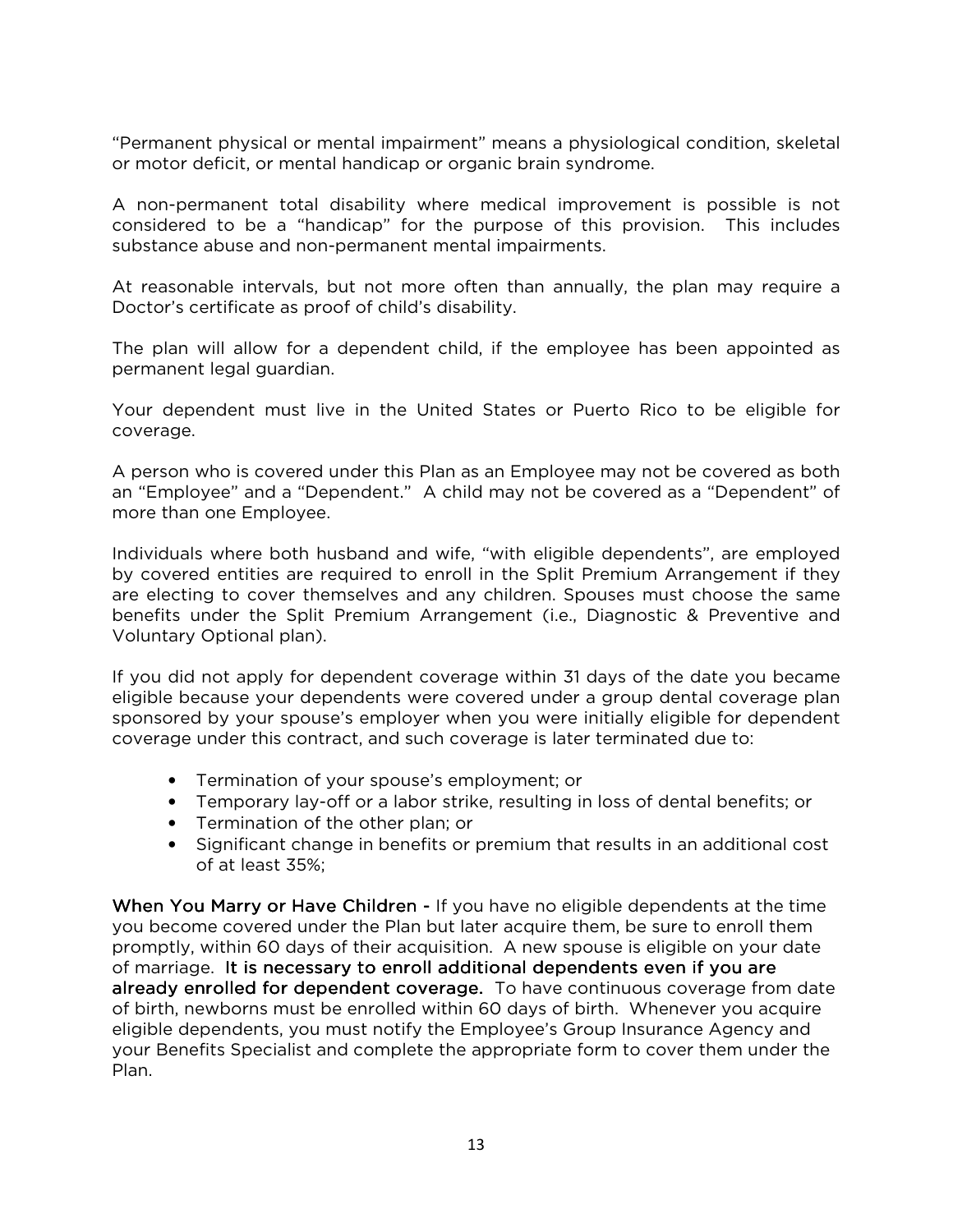Dependents of Deceased Employees/Retirees - If you die while an employee of the State of Wyoming, your dependents may continue the dental coverage(s) in effect at the time of your death. Your surviving spouse may continue coverage until remarriage, and surviving eligible children may continue coverage until spouse's marriage or reaching the limiting age described under "Dependents" in the section above.

## Coverage Period

- A. If you enroll for coverage within 31 days of the date you become eligible, you will be covered beginning the first day of the month following your date of employment. If you are a classified TP01 employee, the effective date is the first of the month after completion of 90 days.
- B. Employees and/or dependents that waive or withdraw from the Voluntary Optional plan for any reason, will not be allowed to enroll or re-enroll until a three (3) year waiting period from the date the coverage was waived or withdrawn from has been met. Coverage would begin on January 1<sup>st</sup> following the three (3) year waiting period. There are two exceptions to this policy.

## Exception 1:

Employees and dependents may apply to be enrolled in the Voluntary Optional Dental Plan prior to the three year waiting period if you submit a letter from your dentist that states neither you (the employee) nor your dependents (if applicable) are in need of any dental care based on examination. This statement must be submitted with the enrollment application. The Plan Administrator will make the final determination on whether you and your eligible dependents (if applicable) will be covered by the Voluntary Optional Dental Plan upon receipt of the information. Coverage becomes effective at the beginning of the month following approval by the Plan Administrator.

Exception 2:

Employees who enrolled eligible dependents for dependent coverage and later dropped that coverage because your dependents became covered under another group plan sponsored by your spouse's employer, and such coverage was later terminated under the same circumstances as set forth in Section III, "Dependents" on page 3, then you will be allowed to re-enroll your dependents for coverage without waiting the full three (3) years otherwise required under this plan, however you must apply for dependent coverage within 60 days of the date on which your spouse's coverage terminated under the group dental coverage plan sponsored by his/her employer.

C. If you enroll more than 31 days after the date you become eligible, you must satisfy the dental plan eligibility requirements in order to be eligible for dental benefits. This applies to dependents also.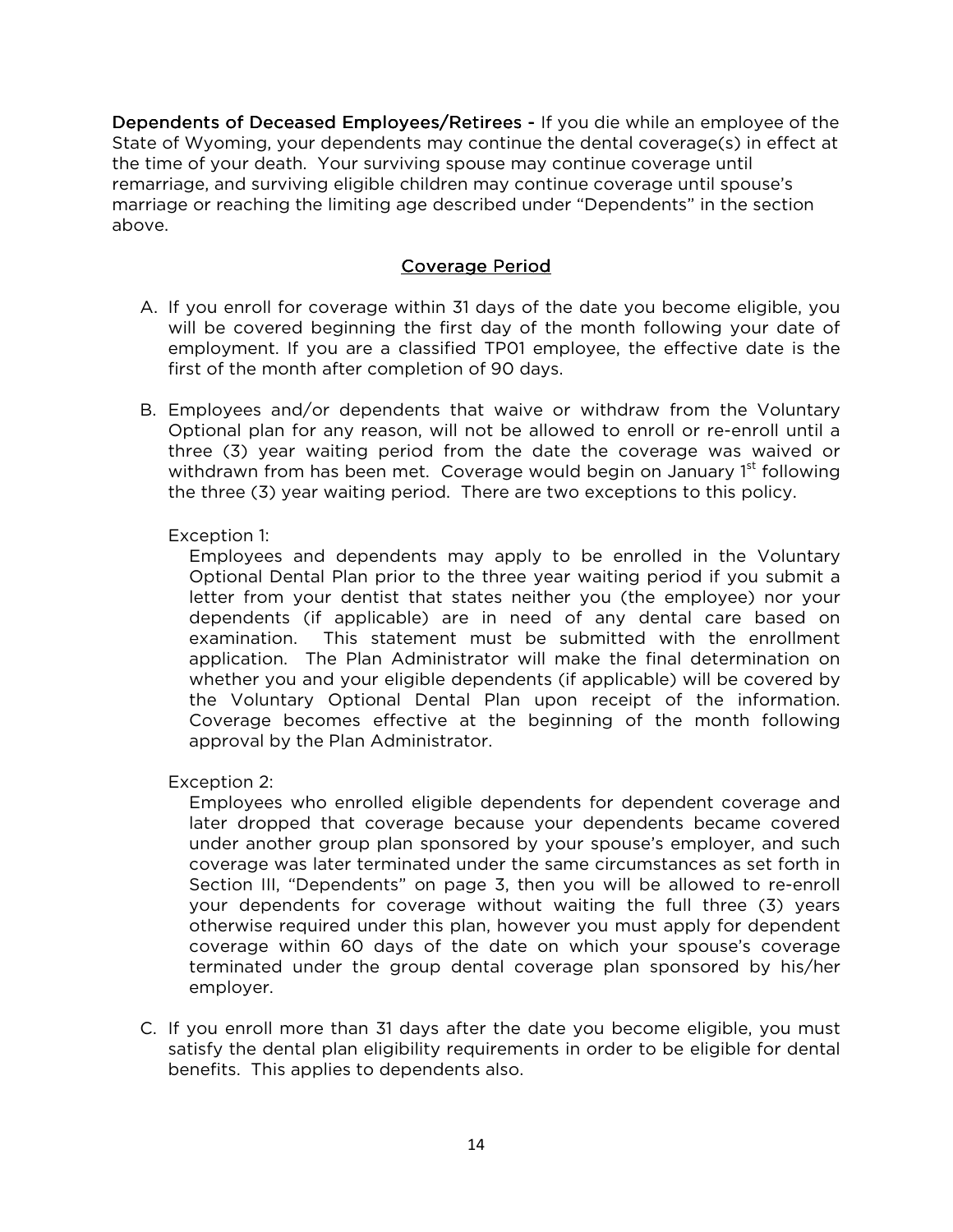\*An Eligible Employee becomes covered on the first day of the month following the Eligibility Waiting Period of continuous full-time employment and remains eligible for the effective contract period. If you are a classified TP01 employee, the effective date is the first of the month after completion of 90 days.

Eligible Dependents, if enrolled, are eligible on the date the Employee's coverage is effective, or the date on which the Employee acquires the dependent, i.e. date of marriage.

Coverage for the Employee and/or Eligible Dependent shall terminate on the last day of the months in which: (1) the individual ceases to meet the definition of eligibility above, or (2) the required periodic premium is not received by Delta Dental from the covered group, whichever occurs first.

If you want to drop your dependent dental coverage, contact your Benefits Specialist and complete the appropriate form to drop dependent insurance. The form must be received by the end of the month in which you would like to terminate the coverage. Be aware, if you have elected to have your dental premiums deducted pre-tax you are not allowed to drop coverage without a qualifying event.

## Coverage After Termination

If an Employee's employment and/or coverage terminates while he/she is receiving treatment under a predetermination or preauthorization of benefits which was approved while he/she was eligible for benefits, benefits will not continue to be paid for such approved treatment.

Terminated employees and their dependents may be entitled to an extension of Benefits under "COBRA" at the employee's expense. (Ask your employer for complete details of the Consolidated Omnibus Budget Reconciliation Act of 1985 (COBRA) or other State or Federal continuation of coverage statues and/or regulations.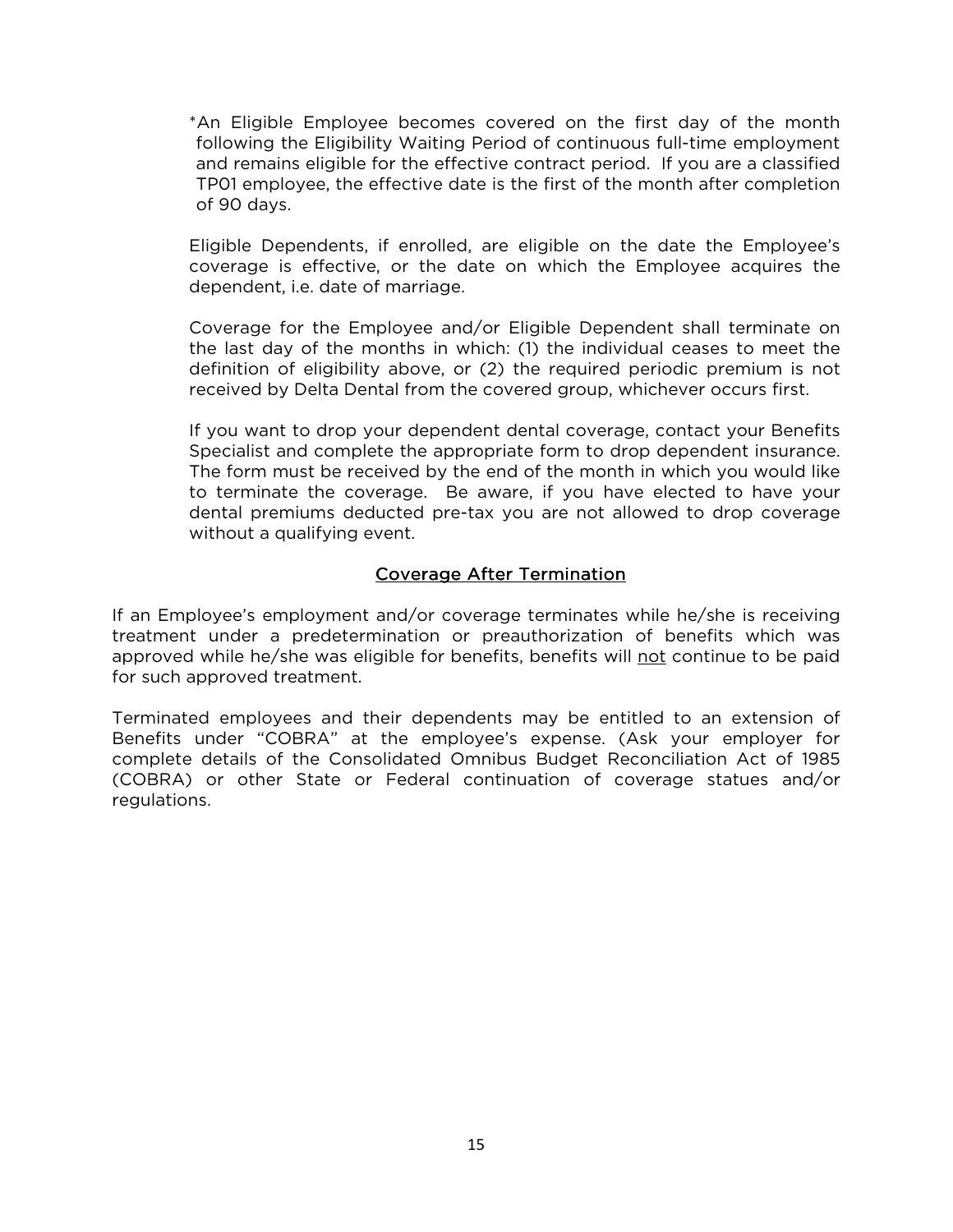## **BENEFITS**

## I. Benefit Percentage

Benefit Percentage is the percentage of allowable expenses that the Plan will pay for services rendered.

## Diagnostic & Preventive Plan

For Diagnostic and Preventive Services…………………………………………………………........100%

Diagnostic & Preventive Services are NOT subject to the deductible.

\**If subscriber/employee has the Diagnostic & Preventive Plan along with the Voluntary Optional Plan the following benefit percentages and yearly maximums apply:* 

### Voluntary Optional Plan

| (not subject to the \$1,500 annual maximum or the deductible)    |  |
|------------------------------------------------------------------|--|
|                                                                  |  |
|                                                                  |  |
| Maximum Benefit per Person per Year (January-December)\$1,500.00 |  |

Once an employee elects the Voluntary Optional Plan they are required to stay on the Voluntary Optional Plan for at least one (1) year.

## II. Deductible

The Deductible is the amount of covered dental expenses which you pay before the dental benefits are payable, and applies to each covered person per calendar year. Deductibles apply only to those employees/subscribers opting the Voluntary Optional plan.

#### III. Maximum Benefit

Maximum Benefit is the total dollar amount that the Plan will pay for services rendered during any one year and applies to each covered person per calendar year. Delta Dental will reimburse participating dentists on a greater percentile than non-participating dentists.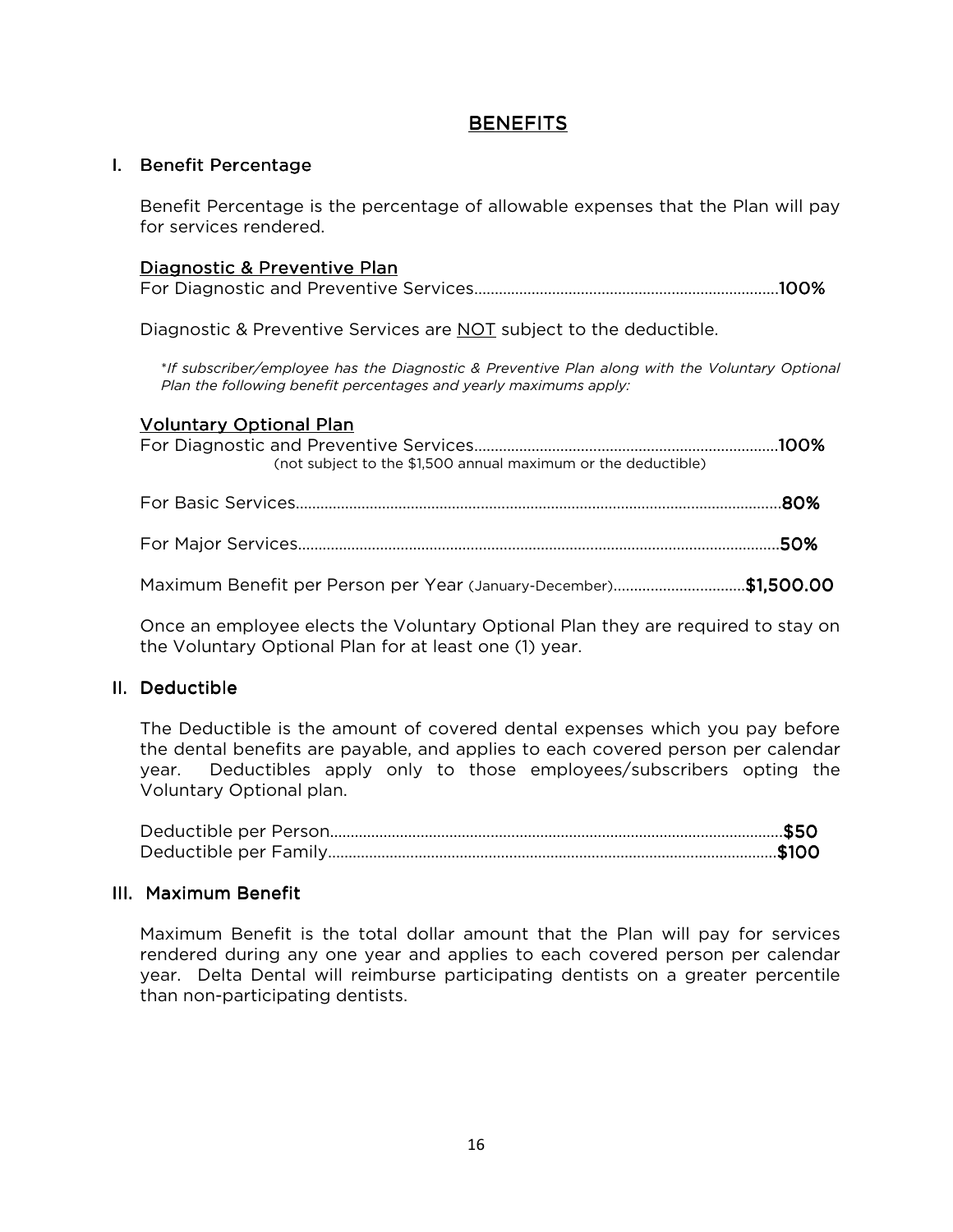# **Networks**

State of Wyoming employees have two options for dental networks. Employees and their dependents can either 1) visit either a Premier participating dentist or 2) visit a PPO participating dentist. If you visit a non-participating dentist, you will not receive any of the advantages of the Premier or PPO networks.

## Delta Dental Premier

The Delta Dental Premier allows you to visit any licensed, participating dentist.

Delta Dental Premier Dentists agree to abide by Delta Dental's determination of fees. When you visit a Delta Dental Premier dentist, we ensure that you pay no more than the co-insurance percentage identified on your Explanation of Benefits (EOB) which is defined by your group's coverage.

Delta Dental Premier is the nations and Wyoming's largest dental network.

## Delta Dental PPO

Delta Dental PPO is our preferred provider organization plan.

With Delta Dental PPO, you have the flexibility to visit any licensed participating dentist. You'll enjoy lower out-of-pocket costs and your maximum will go farther when you select a Delta Dental PPO dentist because PPO dentists have agreed to accept reduced fees for covered procedures when treating PPO patients.

# COVERED DENTAL SERVICES

Delta Dental will cover the following Services when they are rendered by a licensed dentist and when necessary and customary, as determined by the standards of generally accepted dental practice:

## I. Diagnostic & Preventive Services

The necessary procedures to assist the dentist in evaluating the existing conditions to determine the required dental treatment and to prevent the occurrence of oral disease.

A. Routine periodic examinations, once every five months (not more than two per calendar year).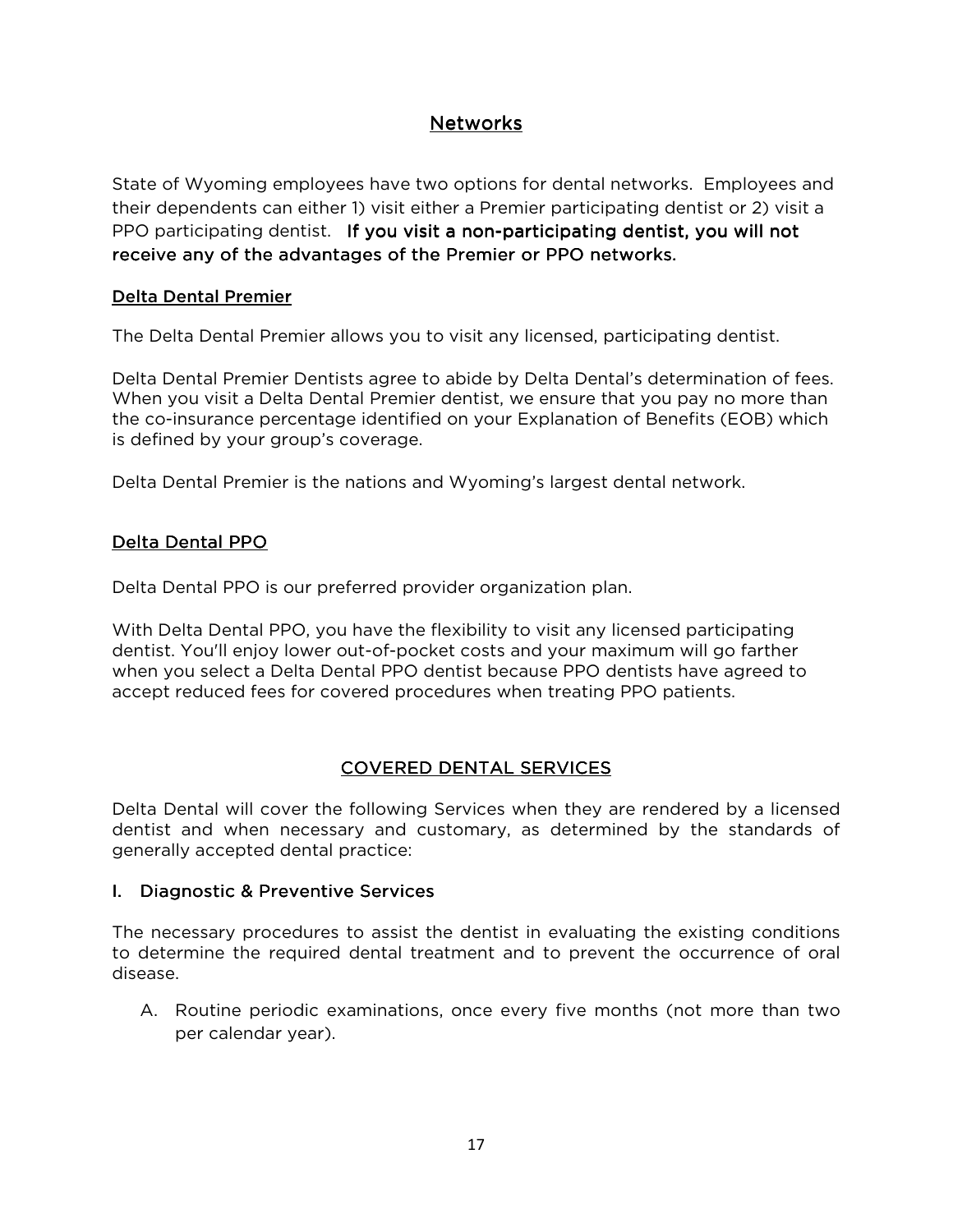B. Dental prophylaxis (cleaning) once every five months (not more than two per calendar year).

#### OR

Periodontal maintenance once every six months (not more than two per calendar year).

#### *Benefit is for either a prophylaxis/cleaning or periodontal maintenance, subscribers cannot utilize both. both.*

- C. Bitewing x-rays once every twelve months.
- D. Topical fluoride applications twice per year (through the end of the month in which age 18 is attained).
- E. Space maintainers, fixed.
- F. Sealants on posterior permanent bicuspids and molars once in a two year period (through the end of the month in which age 18 is attained).
- G. Full mouth x-rays once every twenty-four months.
- H. Emergency exam is a benefit once in a calendar year.

The following services are ONLY for employees/subscribers who have opted the

## "Voluntary Optional Plan":

#### II. Basic Services

- A. Oral Surgery: The necessary procedures for extractions and other oral surgery including pre-operative and post-operative care.
- B. Restorative Dentistry: The necessary procedures to provide amalgam, synthetic restorations, cast crowns, jackets, cast restorations, and preformed stainless steel crowns for treatment of carious lesions.
- C. Endodontics: The necessary procedures for pulpal therapy and root canal filling on non-vital teeth.
- D. Periodontics: The necessary procedures for treatment of the tissues supporting the teeth.
- E. Periodontal maintenance once every six months (not more than two per calendar year) coordinated with the periodontal maintenance performed under Diagnostic and Preventive services above.

#### III. Major Services

A. Prosthodontics: The necessary procedures for repair or construction of bridges, partial and complete dentures. These services have a six (6) month waiting period from the date of enrollment.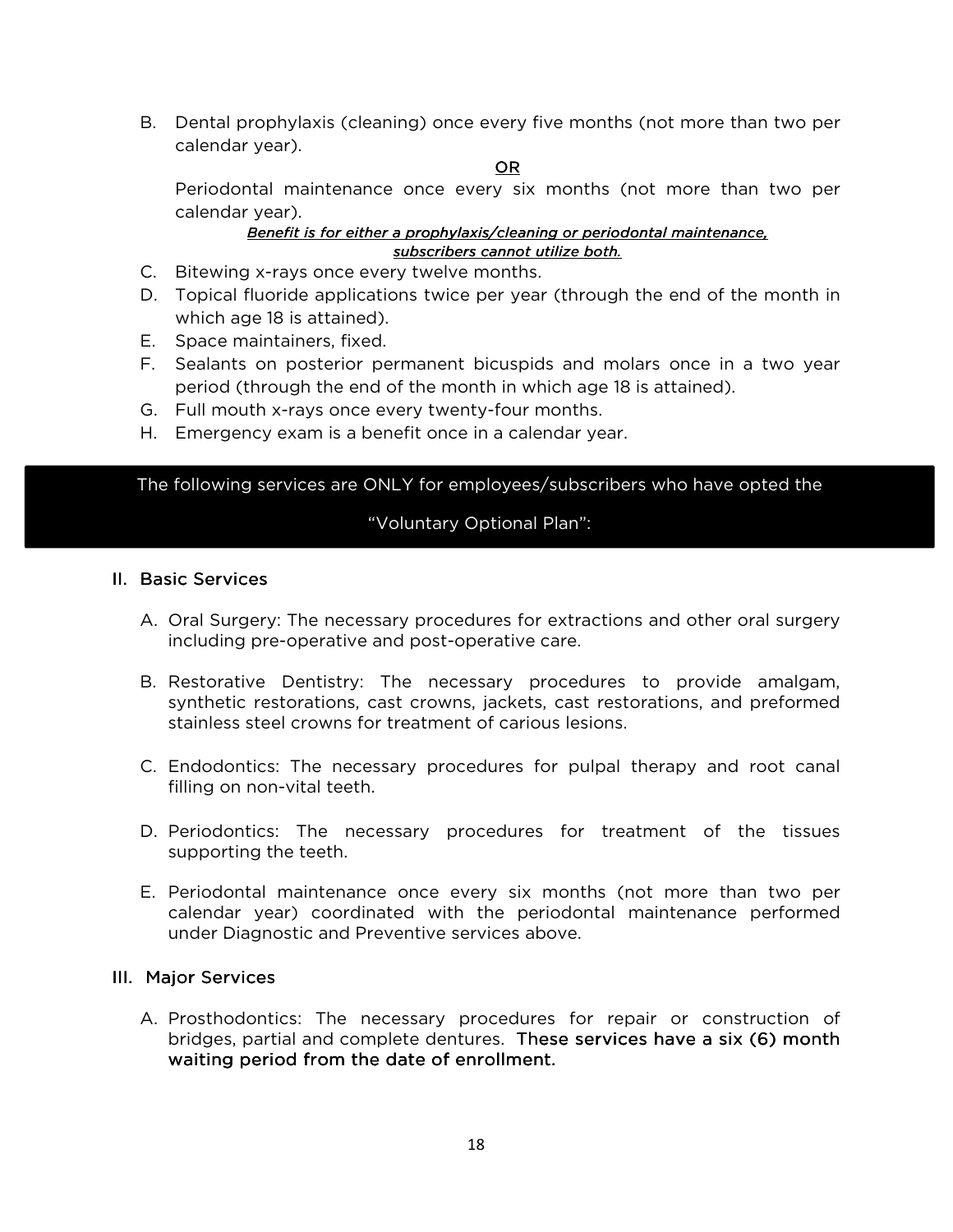- 1. Partial Dentures: Delta Dental will provide a standard chrome or acrylic partial denture or will allow the cost of such procedure toward a more complicated or precision appliance that patient and dentist may choose to use.
- 2. Complete Dentures: If in the construction of a denture the patient and dentist decide on personalized restorations or employ specialized techniques as opposed to standard procedures, Delta Dental will allow an appropriate amount for the standard denture toward such treatment and the patient must bear the difference in cost.
- B. Restorative Crowns & Onlays: The necessary procedures for provision of crowns, jackets or onlays (except stainless steel crowns which are covered under Basic Services). ONLY payable when teeth cannot be restored with amalgam, composite resin or plastic materials due to extensive caries or fractures. An x-ray must accompany all claims for crowns. Crowns are not a benefit for cosmetic, attrition or preventive reasons.
- C. Oral surgery: Natural tooth implants when accompanied by pre-operative and post-operative x-rays.
- D. Dental Implants: The necessary procedures for implants including the crown, bridge, or denture over the implant. Implants are payable at 50% with a \$1,000 annual maximum payment. In addition to the annual maximum there is to be a \$1,000 per tooth limit per sixty (60) month period. This includes the cost of the implant, maintenance, surgical removal thereof or the crown, bridge and denture over the implant. This benefit will be subject to the \$1,500 calendar year optional dental plan maximum. This service has a six (6) month waiting period from the date of enrollment and is not a benefit until that period has lapsed.

## LIMITATIONS

The benefits as outlined in all Plans are subject to the following limitations:

- A. Diagnostic: Exams are a benefit once in a five (5) month period (not to exceed two in a calendar year) and bitewing x-rays are a benefit once in a twelve (12) month period. Full mouth x-rays are a benefit once in a twenty-four (24) month period. One emergency exam will be a benefit once in a calendar year.
- B. Preventive: Prophylaxis is a benefit once every five (5) months (not to exceed two in a calendar year). Periodontal maintenance is a benefit once every (6) six months (not to exceed two in a calendar year). **This benefit is for either a** prophylaxis/cleaning or periodontal maintenance, subscribers cannot utilize both.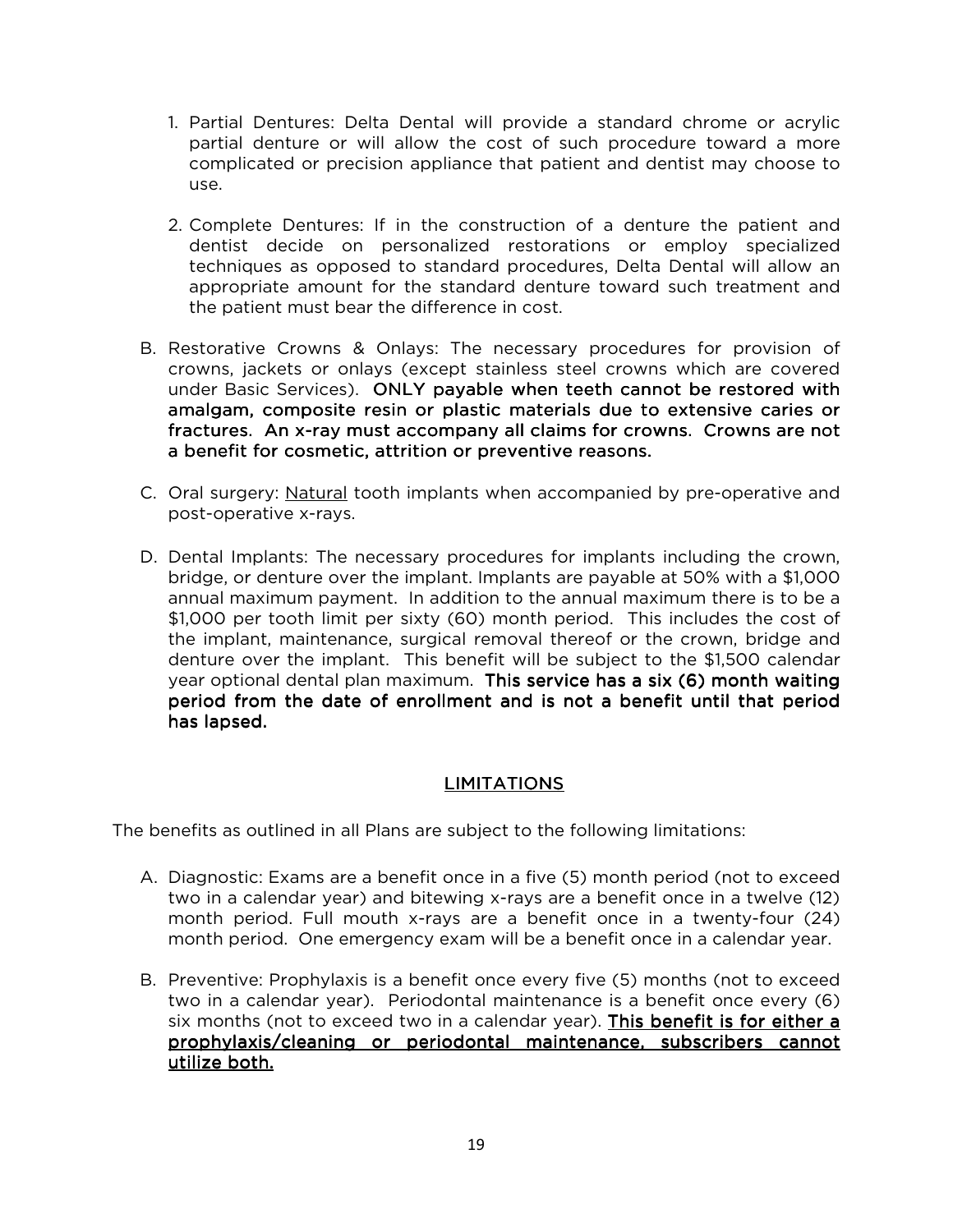- C. Topical fluoride applications for dependent children (through the end of the month in which age 18 is attained) are a benefit twice per calendar year. Space maintainers are a benefit for dependent children (through the end of the month in which age 18 is attained) only to maintain the space of primary teeth. Sealants for dependent children on permanent bicuspids and molars once in a two (2) year period (through the end of the month in which age 18 is attained).
- D. Prosthodontic appliances (including bridges, partial and complete dentures), cast crowns, jackets and cast restorations will be replaced only after five (5) years have elapsed following any prior placement of such appliances under any Delta Dental program. *Prosthodontics have a six (6) month waiting period from the date of enrollment.*
- E. Interim (surgical or temporary) dentures are considered optional services and are NOT a benefit.
- F. Replacement will be made of an existing prosthodontics appliance only if it is unsatisfactory and cannot be made satisfactory.
- G. Porcelain or metallic inlays, veneers or facings on molars are considered optional, and as such, are not covered services.
- H. Fixed bridges and/or removable partials are not a benefit for children under age 16. An allowance will be made for a temporary acrylic partial for anterior/front teeth.
- I. A fixed bridge is not a covered service when done in connection with a removable partial denture in the same arch.
- J. Cast crowns, veneer crowns and jackets are not covered services for children under age 16. An allowance will be made for an acrylic crown or a preformed stainless steel crown.
- K. Reline of rebase of a denture is a benefit only twice in a five (5) year period.
- L. Implants are payable at 50% with a \$1,000 annual maximum payment. In addition to the annual maximum there is to be a \$1,000 per tooth limit per sixty (60) month period. This includes the cost of the implant, maintenance, surgical removal thereof or the crown, bridge and denture over the implant. This benefit will be subject to the \$1,500 calendar year optional dental plan maximum. This service has a six (6) month waiting period from the date of enrollment and is not a benefit until that period has lapsed.
- M. Prosthetic services utilizing full dentures, partial dentures, and removable appliances have a six (6) month waiting period from the date of enrollment and is not a benefit until that period has lapsed.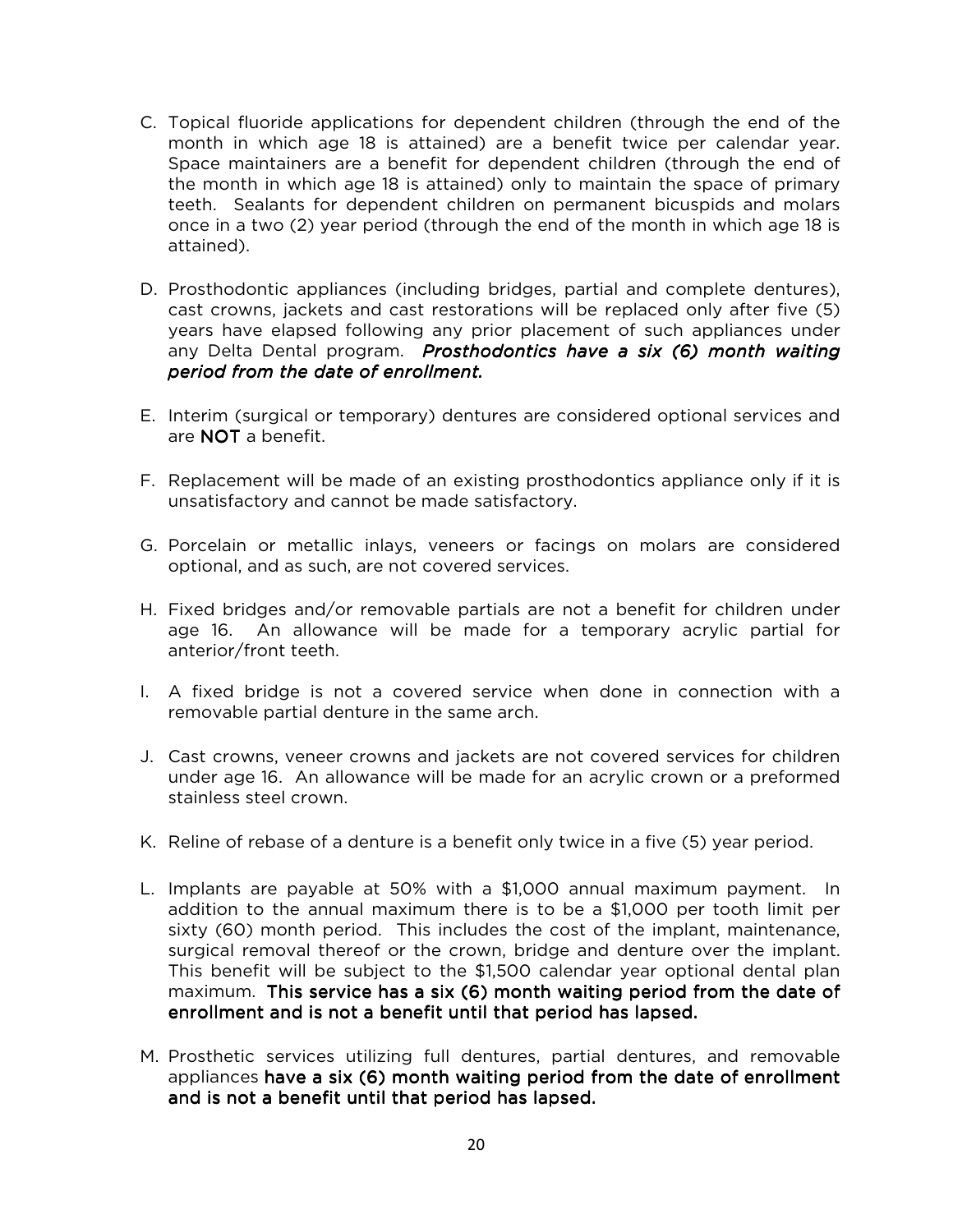N. Optional services: In all cases in which the patient selects a more expensive plan of treatment than is customarily provided, Delta Dental will pay the applicable percentage of the lesser fee. The patient is responsible for the remainder of the dentist's fee. In the event the treatment of choice is NOT a benefit of the plan, the patient is responsible for the dentist's fee.

## For example:

- 1. Partial Dentures: Delta Dental will provide a standard chrome of acrylic partial denture or will allow the cost of such procedure toward a more complicated or precision appliance that patient and dentist may choose to use.
- 2. Complete Dentures: If in the construction of a denture the patient and dentist decide on personalized restorations or employ specialized techniques as opposed to the standard procedures, Delta Dental will allow an appropriate amount for the standard denture toward such treatment and the patient must bear the difference in cost.
- 3. Occlusion: Delta Dental will allow an appropriate amount for the procedures necessary to replace missing teeth. Procedures, appliances or restorations necessary to increase vertical dimension and/or restore or maintain the occlusion are considered optional, and the cost is the responsibility of the patient. Such procedures include, but are not limited to, equilibration, periodontal splinting, restoration for tooth structure lost from attrition, restoration for malalignment of the teeth, and bite appliances (night guards or athletic mouth guards).

# Services not Covered

The limitations and exclusions listed in this policy apply to all covered services described in this benefit document. Benefits will not be provided for any service not specifically listed as a covered service or will be limited as indicated. Call us at 307- 632-3313 or 1-800-735-3379 if you are unsure if a certain service is covered.

Exclusions – Exclusions *This handbook does not provide benefits for dental treatment listed in this section.* 

## Absence of coverage

Dental procedures, services, treatment and supplies for which the Covered Person would have no obligation to pay in the absence of this or any similar coverage.

## **Allergies**

You are not covered for restorations or procedures necessary due to allergies or allergic reaction to dental treatment materials such as allergies to metals or mercury.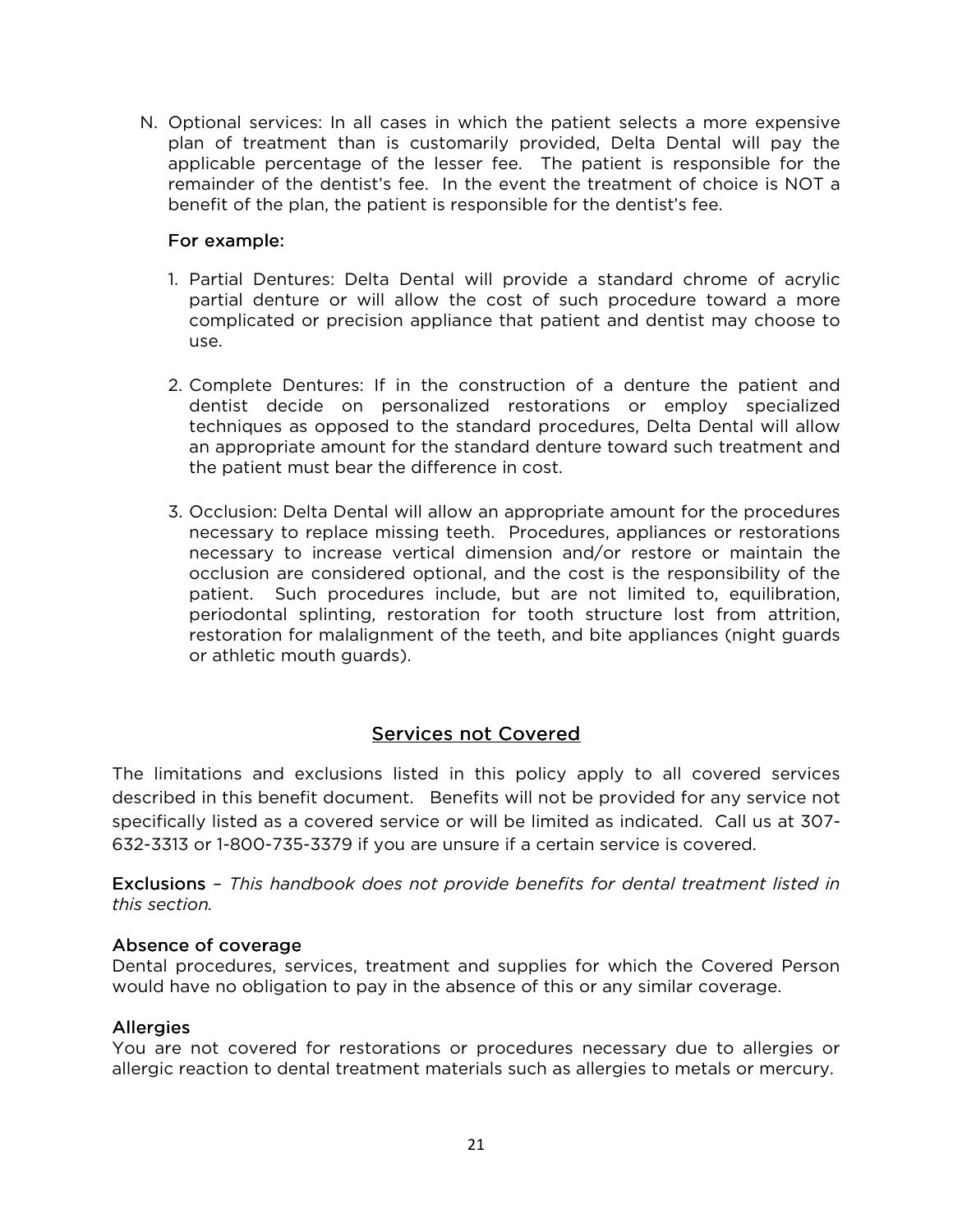#### Anesthesia or analgesia

You are not covered for local anesthesia or nitrous oxide (relative analgesia) when billed separately from the related procedure. This exclusion does not apply to general anesthesia or intravenous sedation administered in connection with covered oral surgery as described in the benefits section of this policy.

#### Broken appointments

You are not covered for any fees charged by your dental office because of broken appointments.

### Cleaning of prosthetic appliance

Your plan does not cover the cost of cleaning removable partials or dentures.

### Charges for consultation

Charges for consultation are not a covered benefit.

### Completion of form

Your plan does not cover any charges to complete forms.

### Complete occlusal adjustment

You are not covered for services or supplies used for revision or alteration of the functional relationships between upper and lower teeth unless otherwise noted on the summary of benefits sheet at the front of this handbook.

### Complications of a non-covered procedure

You are not covered for complications of a non-covered procedure.

#### Comprehensive Services

When two or more services are submitted and the services are considered part of the same service to one another, Delta Dental will pay the most comprehensive service (the service that includes the other non-benefited service) as determined by Delta Dental.

#### **Congenital deformities**

You are not covered for services or supplies to correct congenital deformities, such as a cleft palate.

#### Controlled release device

You are not covered for services or supplies used for the controlled release of therapeutic agents into diseased crevices around your teeth.

#### Cosmetic in nature

You are not covered for services or supplies which have the primary purpose of improving the appearance of your teeth, rather than restoring or improving dental form or function.

#### Coverage commencing before the date the dental coverage starts.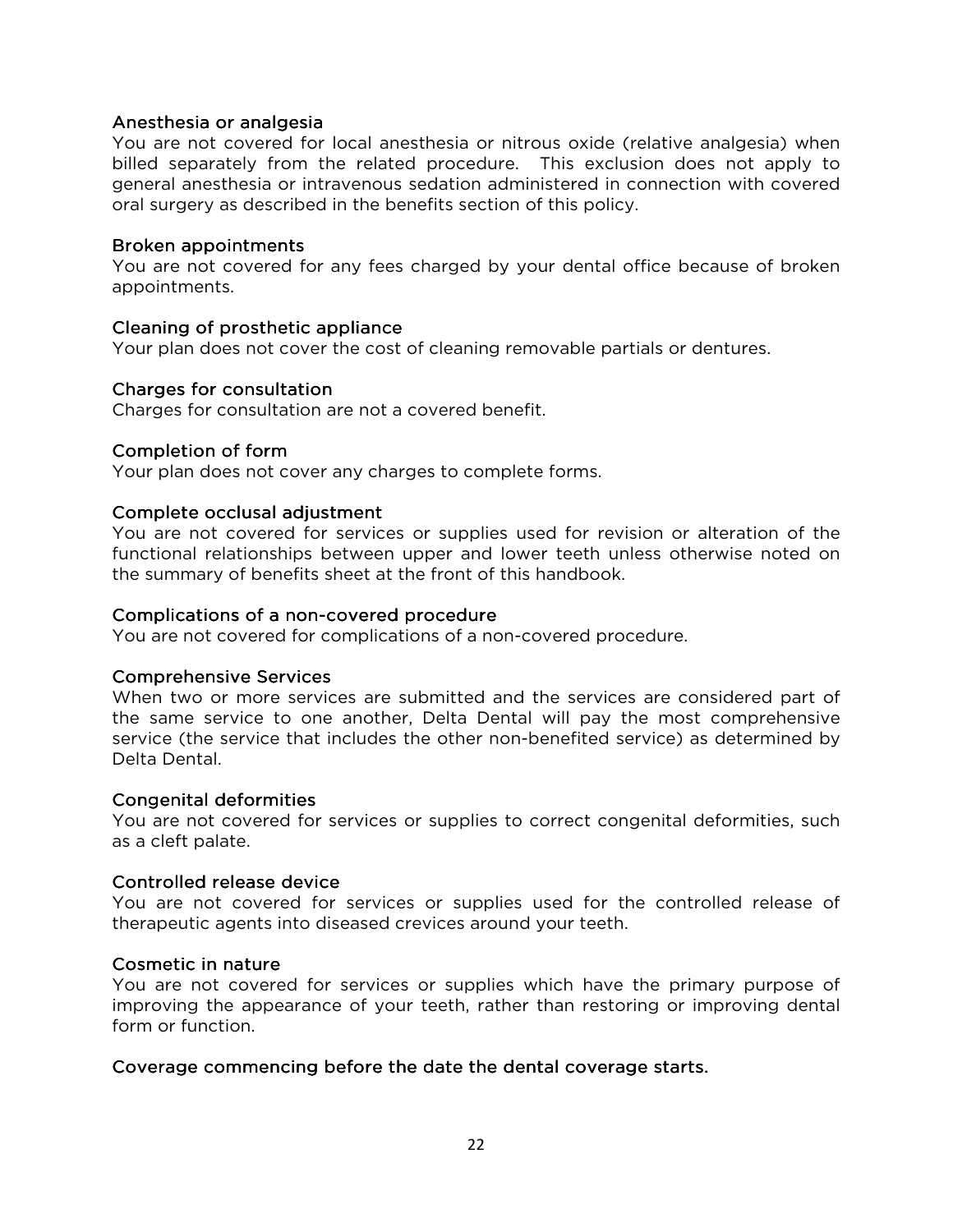#### Crowns, appliance and restorations

You are not covered for crowns that are not meant to restore form and function of a tooth, including crowns placed for the primary purpose of periodontal splinting, cosmetics, altering vertical dimension, restoring your bite (occlusion), or restoring a tooth due to allergies, attrition, abrasion, erosion and abfraction. Crowns placed on anterior teeth for endodontic purposes only are not a covered benefit.

#### Desensitization materials

You are not covered for desensitization materials or their application.

### Diet planning

Diet planning or training in oral hygiene or preventive care.

### Drugs

You are not covered for prescription, non-prescription drugs, medicines or therapeutic drug injections.

### Duplicate dentures

Your plan does not cover any charges for the duplication of dentures.

### Duplication of dental records

Your plan does not cover any charges for the duplication of dental records.

### Effective date

You are not covered for services or supplies received before the effective date of coverage.

#### Experimental or investigative

You are not covered for services or supplies that are considered experimental, investigative or have a poor prognosis. Peer reviewed outcomes data from clinical trial, Food and Drug Administration regulatory status, and established governmental and professional guidelines will be used in this determination.

#### General anesthesia/sedation

General anesthesia and intravenous sedation are benefits only when provided in conjunction with covered oral surgery and when billed by the operating dentist.

#### Government programs

You are not covered for services or supplies when you are entitled to claim benefits from governmental programs (except Medicaid & the Children's Health Insurance Program).

#### Hospital

Charges for hospital services or hypnosis.

#### Incomplete services

You are not covered for dental services that have not been completed.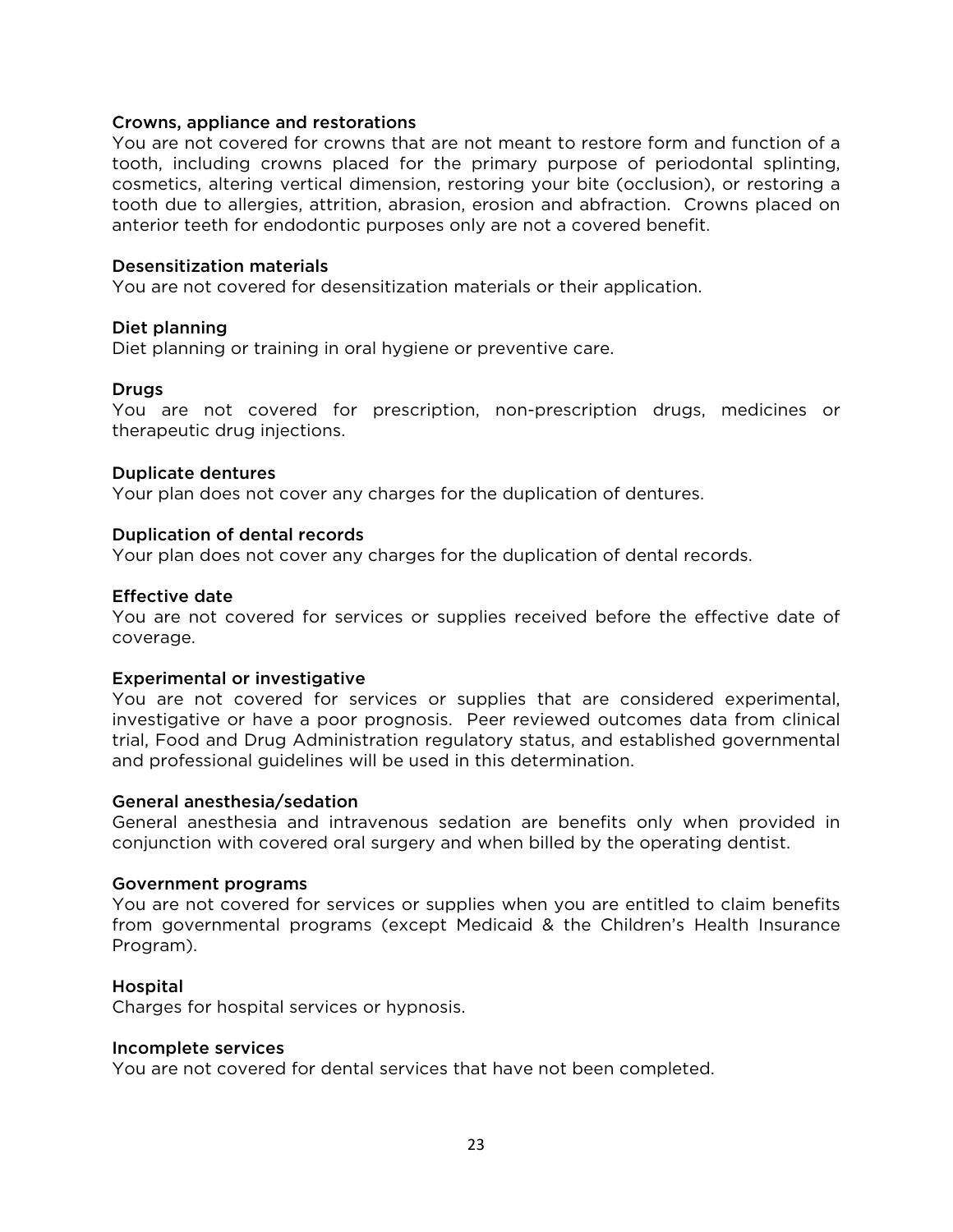#### Indirect pulp caps

You are not covered for indirect pulp caps.

#### Infection control

You are not covered for separate charges for "*infection control*," which includes the costs for services and supplies associated with sterilization procedures. Participating dentists incorporate these costs into their normal fees and will not charge an additional fee for "*infection control*."

## Injuries

Dental Procedures, services, treatment and supplies to treat injuries or diseases caused by riots or any form of civil disobedience, injuries sustained while committing a felony or engaging in an illegal occupation or injuries that are intentionally inflicted.

### Lost or stolen appliances

You are not covered for services or supplies required to replace a lost or stolen dental appliance or charges for duplicate dentures.

### **Malformation**

Dental or surgical procedures performed to correct developmental malformation or acquired malformation.

#### Medical or health plan

Dental procedures, services, treatment or supplies for which benefit is provided by a medical or health plan.

#### Medical services or supplies

You are not covered for services or supplies which are medical in nature, including but not limited to dental services performed in a hospital, surgical treatment centers, treatment of fractures and dislocations, treatment of cysts and malignancies, and accidental injuries or treatment rendered other than by a licensed dentist.

#### Military service

You are not covered for services or supplies which are required to treat an illness or injury received while you are on active status in the military services.

#### Motor vehicle injury

Dental Procedures, services, treatment and supplies for injuries resulting from the maintenance or use of a motor vehicle if such treatment or service is paid or payable under a plan or policy of motor vehicle insurance, including a certified self-insurance plan.

## Mutually exclusive service

When two or more services are submitted on the same day and the services are considered mutually exclusive (when one service contradicts the need for the other service), Delta Dental will pay for the service that represents the final treatment as determined by Delta Dental.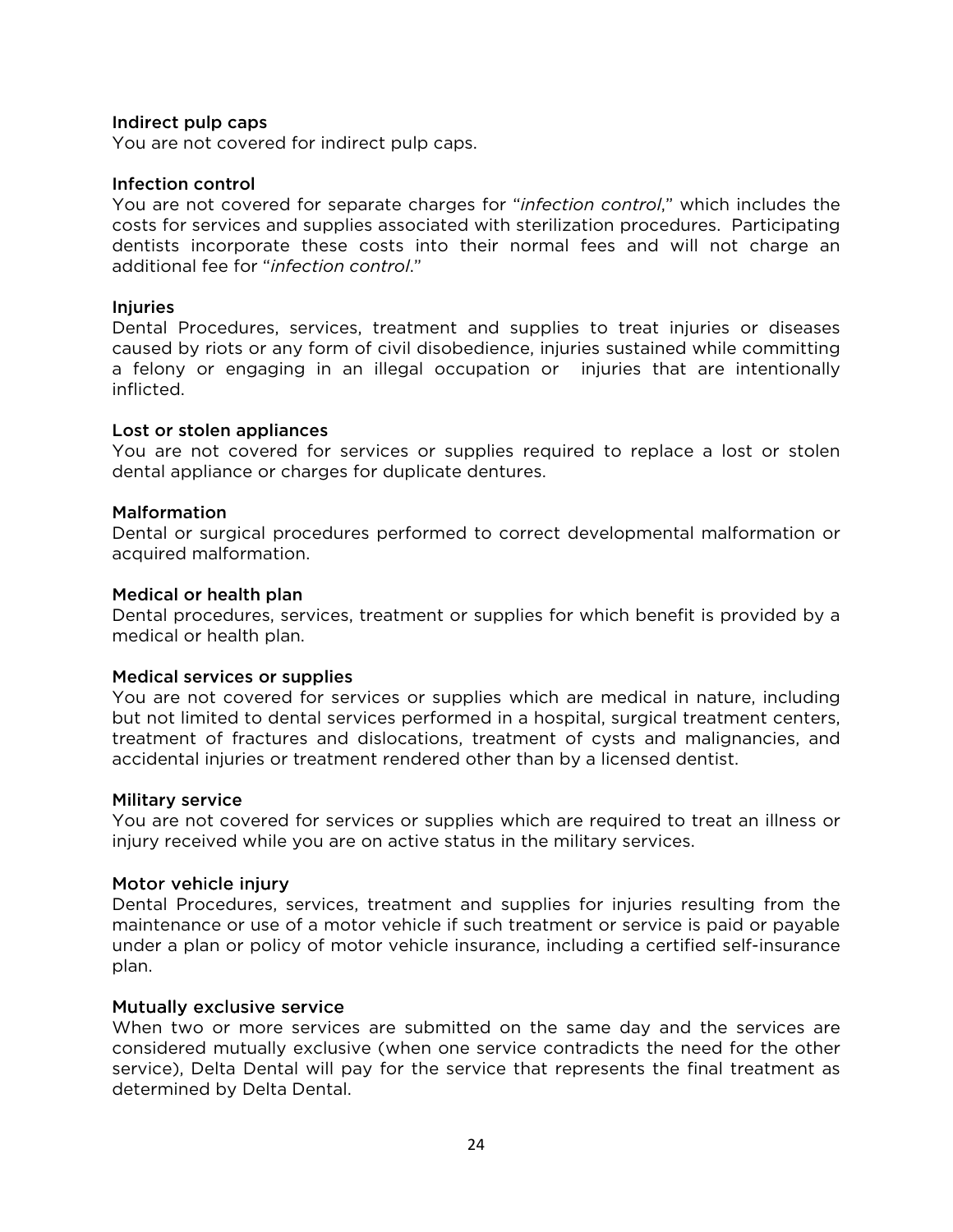## Night guard/occlusal guards/athletic guards

Your plan does not cover appliances for bruxism, grinding or clenching of teeth.

#### Not dentally necessary

Dental procedures, services, treatment and supplies which are not dentally necessary or which do not meet generally accepted standards of dental practice.

### Oral hygiene instruction

Plaque control programs, oral hygiene instruction and dietary instructions.

### Orthodontic appliances repair or replacement

Your plan does not cover for the repair or replacement of any orthodontic appliance under this contract.

#### Orthodontic services

Your plan does not cover orthodontic services.

### Payment responsibility

You are not covered for services or supplies when someone else has the legal obligation to pay for your care, and when, in the absence of this contract, you would not be charged. This may include, but not limited to, treatment of injuries intentionally inflicted or sustained while committing a criminal act as a form of civil disobedience.

#### Periodontal appliances

You are not covered for services or supplies for periodontal appliances (bite guards) to reduce bite (occlusal) trauma due to tooth grinding or jaw clenching.

#### Periodontal splinting

You are not covered for services or supplies used for the primary purpose of reducing tooth mobility, including crown-type restorations.

#### Pre-diagnostic services

Pre-diagnostic services, oral pathology laboratory procedures, and diagnostic tests and examinations other than pulp vitality tests.

#### Preventive control programs

Preventive control programs are not a covered benefit.

## **Prosthesis**

The replacement of a prosthesis which, in the Dental Consultants opinion, can be repaired or does not need repair. The replacement of a prosthesis within 5 years after it was first placed, except when the replacement is: (1) made necessary by the extraction of a functioning natural tooth which is replaced while covered under the policy and when the existing prosthesis cannot be made serviceable; or (2) for full or partial dentures which, while in the mouth, have been damaged beyond repair as a result of injury occurring while covered.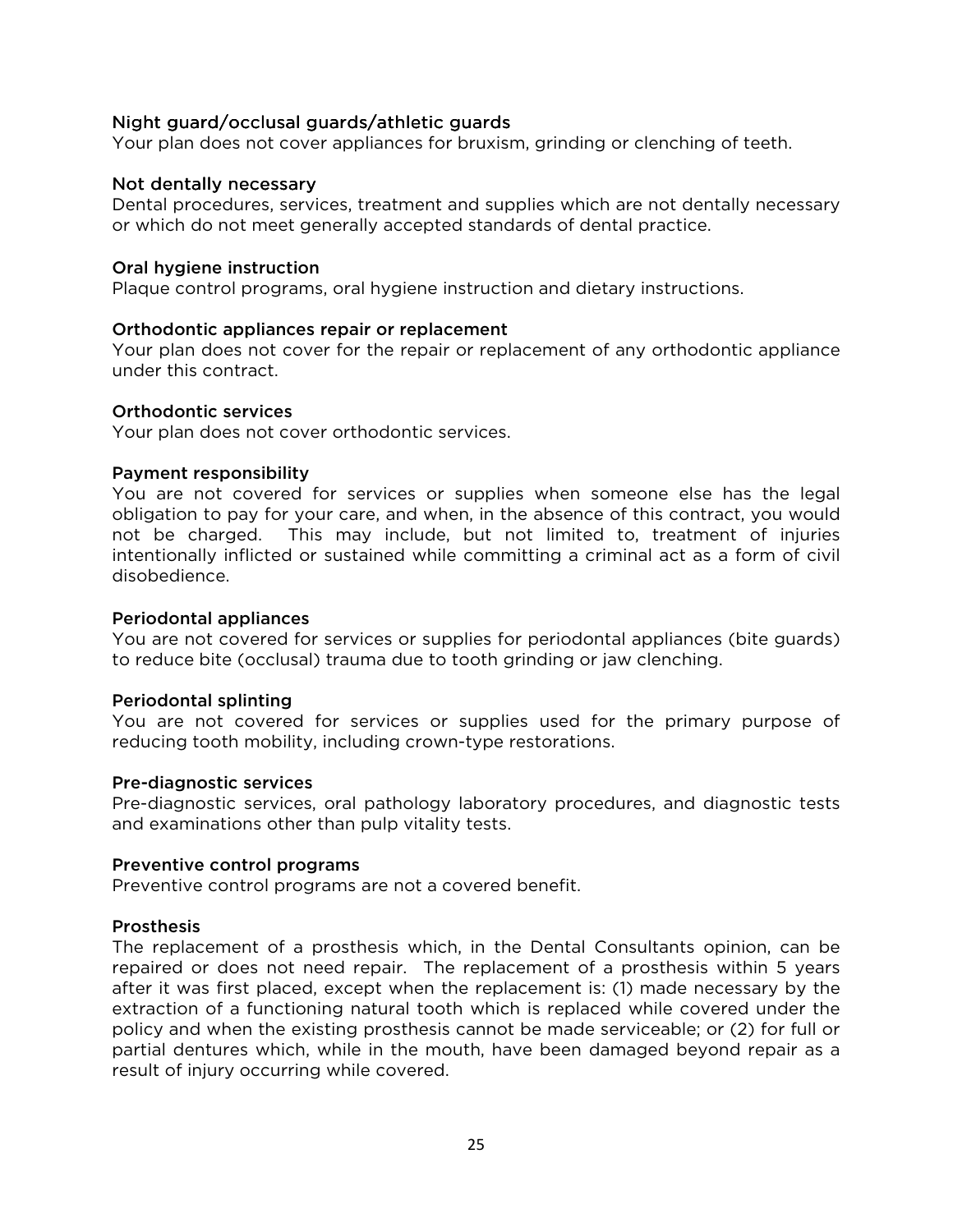### Provisional (temporary) crowns, bridges or dentures

You are not covered for services or supplies for provisional crowns, bridges or dentures.

#### Repair, replacement or duplication of orthodontic appliances

You are not covered for services or supplies required to repair, replace or duplicate any orthodontic appliance.

#### Same day services

When two or more services are submitted on the same day and the services are considered mutually exclusive (when one service contradicts the need for the other service), Delta Dental will pay for the service that represents the final treatment as determined by Delta Dental.

#### Sealants for primary teeth, wisdom teeth, or restored teeth

You are not covered for sealants for primary teeth, wisdom teeth, or teeth that have already been treated with a restoration. Coverage only applies to  $1<sup>st</sup>$  and  $2<sup>nd</sup>$ permanent molars, non-decayed, non-restored.

#### **Sedation**

Pre-medication, analgesia or conscious sedation.

## Services provided in other than office setting

You are not covered for services provided in other than a dental office setting. This includes, but is not limited to, any hospital or surgical/treatment facility. This is limited to dentists fees, no facility charges are allowed.

#### Specialized services

You are not covered for specialized, personalized, elective materials and techniques or technology which are not reasonably necessary for the diagnosis or treatment of dental disease or dysfunction. Specialized services represent enhancements to other services and are considered optional. Includes, but not limited to, copings and precision attachments.

#### Splinting

The joining of teeth to support each other for periodontal reasons (stabilization) by crowns or other means. Splinting for stabilization due to an accident or injury is a covered benefit.

## **Sterilization**

Sterilization preparation, infection control, operatory preparation and sepsis control are considered part of all procedures and are not a benefit.

#### Temporary or interim procedures

You are not covered for temporary or interim procedures.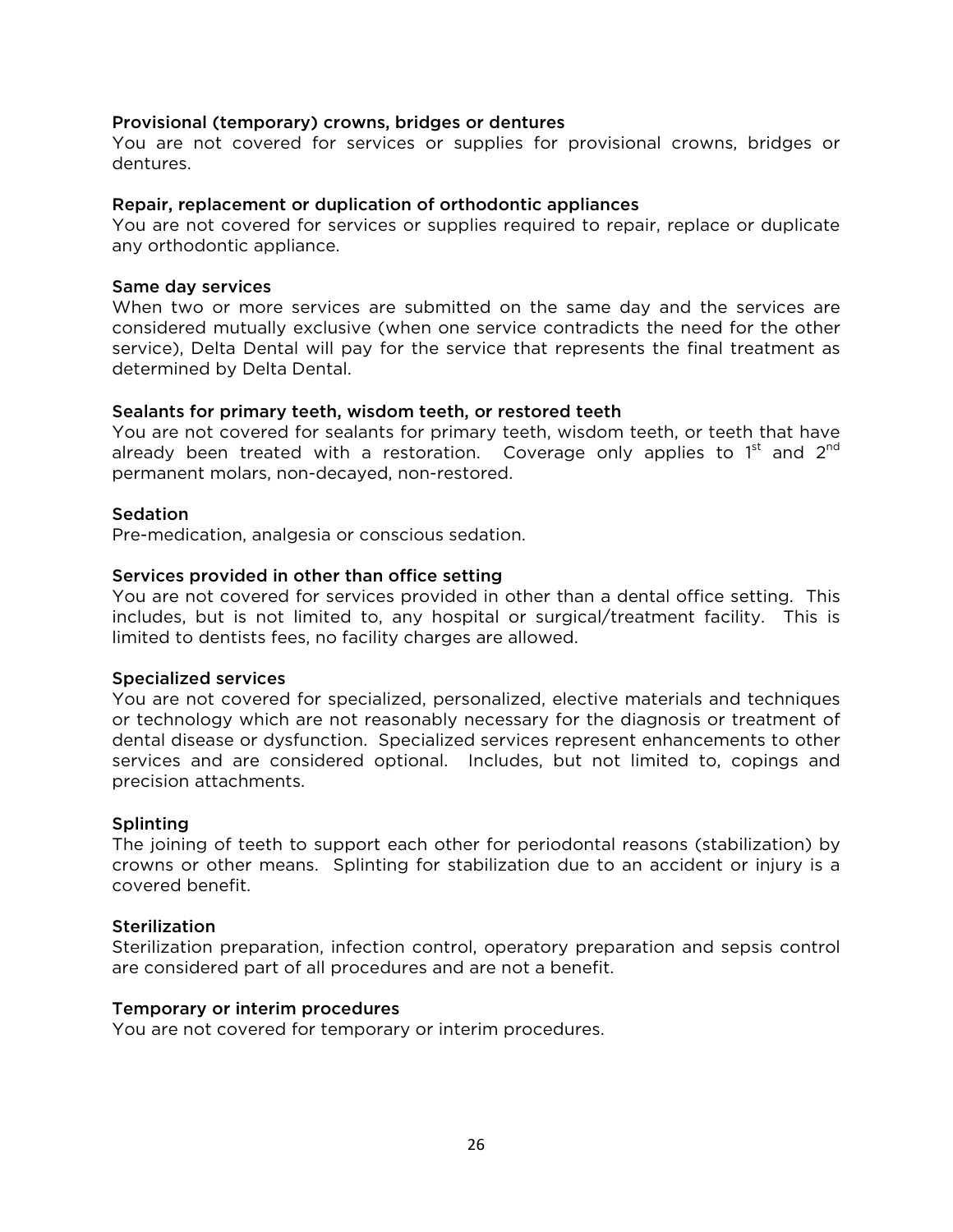## Temporomandibular joint (TMJ) dysfunction

You are not covered for expenses incurred for diagnostic x-rays, appliances, restorations or surgery in connection with temporomandibular joint dysfunction or myofunctional therapy.

#### **Termination**

Whether or not we have approved a treatment plan, you are not covered for treatment received after you or your group's coverage termination date.

#### Treatment by other than a licensed dentist

You are not covered for services or treatment performed by other than a licensed dentist or his or her employees.

#### Workers' compensation

You are not covered for services or supplies that are or could have been compensated under Workers' Compensation laws, including services or supplies applied toward satisfaction of any deductible under your employer's Workers' Compensation coverage.

### Other:

Any procedure which (1) is for the purpose of changing vertical dimension; or (2) relates to bite registration, bite analysis, or the correction of the bite; or (3) is for replacing tooth structure lost as a result of abrasion or attrition; or (4) is for equilibration or restorations for malalignment of the teeth; or (5) gnathologic recordings.

Services for which the covered person has or had a right to payment under a program of a government or plan established by law except; (a) Medicare; (b) Medicaid; (c) the Civilian Health and Medical Program of the Uniformed Services (CHAMPUS) and (d) where the law does not permit this type of exclusion.

## Preauthorization of Benefits

A preauthorization of benefits tells you and your dentist what is covered and how much will be paid on your treatment plan. It also determines that services are dentally necessary and appropriate.

#### When to submit a treatment plan

After an examination, your dentist may recommend a treatment plan. If the plan involves crown(s), bridgework, dentures, or implants costing over \$250 ask your dentist to send the treatment plan with x-rays to Delta Dental. If your dentist is a non-participating dentist, you will need to send the treatment plan, x-rays and supporting information to the address below. Delta Dental will determine benefit coverage, what portion of the cost we will pay and what portion you will be responsible for. You and your dentist will receive a preauthorization of benefits form with this information on it. The preauthorization of benefits is valid for 120 days from the date issued, if you are still covered by your dental plan. Before you schedule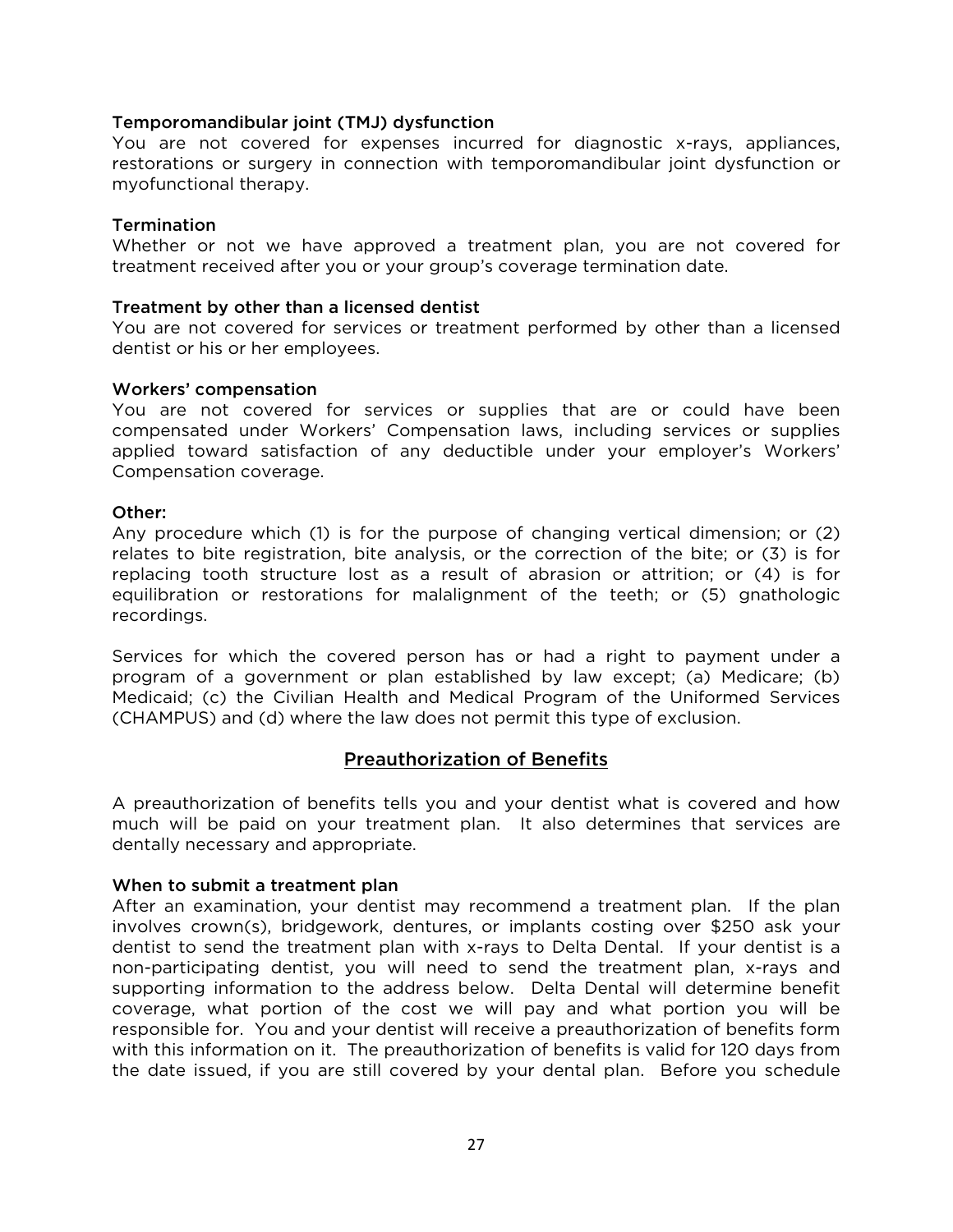dental appointments, you and your dentist should discuss the amount to be paid by Delta Dental and your financial obligation for the proposed treatment.

Preauthorization of Benefits Delta Dental of Wyoming PO Box 29 Cheyenne, WY 82003

## The treatment plan review

Once we receive the treatment plan and proper documentation, we will let your dentist know if the treatment plan is approved. We will take one of the following actions:

- accept it as submitted.
- recommend an alternative benefit.
- deny the treatment plan because:
	- o the procedure is not a benefit under your policy;
	- o you did not receive an evaluation after we asked you to; or
	- o the procedure is not dentally necessary and appropriate.
	- o you are no longer eligible for the services.

#### Appeal

If we deny a treatment plan, you or your dentist can resubmit it with additional documentation and ask us, in writing, to reconsider. If necessary, we will ask you to get an evaluation from another dentist. We will pay for the evaluation.

*Please note:* Although we may approve a treatment plan, we are not liable for the actual treatment you receive from your dentist.

#### Filing Claims

Once you receive dental services, we need to receive a claim to determine the amount of your benefits. The claim lets us know the services you received, when you received them, and from which dentist.

#### When to file your claim

After your procedure is completely finished, you should file a claim if your dentist has not filed one for you.

#### Reasons your claim may be denied

Even though a procedure may appear in the *Benefits* section of this policy, you should note that before you are eligible to receive benefits, we consider the following:

#### Is the procedure dentally necessary?

- The diagnosis is proper.
- The treatment is necessary to preserve or restore the form and the function of the tooth or teeth and the health of the gums, bone, and other tissues supporting the teeth.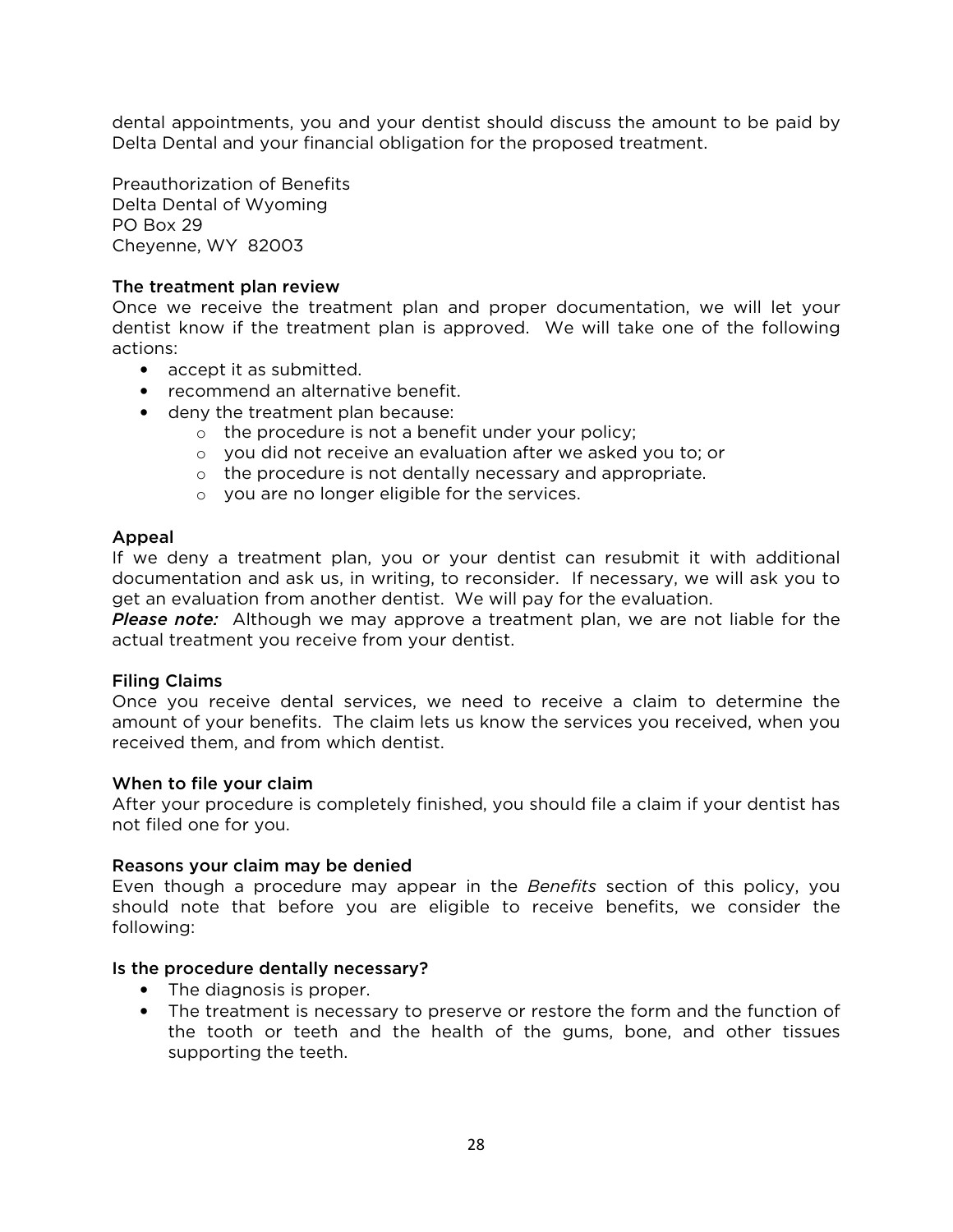### Is the procedure dentally appropriate?

- The treatment is the most appropriate procedure for your individual circumstances.
- The treatment is consistent with professionally recognized standards of dental care and complies with criteria adopted by Delta Dental.
- The treatment does not cost more than alternative procedures that would be equally effective. If you receive alternative services other than the least costly, you are responsible for paying the difference.

## Is the procedure subject to limitations or exclusions?

- Procedures that are not dentally necessary or appropriate.
- Procedures that are not covered by this policy. See *Services not Covered*  section.
- Procedures that have limitations associated with them. See the *Benefits* section for a description of covered procedures and limitations associated with certain procedures.
- Procedures that have reached the annual maximum benefit. See the summary of benefits sheet at the beginning of this policy.
- Any difference between the charge and what Delta Dental allows. Please note: This only applies if you receive services from a non-participating dentist.

## Delta Dental's reply

Within 45 days of receiving all necessary documentation, we will send you a written decision and indicate any action taken.

#### Reviewing records

If you would like copies of records relevant to your claim, contact us at the following address or call 1-800-735-3379. Please allow two business days for us to process your request.

Delta Dental of Wyoming PO Box 29 Cheyenne, WY 82003

## Coordination of Benefits

When there is a basis for a claim under this plan and another plan, this plan is a secondary plan, which has its benefits determined after those of the other plan, unless:

The other plan has rules coordinating its benefits with those of this plan; and

Both those rules and this plan's rules described in subparagraph (b) require that this plan's dental benefits be determined before those of the other plan.

This Plan determines its order of benefits using the first of the following rules, which applies.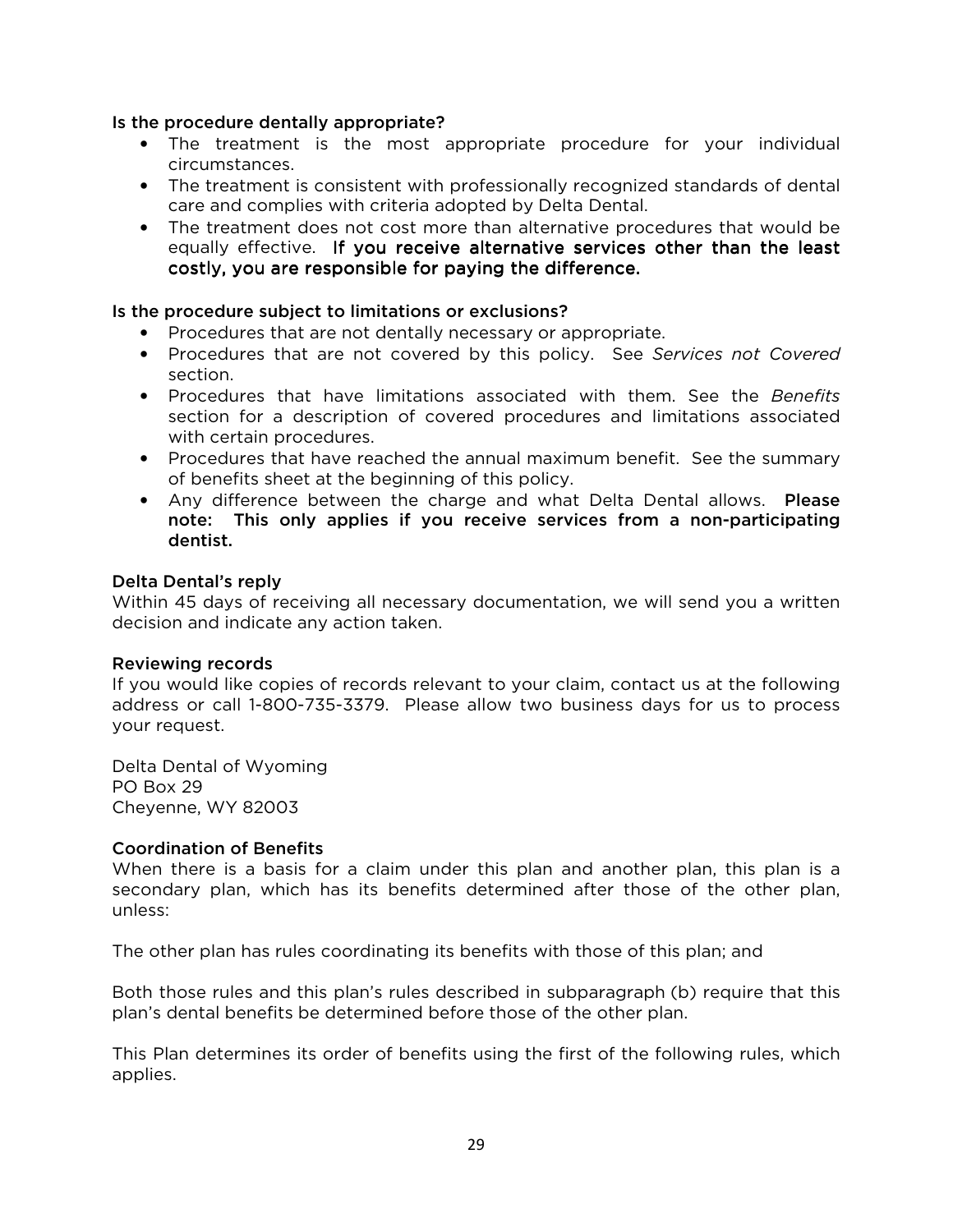- 1) Non-dependent/Dependent. The benefits of the Plan that covers the person as an employee or member are determined before those of the Plan that covers the person as a dependent of an employee or member.
- 2) Dependent Child/Parents Not Separated or Divorced. This Plan and another Plan cover the same child as a dependent of different persons, called "parents" except as stated below:
	- a. the benefits of the Plan of the parent whose birthday falls earlier in the calendar year are determined before those of the Plan of the parent whose birthday falls later in the calendar year; but
	- b. if both parents have the same birthday, the benefits of the Plan that covered the parent longer are determined before those of the Plan that covered the other parent. However, if the other Plan does not have the rule described in (a) but instead has a rule based upon the gender of the parent, and if, as a result, the Plans do not agree on the order of benefits, the rule in the other Plan shall determine the order of benefits.
- 3) Dependent Child/Separated or Divorced Parents. If two or more Plans cover a person as a dependent child of divorced or separated parents, benefits for the child are determined in this order:
	- a. first, the Plan of the parent with custody of the child;
	- b. then, the Plan of the spouse of the parent with custody of the child; and
	- c. finally, the Plan of the parent not having custody of the child.
	- d. Also, if the specific terms of a court decree state that the parents have joint custody of the child and do not specify that one parent has responsibility for the child's health care expenses or if the court decree states that both parents shall be responsible for the health care needs of the child but gives physical custody of the child to one parent and the entities obligated to pay or provide benefits of the respective parents' Plans have actual knowledge of those terms, benefits for the dependent child shall be determined according to the benefits of the Plan that covers the person as an employee or member are determined before those of the Plan that covers the person as a dependent of an employee or member.
	- e. However, if the specific terms of a court decree state that one of the parents is responsible for the health care expenses of a child, and the entity obligated to pay or provide the Benefits of the Plan of that parent has actual knowledge of those terms, the Benefits of that Plan are determined first. This paragraph does not apply with respect to any Claim Determination Period or plan year during which any benefits are actually paid or provided before the entity has that actual knowledge.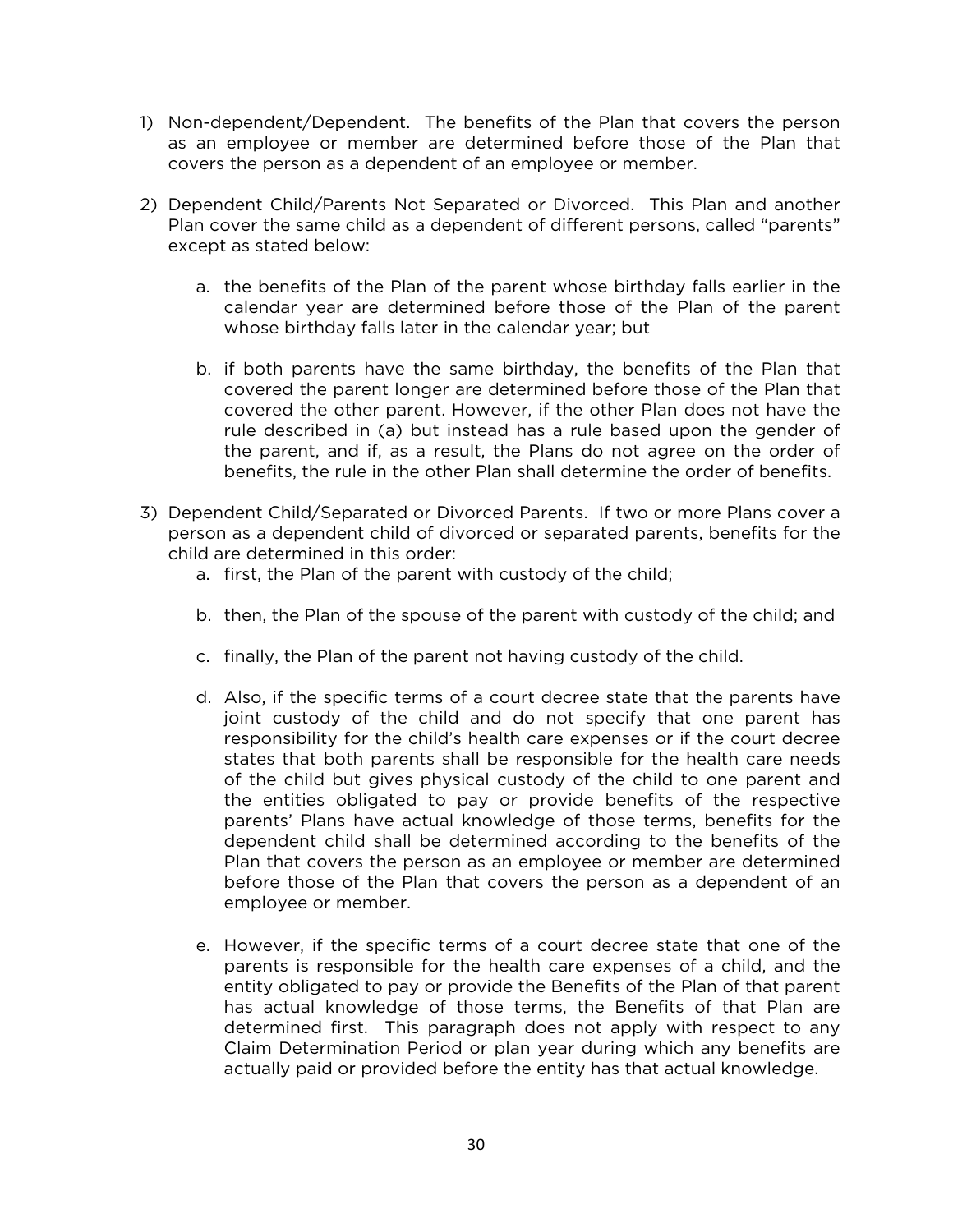- 4) Active/Inactive Employee. The benefits of a Plan which cover a person as an employee who is neither laid off nor retired or as that employee's dependent(s) are determined before those of a Plan which covers that person as a laid off or retired employee or as that employee's dependent. If the other Plan does not have this rule and if, as a result, the Plans do not agree on the order of benefits, this rule is ignored.
- 5) Continuation of Coverage.
	- a. If a person has continuation coverage under federal or state law and is also covered under another Plan, the following shall determine the order of benefits:
		- 1. First, the benefits of a Plan covering the employee or member, or dependent of an employee or member.
		- 2. Second, the benefits under the continuation coverage.
	- b. If the other Plan does not have the rule described in subparagraph (A), and if as a result, the Plans do not agree on the order of benefits, this paragraph (5) is ignored.
- 6) Longer/Shorter Length of Coverage. If none of the above rules determines the order of benefits, the benefits of the Plan that covered an employee or member longer are determined before those of the Plan which covered that person for the shorter time. If a Covered Person is entitled to coverage under a group health care plan which primarily covers services or expenses other than dental care, and if the Covered Person first became eligible under the Plans on the same date, this Plan shall be the secondary payor for those services covered by both Plans.

## Effect on the Benefits of This Plan

- 1) In accordance with order of benefit determination rules, this plan is a secondary plan as to one or more other plans. In that event, benefits of this plan may be reduced under this paragraph so that the total benefits paid or provided by all plans during a claim determination period are not more than the total allowable expenses.
- 2) Reduction in this plan's benefits. The benefits that would be payable under this plan in the absence of this COB provision will be reduced by the benefits payable for the total allowable Expenses in a claim determination period under the other plans, in the absence of provisions with a purpose like that of this COB provision, whether or not claim is made.

When a plan provides benefits in the form of services, the reasonable cash value of each service rendered will be considered both an expense incurred and a benefit payable.

When the benefits of this plan are reduced as described above, each benefit is reduced in proportion. It is then charged against any applicable benefit limit of this plan.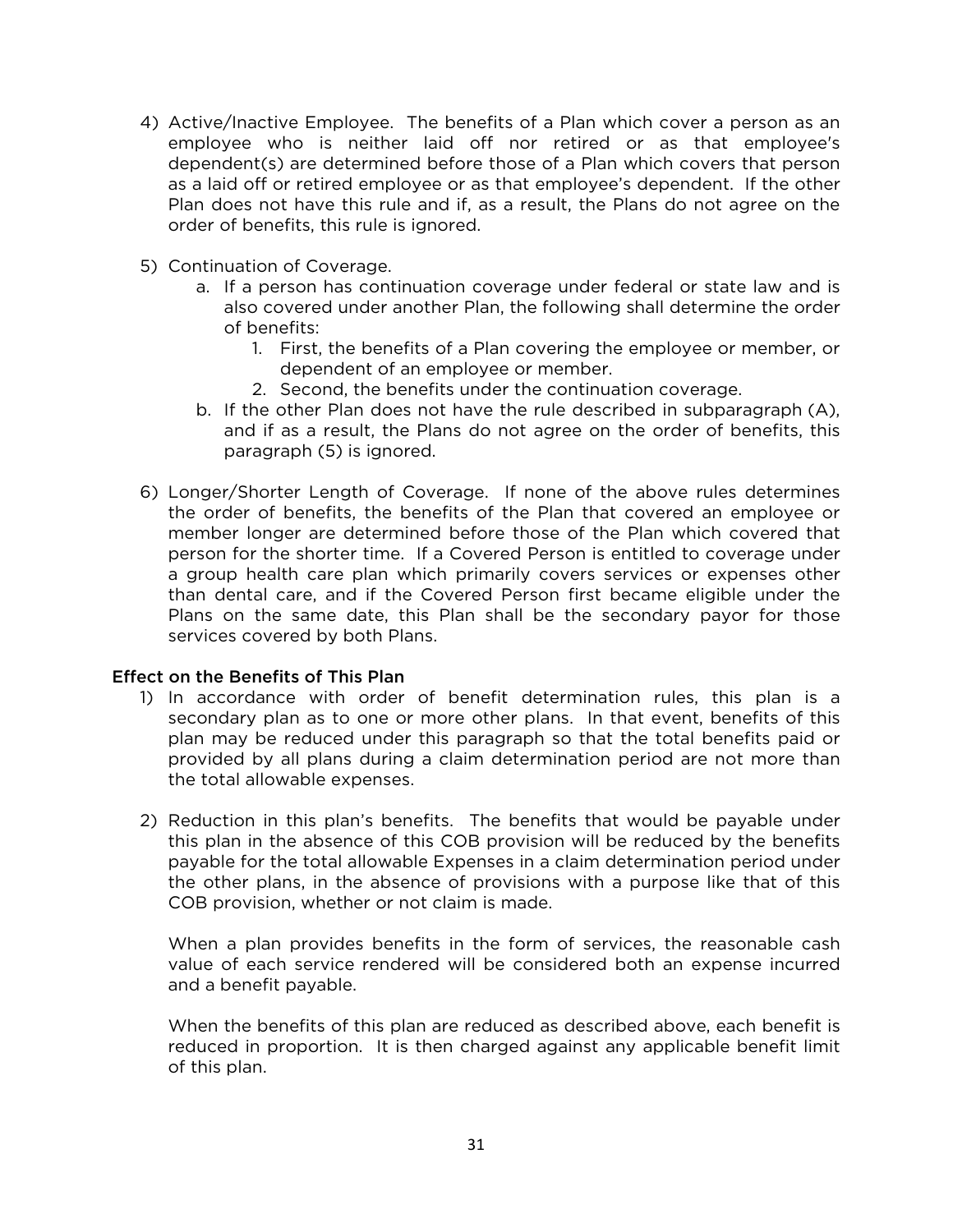3) No rule in other plan. If the other plan does not have rules coordinating benefits with those of this plan, the benefits of the other plan are determined first.

### Right to receive and release needed information

Delta Dental has the right to decide the facts it needs to apply these rules. Delta Dental may get needed facts from or give them to any other organization or person without the consent of the insured but only as needed to apply coordination of benefits rules. Medical and dental records remain confidential as provided by applicable state and federal law. Each person claiming benefits under this plan must give Delta Dental any facts it needs to process the claim.

#### Right of recovery

If the amount of the payments made by Delta Dental is more than it should have paid under coordination of benefits, it may recover the excess, at its option, from one or more of: (1) the persons it has paid or for whom it has paid; (2) insurance companies; or (3) other organizations. The "amount of payments made" includes the reasonable cash value of any benefits provided in the form of services.

## Continued Coverage

Covered Persons in employer groups ("Qualified Beneficiaries") are permitted to elect continuation of coverage under this Contract upon the occurrence of any of the following "Qualifying Events":

- (a) If an employee:
	- (i) Termination of employment, voluntary or involuntary, except for reasons of gross misconduct; or
	- (ii) Reduction in hours to fewer than the minimum required to be an Eligible Employee under this Contract.
- (b) If a Dependent of an employee:
	- (A) The Covered Person ceases to be a Dependent; or
	- (B) Death of the employee; or
	- (C) Termination of the employee's employment, except for reasons of gross misconduct; or
	- (D) Reduction in the employee's hours to less than the minimum required to be eligible to purchase Dependent coverage under this Contract; or
	- (E) Employee becomes entitled to Medicaid; or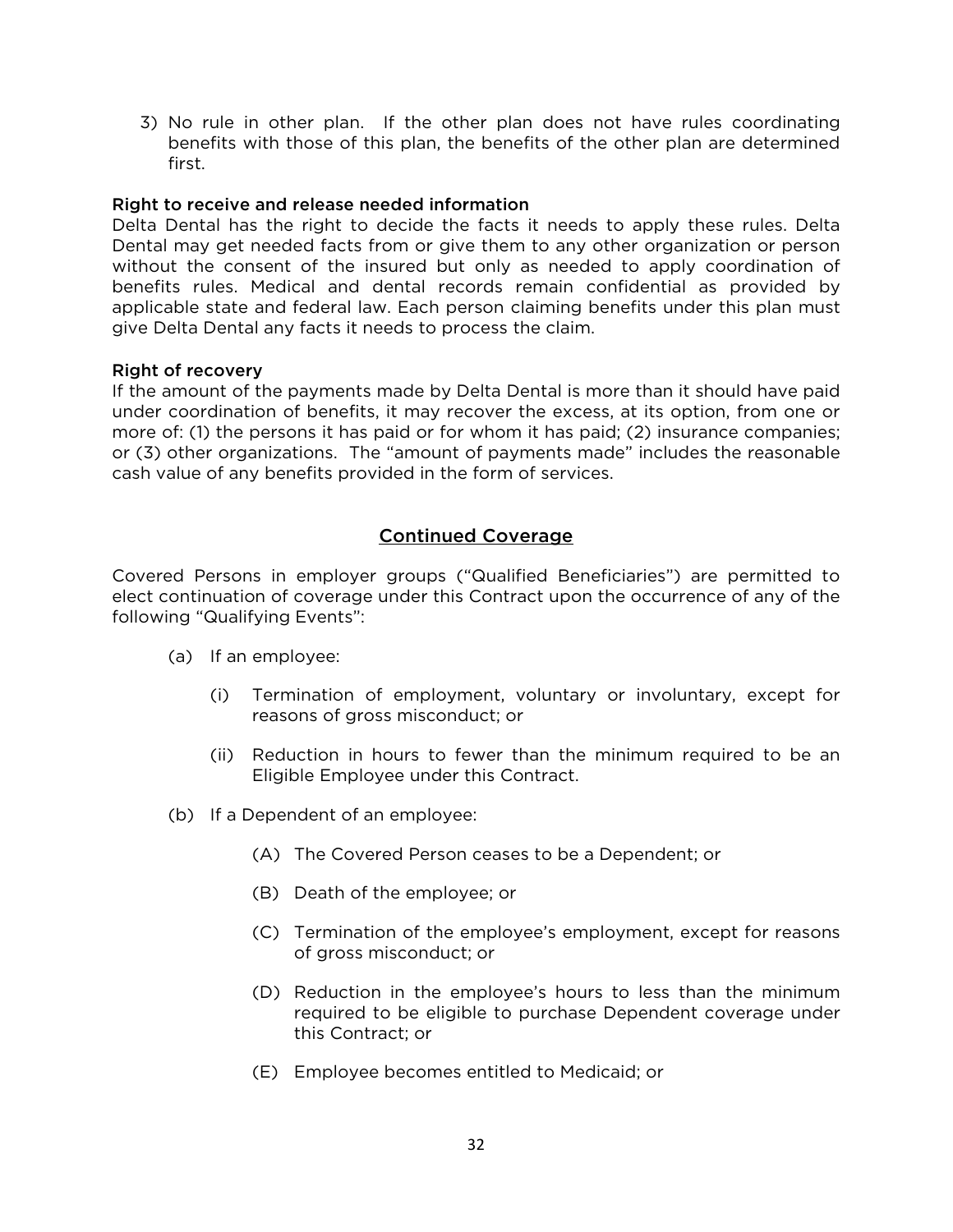(F) Parents become divorced or legally separated.

The Group must provide notice to the Covered Person of the right to elect COBRA continuation coverage.

A Covered Person whose coverage is terminated due to divorce, legal separation or cessation of eligibility for coverage must provide the Group notice of such event within 60 days of its occurrence.

An election of continuation coverage must be made within 60 days beginning on the later of the date of the Qualifying Event or the date the Covered Person receives notice of election rights. The COBRA election by a Covered Person is deemed an election by all others who would lose coverage as a result of the same Qualifying Event unless otherwise specified in the election or the Qualified Beneficiary independently elects COBRA continuation coverage.

If election of COBRA continuation coverage is timely, the coverage begins on the date of the Qualifying Event and ends on the earlier of:

- (a) 18 months after the employee's employment termination or reduction in hours.
- (b) 29 months after the Qualifying Event for
	- (i) a Qualified Beneficiary who is determined to be disabled under the Social Security Act at any time during the first 60 days of COBRA coverage and who notifies the Group of such determination within the first 18 months of COBRA coverage; and for
	- (ii) any nondisabled Qualified Beneficiaries with respect to the same Qualifying Event.
- (c) For Qualified Beneficiaries other than the employee, 36 months after the date of the initial Qualifying Event for all other Qualifying Events.
- (d) The date on which the Qualified Beneficiary receiving continuation in coverage fails to make a timely payment of Premium. Delta Dental will not reinstate COBRA continuation coverage once terminated for nonpayment of Premium.
- (e) The date on which the Group ceases to offer this Contract to any of its employees or members.
- (f) The date on which coverage begins under another group dental plan, as applicable. However, a person who has elected COBRA continuation coverage and whose new plan contains a pre-existing limitation clause can maintain COBRA continuation coverage until all pre-existing limitations under the new plan are satisfied.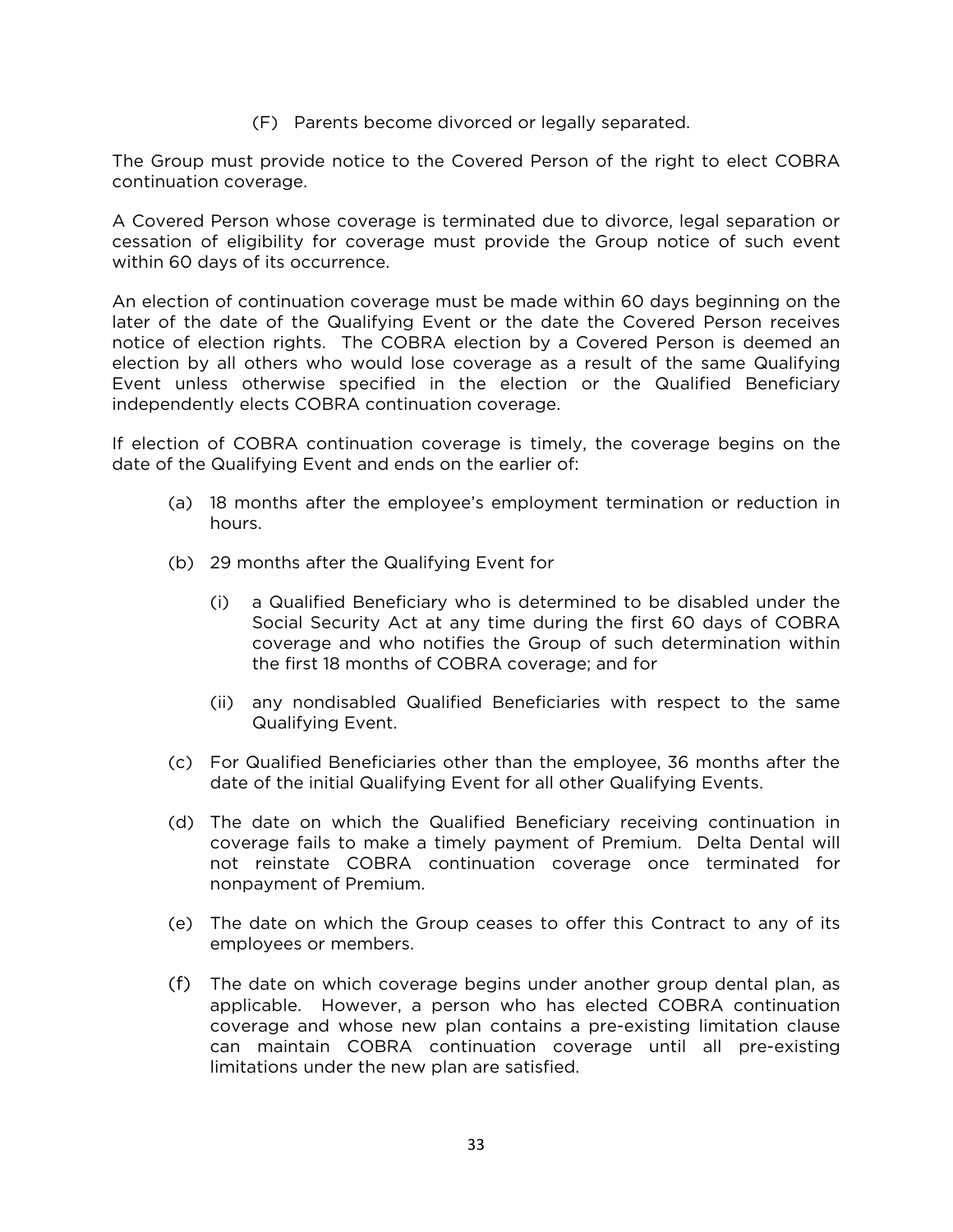The first Premium must be paid to the Group within 45 days of the election of COBRA continuation coverage. Future Premium payments must be paid by the first day of each month.

In accordance with ERISA Section 602(3), premium for a qualified disabled person will be 150% of the single, family, or other applicable Rate for the coverage during months 19 through 29 of COBRA continuation coverage. The premium for all other COBRA continuation coverage will not exceed 102% of the Rate in effect for the Group during months one through 18, and will not exceed 102% of the Rate in effect for the Group during months 19 through 36, if applicable.

## Qualified Medical Child Support Order (QMCSO)

If you have a dependent child and your employer receives a Medical Child Support Order recognizing the child's right to enroll in this benefit plan, your employer will promptly notify both you and the dependent that the order has been received. Your employer also will inform you and the dependent of the employer's procedures for determining whether the order is a Qualified Medical Child support Order.

Within a reasonable time after receiving the order, your employer will decide whether the court order is a qualified Medical Child Support Order and will notify you and the dependent of that determination.

## Rights of Recovery (Subrogation)

Delta Dental has the right to recover claim payments made to you should you be compensated for damages by another party. (e.g. If you are in an accident and Delta Dental pays a claim for dental problems caused by the accident, we can request a refund from you if you receive compensation from the other party (or their insurance company) involved in the accident.)

## Delta Dental's Liability

In no instance is Delta Dental liable for any conduct, including but not limited to tortuous conduct, negligence, or wrongful acts or omissions by any person, including but not limited to subscribers, dentists, dental assistants, dental hygienists, hospitals or hospital employees receiving or providing services. In no instance is Delta Dental liable for services of facilities that, for any reason, are unavailable to you.

## Grievance Procedures

Delta Dental will attempt to resolve the grievance or benefits determination appeal through informal discussions, consultations or conferences and internal reviews (for medically/dentally necessary services). Delta Dental has a multi-step appeals process that includes up to two internal reviews and an external review of disputed claims. In the event that the grievance or appeal remains unresolved, the subscriber or covered dependent, or his/her representative has the right to request an external review (for medically/dentally necessary claims) or to appear before Delta Dental's Dental Care and Professional Review Committee to present written or oral information and to question the committee.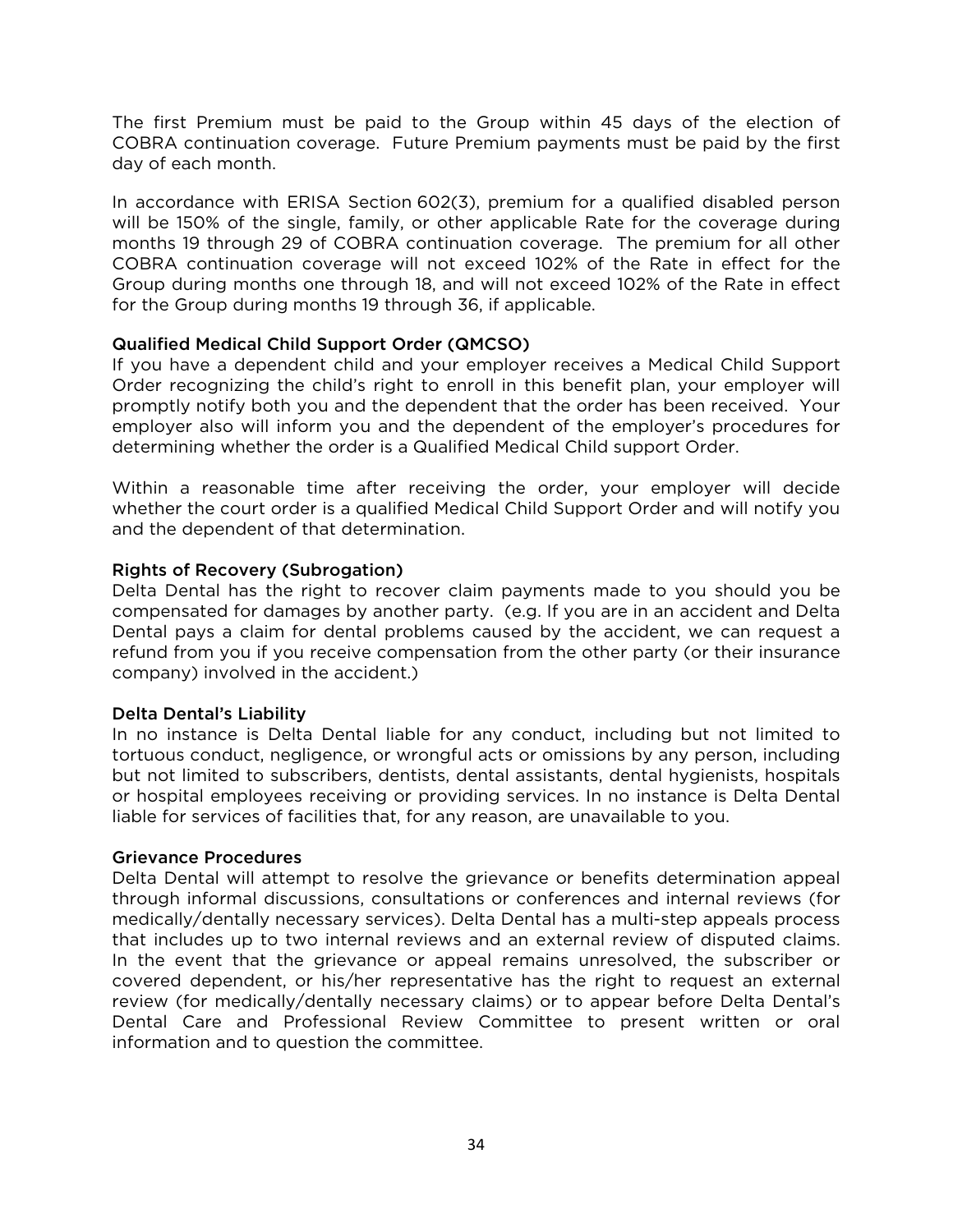## Internal review of a denial of claim

A Claimant has the right to an Internal Review of a Denial of Claim.

Our written notification of Denial of Claim will include an APPLICATION FOR INTERNAL REVIEW. Any Claimant who decides to appeal a Denial of Claim must complete this Application and return it to Delta Dental within the timeframe set out below. This Application allows the Claimant to apply for an Internal Review and, if certain additional requirements are met, **apply** for an Expedited Internal Review or an Expedited Internal Review/Expedited External Review.

All requests for external review must be accompanied by a filing fee of \$15 made payable by check or money order to the Wyoming State Treasurer.

A Claimant may file an Expedited Internal Review if:

- 1. The timeframe for the completion of a normal review would seriously jeopardize the Claimant's life or health or jeopardize the Claimant's ability to regain maximum function; or
- 2. The claim concerns a request for an admission, availability of care, continued stay or dental care service for which the Claimant received Emergency Services, but has not been discharged from a Facility.

A Claimant may file an Expedited Internal/Expedited External Review if:

- 1. The Claimant has a dental condition where the timeframe for completion of an Expedited Internal Review would seriously jeopardize the Claimant's life or health or would jeopardize the Claimant's ability to regain maximum function; or
- 2. The claim concerns a request for admission, availability of care, continued stay or dental care service for which the Claimant received Emergency Services, but has not yet been discharged from a Facility; AND
- 3. The basis of the Application request is a Denial of Claim.

A Claimant cannot request an Expedited External Review for Retrospective Denial of Claim.

The Claimant also has the right to a signed opinion of at least one (1) certified dental consultant who agrees with Our Denial of Claim and who is NOT Our employee.

The Claimant will need to complete the Application and mail it to the address below within (60) sixty days of the Claimant's receipt of the Application if requesting an:

- 1. Internal Review;
- 2. Expedited Internal Review; or
- 3. Expedited Internal/Expedited External Review, simultaneously.

Delta Dental of Wyoming 6234 Yellowstone Road Cheyenne, WY 82009 Toll Free: 1-800-735-3379 \* Fax Number: 307-632-7309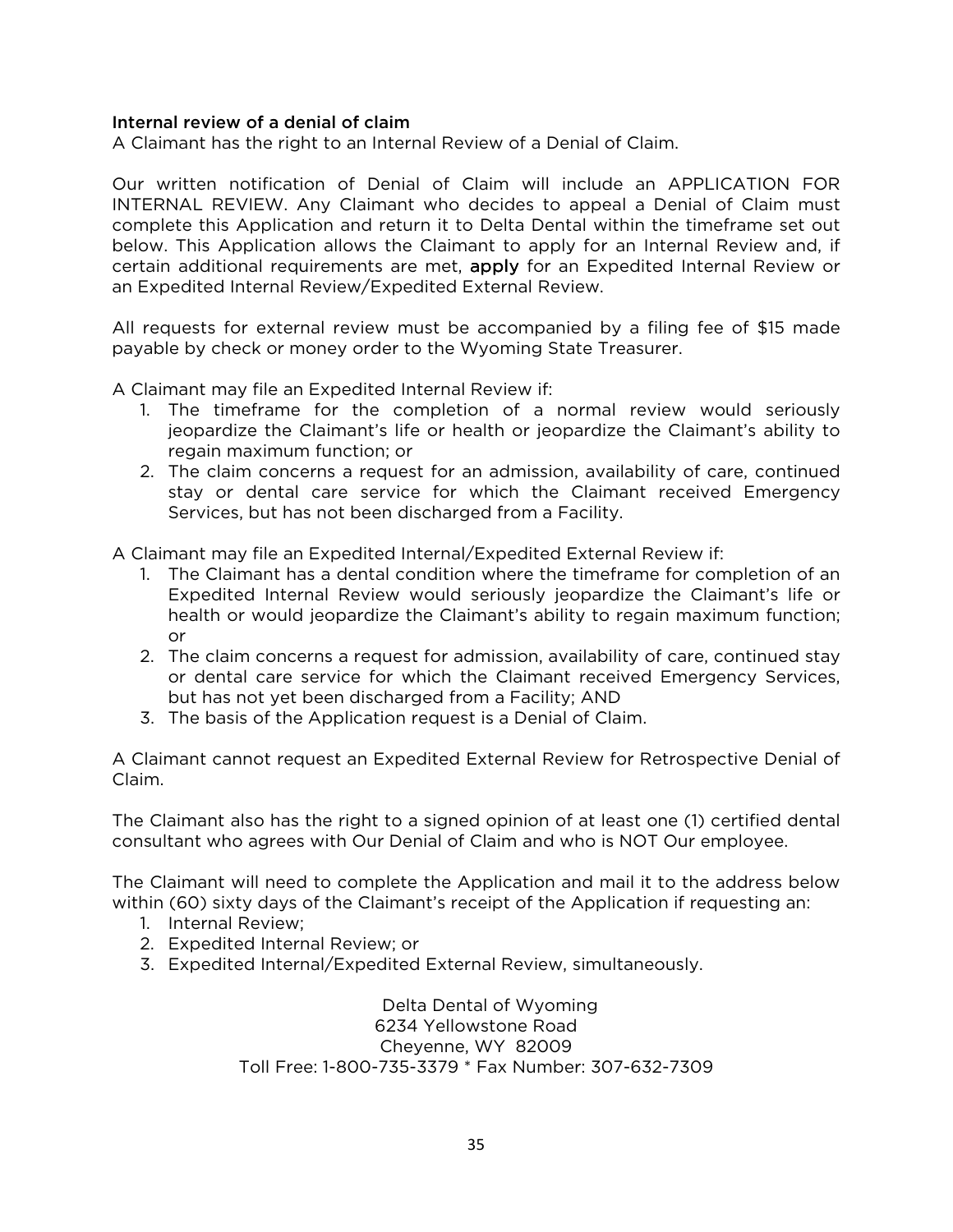Along with the Application, the Claimant may submit any additional information that relates to the Denial of Claim.

We will notify the Claimant in writing of our decision within:

- 1. 15 days of receiving the completed Application for Internal Review; and
- 2. 72 hours of receiving the completed Application for an Expedited Internal Review or Expedited Internal/Expedited External Review.

If the claimant's application requests expedited internal/expedited external review:

We will immediately determine if the Claimant's request meets the reviewability requirements to apply simultaneously for both an Expedited Internal Review and an Expedited External Review as set out above. We will notify both the Claimant and the Commissioner of Our determination. If the Claimant does not agree with Our determination, then the Claimant may appeal Our decision directly to the Commissioner;

If it is determined by Us or by the Commissioner that the Claimant's request does meet the reviewability requirements, We will send a copy of that request along with the Claimant's \$15.00 filing fee to the Commissioner;

We will assign the request to an IRO approved by the Commissioner. We will provide to the assigned IRO, all documents and information upon which We relied in making the Denial of Claim.

The IRO will determine whether:

- 1. The Claimant is or was a covered person under Delta Dental's dental benefit plan at the time the provision of or payment for dental services, procedures or supplies was requested or provided;
- 2. The provision of or payment for dental services, procedures or supplies requested by the Claimant reasonably appears to be a covered service under the dental benefit plan, but the determination by Delta Dental is that the services, procedures or supplies are not Medically/Dentally Necessary and Appropriate;
- 3. The Claimant has provided to Delta Dental all the information and forms required to process an Expedited External Review, including the Authorization to Release Dental Records.

As expeditiously as the Claimant's dental condition or circumstances require, but in no event more than 72 hours after the date of receipt of the request for an Expedited External Review, the IRO will:

- 1. Make a decision to uphold or reverse the Denial of Claim; and
- 2. Notify the Claimant, Delta Dental and the Commissioner of the decision.

If the IRO's initial notification is verbal, then the IRO will also provide written confirmation of that notification within 48 hours of the verbal notification.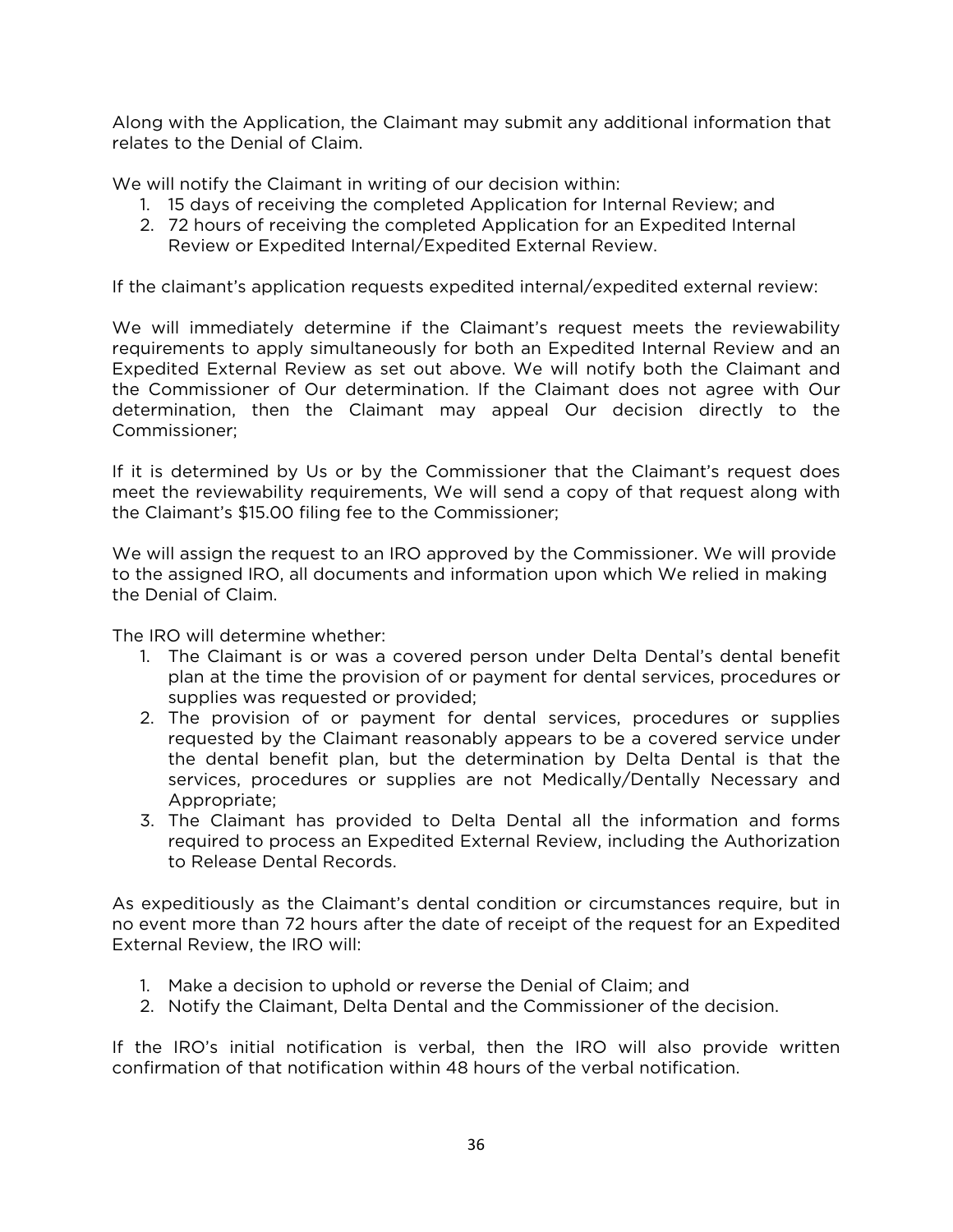If the IRO finds that the claim should be paid, Delta Dental will immediately approve the covered benefit that was the subject of the denied claim.

## External review

A Claimant may have the right to an External Review. Delta Dental bears the cost of the External Review.

A Claimant may have the right to an Expedited External Review if:

- 1. The timeframe for the completion of a normal review would seriously jeopardize the Claimant's life or health or jeopardize the Claimant's ability to regain maximum function; or
- 2. The claim concerns a request for an admission, availability of care, continued stay or dental care service for which the Claimant received Emergency Services, but have not been discharged from a Facility. The Claimant cannot request an Expedited External Review for Retrospective Denial of Claim.

To request an External Review, the Claimant will need to complete an application for external review form, which will accompany all Internal Review denials. The Claimant will need to mail the completed application to the address below within sixty (60) days of the Claimant's receipt of the Application if requesting an External Review or an Expedited External Review.

Delta Dental of Wyoming 6234 Yellowstone Road Cheyenne, WY 82009 Toll Free: 1-800-735-3379 Fax Number: 307-632-7309

Immediately upon receiving the completed application for external review, We will send a copy of the Claimant's completed Application to the Commissioner and assign the request to an IRO approved by the Commissioner. We will provide to the assigned IRO, all documents and information upon which We relied in making the Denial of Claim.

The IRO will determine whether:

- 1. The Claimant is or was a covered person under Delta Dental's dental benefit plan at the time the provision of or payment for dental services, procedures or supplies was requested or provided;
- 2. The provision of or payment for dental services, procedures or supplies requested by the Claimant reasonably appears to be a covered service under the dental benefit plan, but the determination by Delta Dental is that the services, procedures or supplies are not Medical/Dental Necessary and Appropriate;
- 3. Delta Dental has denied the Claimant's request for the provision of or payment for dental services, procedures or supplies after having been given the opportunity to review Delta Dental's initial Denial of Claim one (1) or more times;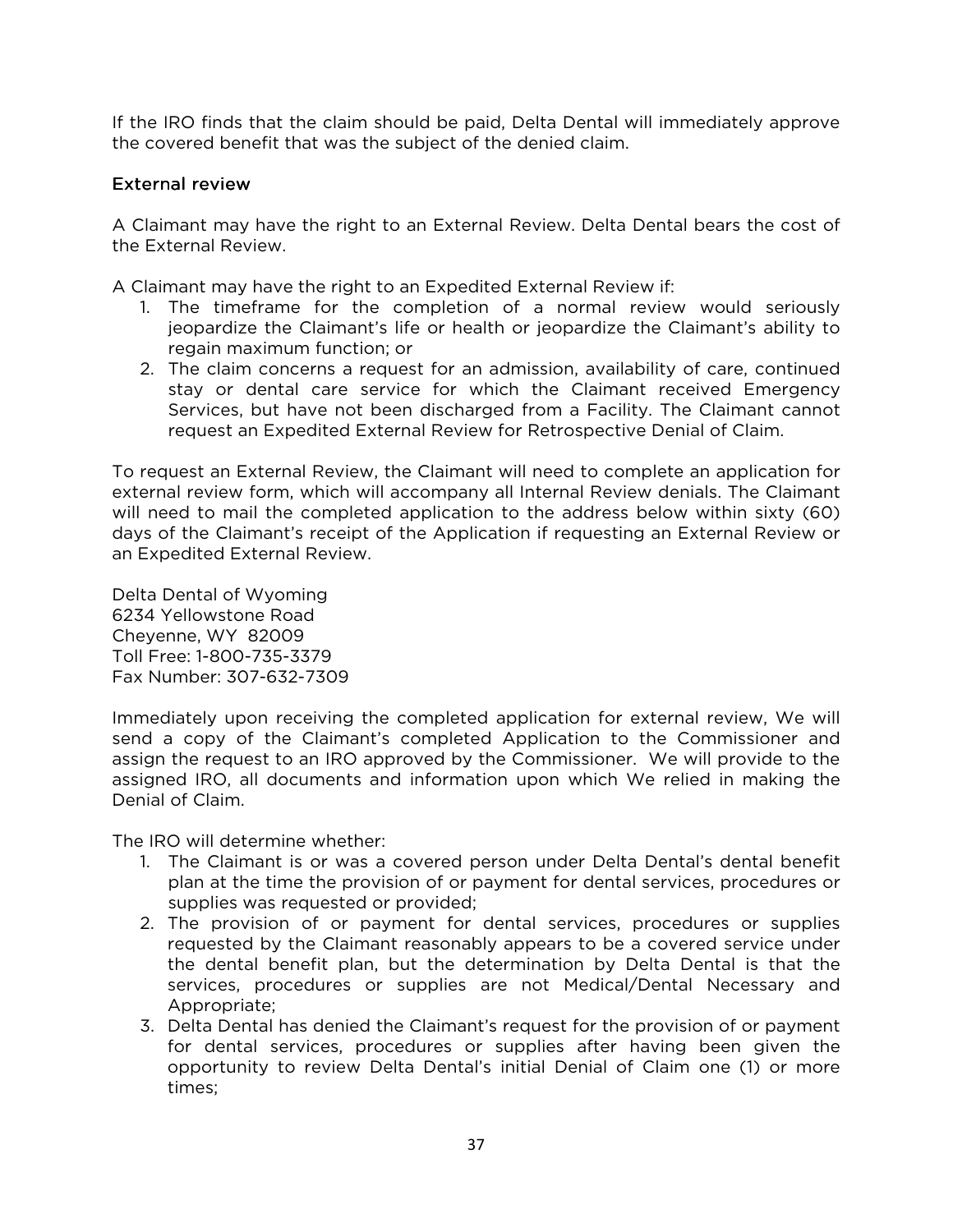4. The Claimant has provided to Delta Dental all the information and forms required to process an External Review, including the Authorization To Release Dental Records.

Within five (5) days of receiving the Application, the IRO will notify the Claimant and Delta Dental in writing whether the documentation is complete and, if not, what information or documentation is missing. The Claimant may submit to the IRO in writing any additional documentation supporting the appeal in addition to any missing documentation required by the IRO.

The IRO will submit to Delta Dental any additional information that the Claimant's provides, which Delta Dental may use to reconsider the appeal at this juncture. If Delta Dental decides to reverse its prior Denial of Claim, it will immediately provide written notice to the Claimant, the IRO and the Commissioner and the External Appeal will be terminated.

Within forty-five (45) days after the date of receipt of the Application, the IRO will provide written notice to the Claimant, Delta Dental and the Commissioner of its decision to uphold or reverse Delta Dental's Denial of Claim.

If the IRO determines the claims should be paid, Delta Dental will notify the Claimant within five (5) days of the reversal of the Denial of Claim.

## Expedited external review

The process for an Expedited External Review is as follows:

- 1. We immediately determine whether a Claimant's Application meets the following reviewability requirements:
	- The Claimant has a dental condition where the timeframe for completion of an External Review would seriously jeopardize the Claimant's life or health or would jeopardize the Claimant's ability to regain maximum function; or
	- The claim concerns a request for admission, availability of care, continued stay or dental care service for which the Claimant received Emergency Services, but has not yet been discharged from a Facility; AND
	- The claim was denied as not being Dentally Necessary or on a similar basis.

Our determination is sent to both the Claimant and the Commissioner. If the Claimant does not agree with Our determination, then the Claimant can appeal our decision directly to the Commissioner;

2. If it is determined by Us or by the Commissioner that the Application does meet the reviewability requirements, We will send a copy of that Application along with the filing fee to the Commissioner;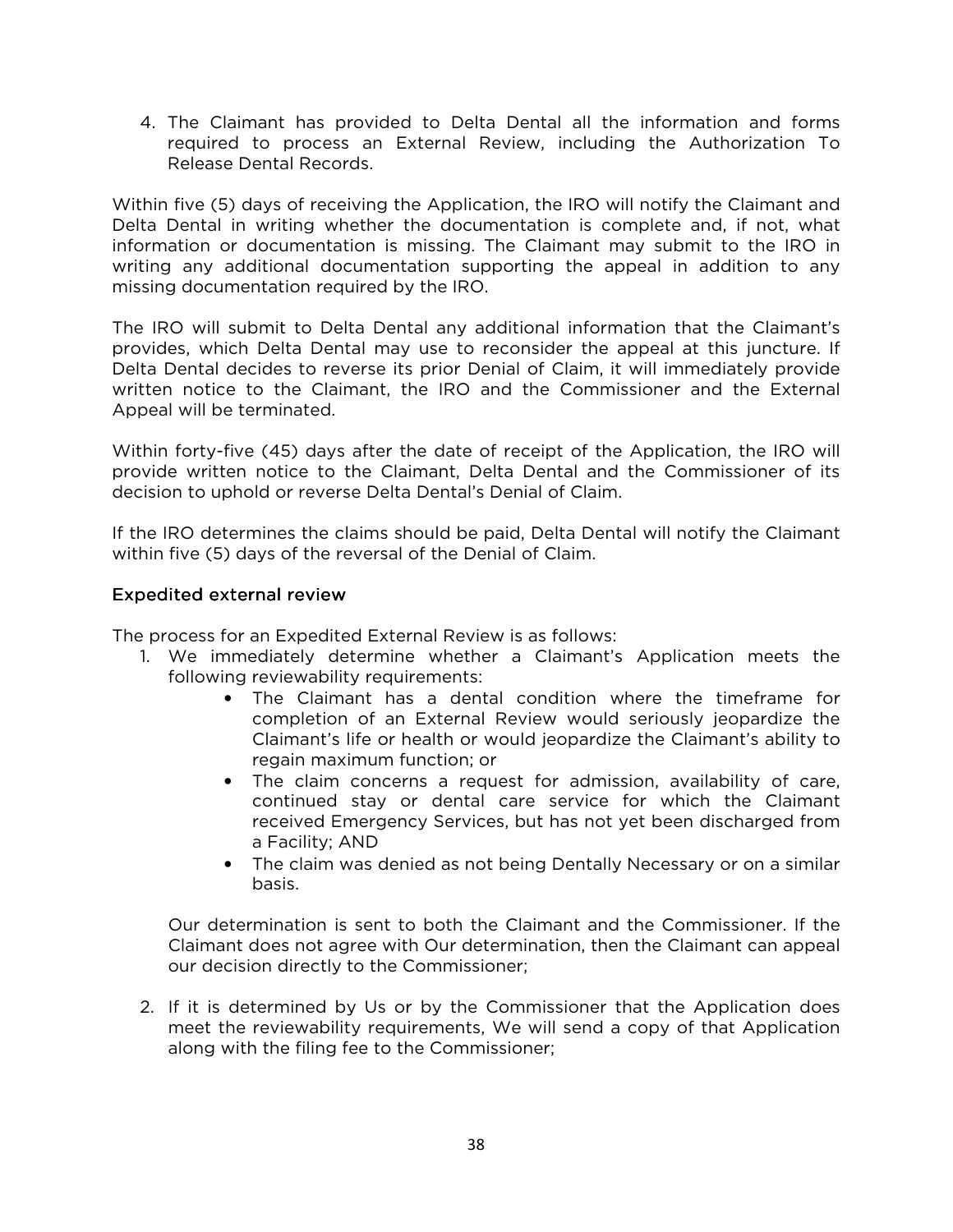3. We assign the Application to an IRO approved by the Commissioner. We will provide to the assigned IRO, all documents and information upon which We relied in denying any and all claims which are the subject of the Denial of Claim.

The IRO will determine whether:

- 1. The Claimant is or was covered under Delta Dental's dental benefit plan at the time the provision of or payment for dental services, procedures or supplies was requested or provided;
- 2. The provision of or payment for dental services, procedures or supplies requested by the Claimant reasonably appears to be a covered service under the dental benefit plan, but the determination by Delta Dental is that the services, procedures or supplies are not Dentally Necessary and Appropriate;
- 3. The Claimant has provided to Delta Dental all the information and forms required to process an Expedited External Review, including the Authorization to Release Dental Records.

As expeditiously as the Claimant's dental condition or circumstances require, but in no event more than 72 hours after the date of receipt of the request for an Expedited External Review, the IRO will:

- 1. Make a decision to uphold or reverse the Denial of Claim; and
- 2. Notify the Claimant, Delta Dental and the Commissioner of the decision.

If the IRO's initial notification is verbal, then the IRO will also provide written confirmation of that notification within 48 hours of the verbal notification.

If the IRO finds that the claim should be paid, Delta Dental will immediately approve the covered benefit that was the subject of the Denial of Claim.

#### Notice of Privacy Practices

This section describes how health information about you may be used and disclosed and how you can get access to this information. Please review it carefully. The privacy of your health information is important to us.

#### Confidentiality of your health care information

This notice is required by law to inform you of how Delta Dental protects the confidentiality of your health care information in our possession. Protected Health Information (PHI) is defined as individually identifiable information regarding a patient's health care history, mental or physical condition or treatment. Some examples of PHI include your name, address, telephone and/or fax number, electronic mail address, social security number or other identification number, date of birth, date of treatment, treatment records, x-rays, enrollment and claims records. Delta Dental receives, uses and discloses your PHI to administer your benefit plan or as permitted or required by law. Any other disclosure of your PHI without your authorization is prohibited.

We follow the privacy practices described in this notice and federal and state privacy requirements that apply to our administration of your benefits. Delta Dental reserves the right to change our privacy practice effective for all PHI maintained.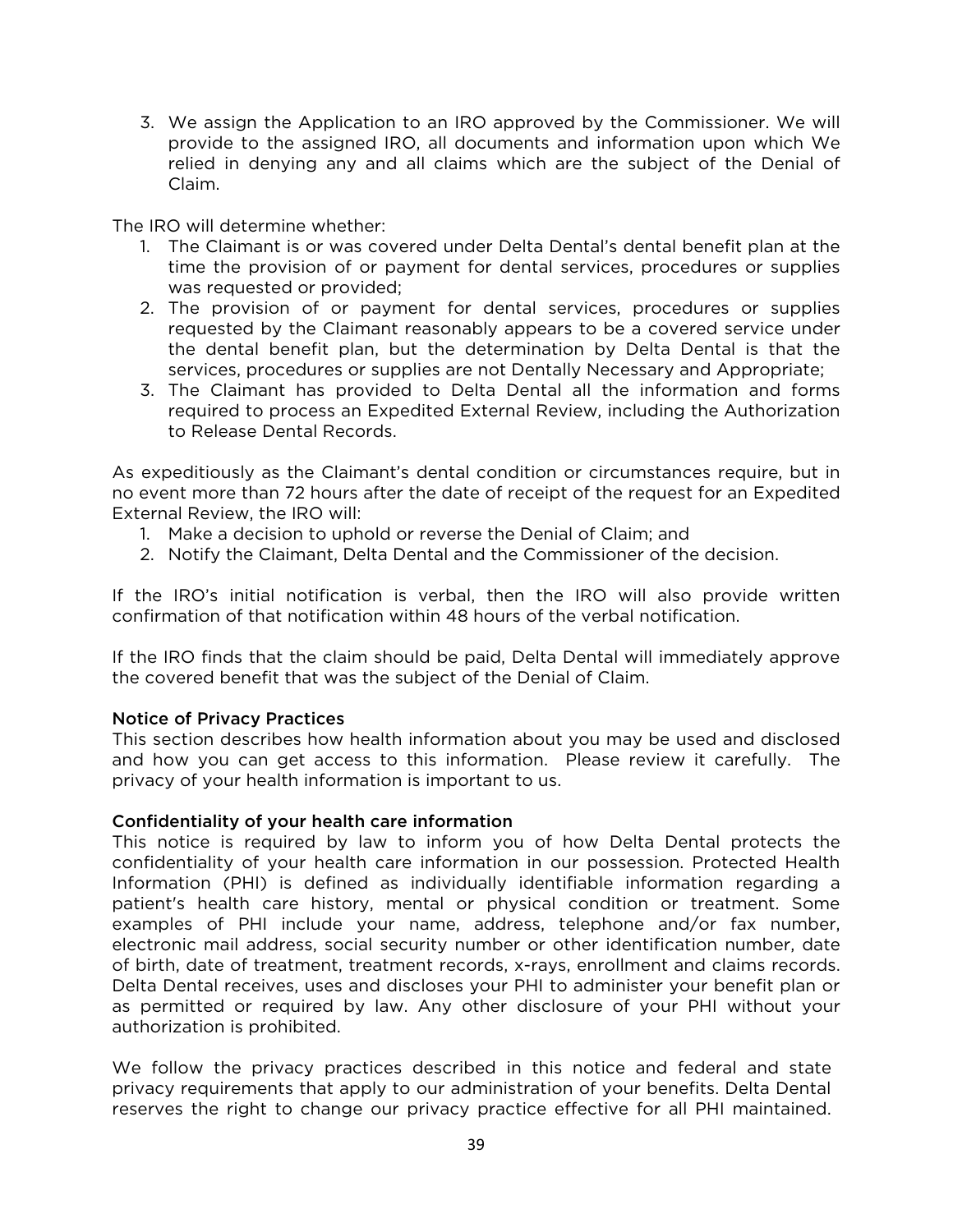We will update this notice if there are material changes and redistribute it to you within 60 days of the change to our practices. We will also promptly post a revised notice on our website.

A copy may be requested anytime by contacting the address or phone number at the end of this notice. You should receive a copy of this notice at the time of enrollment in a Delta Dental program and will be informed on how to obtain a copy at least every three years.

## Permitted uses and disclosures of your PHI

## Uses and disclosures of your PHI for treatment, payment or health care operations

Your explicit authorization is not required to disclose information about yourself, or for purposes of health care treatment, payment of claims, billing of premiums, and other health care operations. If your benefit plan is sponsored by your employer or another party, we may provide PHI to your employer or plan sponsor to administer your benefits. As permitted by law, we may also disclose PHI to third party affiliates that perform services for Delta Dental to administer your benefits. As permitted by law, we may disclose PHI to third-party affiliates that perform services for Delta Dental to administer your benefits, and who have signed a contract agreeing to protect the confidentiality of your PHI, and have implemented privacy policies and procedures that comply with applicable federal and state law.

Some examples of disclosure and use for treatment, payment or operations include: processing your claims, collecting enrollment information and premiums, reviewing the quality of health care you receive, providing customer service, resolving your grievances, and sharing payment information with other insurers. Some other examples are:

- Uses and/or disclosures of PHI in facilitating treatment. *For example, Delta Dental may use or disclose your PHI to determine eligibility for services requested by your provider.*
- Uses and/or disclosures of PHI for payment. *For example, Delta Dental may use and disclose your PHI to bill you or your plan sponsor.*
- Uses and/or disclosures of PHI for health care operations. *For example, Delta Dental may use and disclose your PHI to review the quality of care provided by our network of providers.*

## Other permitted uses and disclosures without an authorization

We are permitted to disclose your PHI upon your request or to your authorized personal representative (with certain exceptions) when required by the U. S. Secretary of Health and Human Services to investigate or determine our compliance with law, and when otherwise required by law. Delta Dental may disclose your PHI without your prior authorization in response to the following: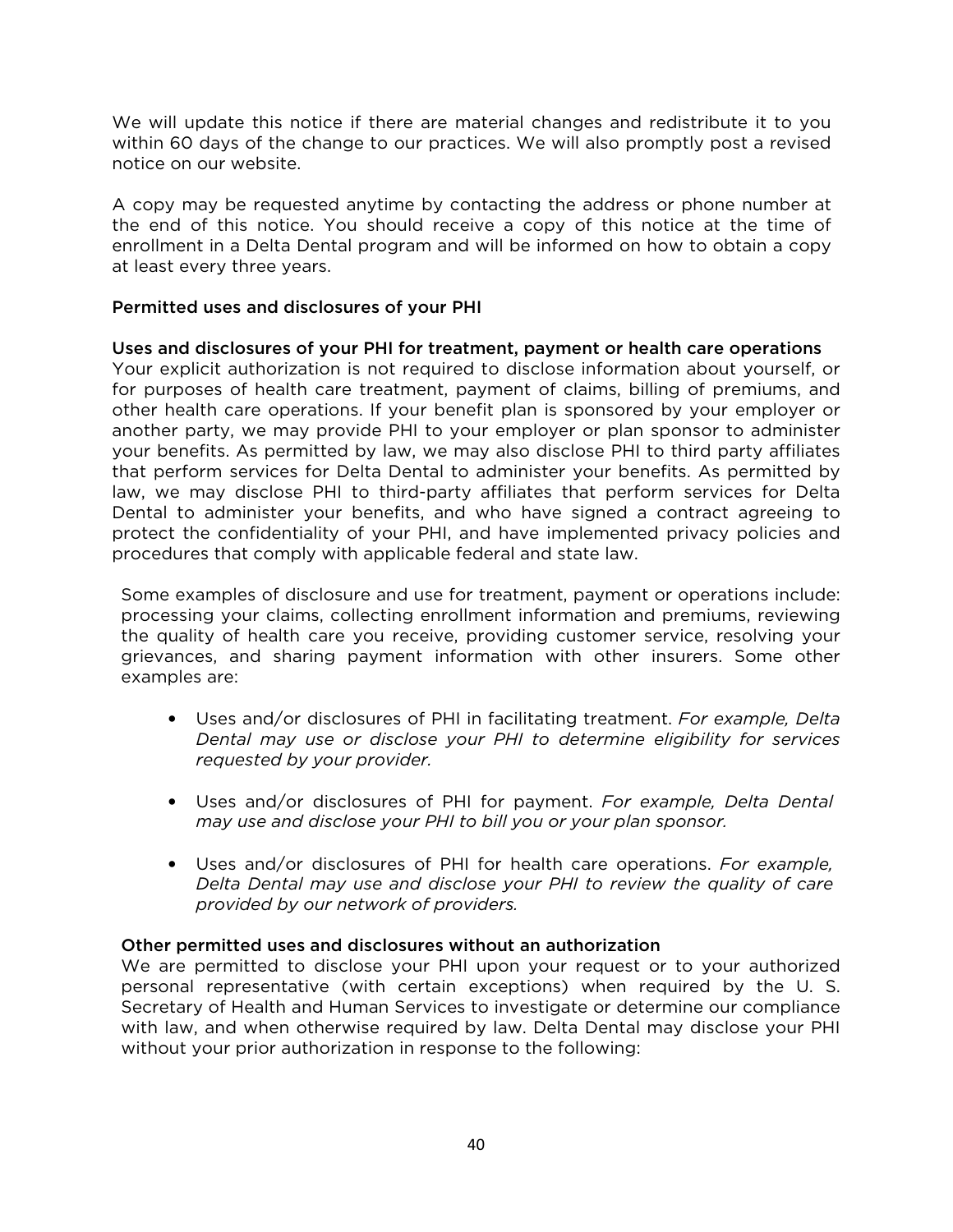- Court order;
- Order of a board, commission, or administrative agency for purposes of adjudication pursuant to its lawful authority;
- Subpoena in a civil action;
- Investigative subpoena of a government board, commission, or agency;
- Subpoena in an arbitration;
- Law enforcement search warrant; or
- Coroner's request during investigations.

Some other examples include: to notify or assist in notifying a family member, another person, or a personal representative of your condition; to assist in disaster relief efforts; to report victims of abuse, neglect or domestic violence to appropriate authorities; for organ donation purposes; to avert a serious threat to health or safety; for specialized government functions such as military and veterans activities; for workers' compensation purposes; and, with certain restrictions, we are permitted to use and/or disclose your PHI for underwriting, provided it does not contain genetic information. Information can also be de-identified or summarized so it cannot be traced to you and, in selected instances, for research purposes with the proper oversight.

### Disclosures Delta Dental makes with your authorization

Delta Dental will not use or disclose your PHI without your prior written authorization unless permitted by law. You can later revoke that authorization, in writing, to stop the future use and disclosure.

The authorization will be obtained from you by Delta Dental or by a person requesting your PHI from Delta Dental.

## Your rights regarding PHI

#### You have the right to request an inspection of and obtain a copy of your PHI.

You may access your PHI by contacting Delta Dental at the address at the bottom of this notice. You must include (1) your name, address, telephone number and identification number, and (2) the PHI you are requesting. Delta Dental may charge a reasonable fee for providing you copies of your PHI. Delta Dental will only maintain that PHI that we obtain or utilize in providing your health care benefits. Most PHI, such as treatment records or x-rays, is returned by Delta Dental to the dentist after we have completed our review of that information. You may need to contact your health care provider to obtain PHI that Delta Dental does not possess.

You may not inspect or copy PHI compiled in reasonable anticipation of, or use in, a civil, criminal, or administrative action or proceeding, or PHI that is otherwise not subject to disclosure under federal or state law. In some circumstances, you may have a right to have this decision reviewed. Please contact Delta Dental as noted below if you have questions about access to your PHI.

#### You have the right to request a restriction of your PHI.

You have the right to ask that we limit how we use and disclose your PHI, however,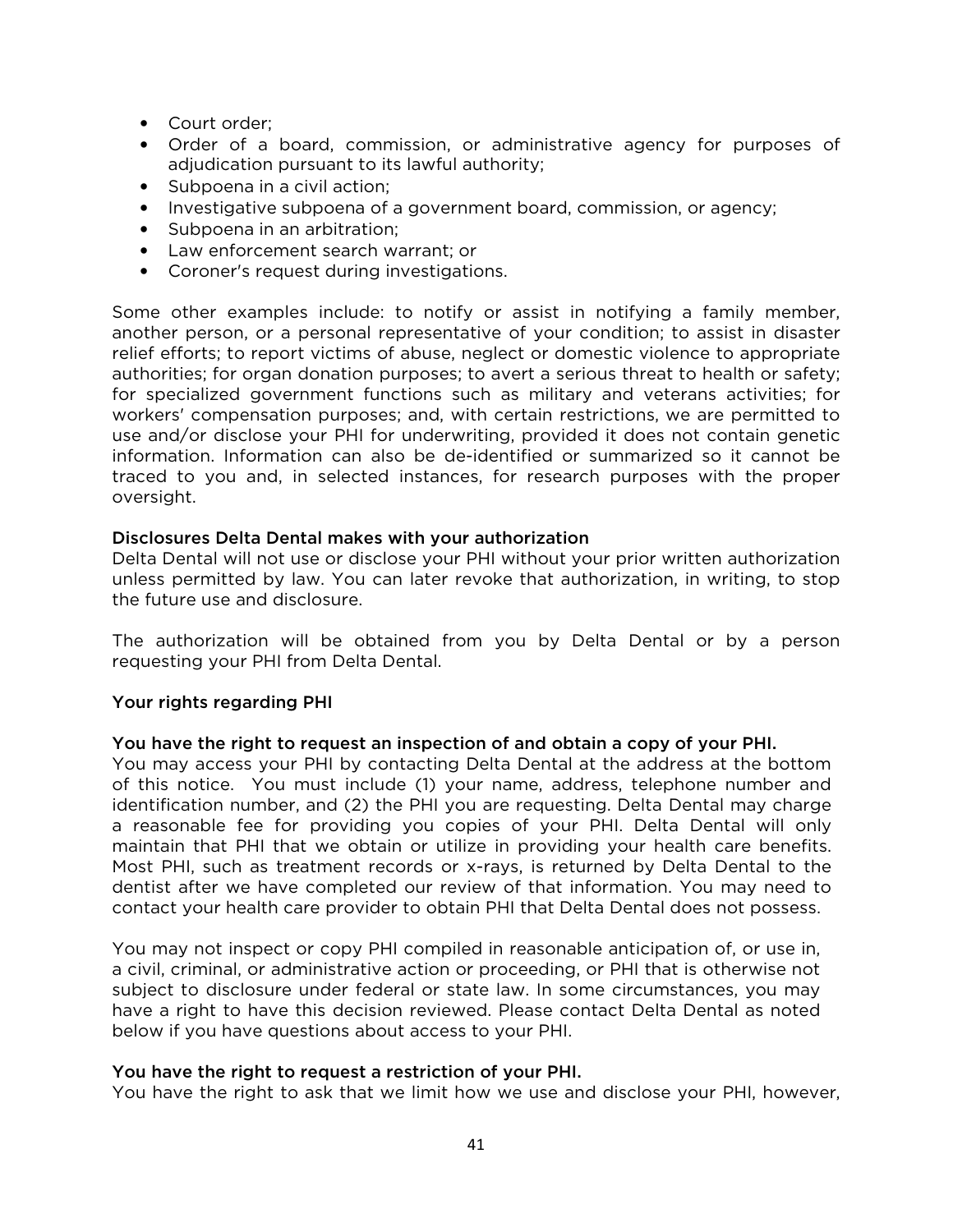you may not restrict our legal or permitted uses and disclosures of PHI. While we will consider your request, we are not legally required to accept those requests that we cannot reasonably implement or comply with during an emergency. If we accept your request, we will put our understanding in writing.

## You have the right to correct or update your PHI.

You may request to make an amendment of PHI we maintain about you. In certain cases, we may deny your request for an amendment. If we deny your request for amendment, you have the right to file a statement of disagreement with us and we may prepare a rebuttal to your statement and will provide you with a copy of any such rebuttal. If your PHI was sent to us by another, we may refer you to that person to amend your PHI.

For example, we may refer you to your dentist to amend your treatment chart or to your employer, if applicable, to amend your enrollment information. Please contact our privacy officer as noted at the end of this notice if you have questions about amending your PHI.

## You have the right to opt-out of Delta Dental using your PHI for fundraising and marketing.

Delta Dental does not use your PHI for either marketing or fundraising purposes. If we change our practice, we must give you the opportunity to opt-out. We may send you newsletters or information regarding your dental program.

## You have the right to request or receive confidential communications from us by alternative means or at a different address.

Alternate or confidential communication is available if disclosure of your PHI to the address on file could endanger you. You may be required to provide us with a statement of possible danger, as well as specify a different address or another method of contact. Please make this request in writing to the address noted at the end of this notice.

## You have the right to receive an accounting of certain disclosures we have made, if any, of your PHI.

You have a right to an accounting of disclosures with some restrictions. This right does not apply to disclosures for purposes of treatment, payment, or health care operations or for information we disclosed after we received a valid authorization from you. Additionally, we do not need to account for disclosures made to you, to family members or friends involved in your care, or for notification purposes. We do not need to account for disclosures made for national security reasons, certain law enforcement purposes or disclosures made as part of a limited data set. Please contact us at the number at the end of this notice if you would like to receive an accounting of disclosures or if you have questions about this right.

## You have the right to get this notice by e-mail.

A copy of this notice is posted on the Delta Dental website. You may also request an email copy or paper copy of this notice by calling our Customer Service department at 1-800-735-3379.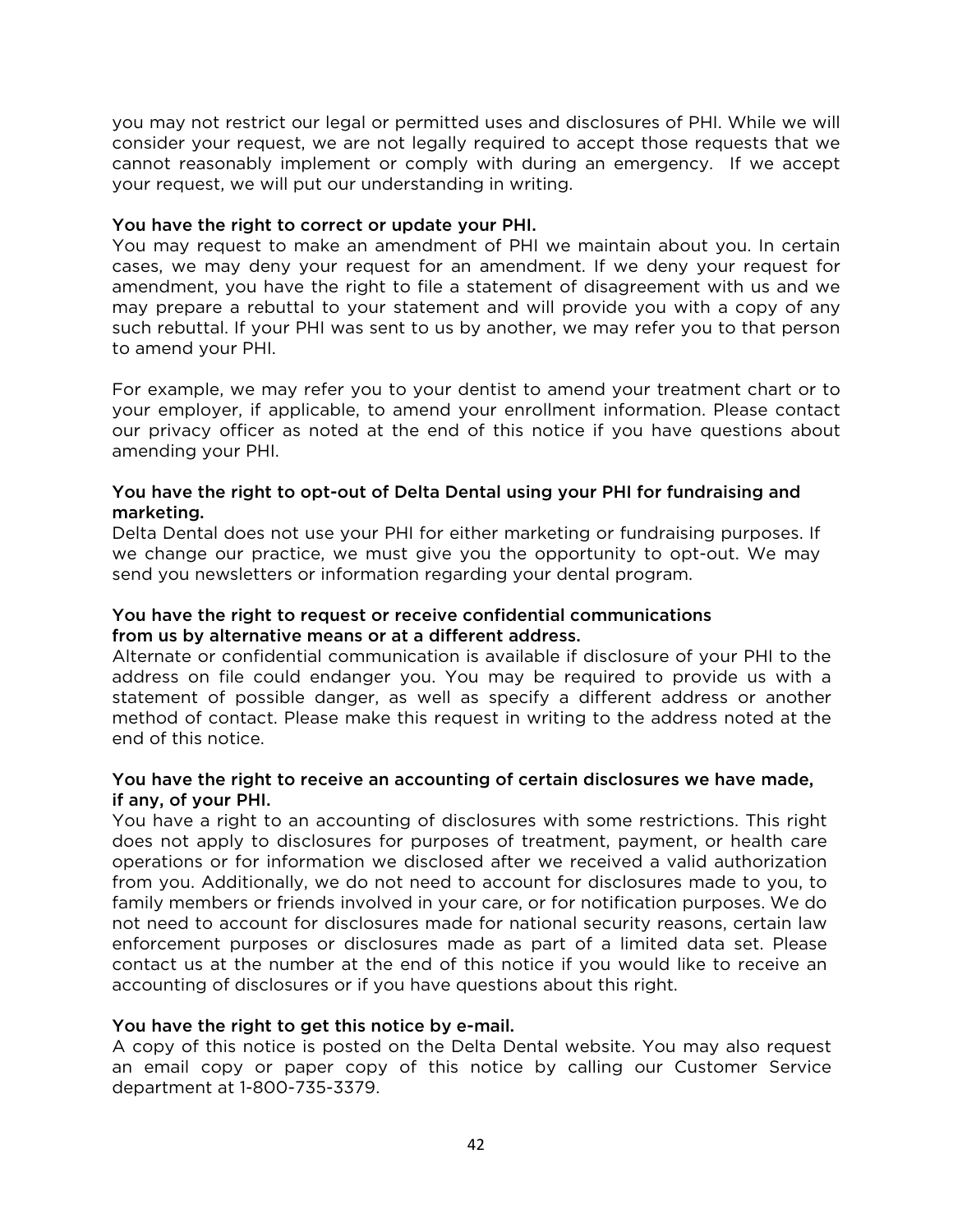## You have the right to be notified following a breach of unsecured protected health information.

Delta Dental will notify you in writing, at the address on file, if we discover we compromised the privacy of your PHI.

#### *The following is included in this document as per Section 1557 of the Affordable Care Act (ACA):*

#### Notice of Non-Discrimination

Delta Dental of Wyoming (DDWY) complies with applicable Federal civil rights laws and does not discriminate on the basis of race, color, national origin, age, disability, or sex. DDWY does not exclude people or treat them differently because of race, color, national origin, age, disability, or sex.

DDWY provides free aids and services to people with disabilities to communicate effectively with us, such as:

• Written information in other formats (large print, audio, accessible electronic formats, other formats)

DDWY provides free language services to people whose primary language is not English, such as:

- Qualified interpreters
- Information written in other languages

If you need these services, contact the DDWY Compliance Department at 800-735-3379.

#### Language Assistance Services

ATTENTION: If you speak any of the languages below, language assistance services, free of charge, may be available to you. Contact 800-735-3379 or 307-632-3313.

ATENCIÓN: si habla español, tiene a su disposición servicios gratuitos de asistencia lingüística. Llame al 800-735- 3379 or 307-632-3313.

ACHTUNG: Wenn Sie Deutsch sprechen, stehen Ihnen kostenlos sprachliche Hilfsdienstleistungen zur Verfügung. Rufnummer: 800-735-3379 or 307-632-3313.

ATTENTION : Si vous parlez français, des services d'aide linguistique vous sont proposés gratuitement. Appelez le 800-735-3379 or 307-632-3313.

CHÚ Ý: Nếu bạn nói Tiếng Việt, có các dịch vụ hỗ trợ ngôn ngữ miễn phí dành cho bạn. Gọi số 800-735-3379 or 307- 632-3313.

ВНИМАНИЕ: Если вы говорите на русском языке, то вам доступны бесплатные услуги перевода. Звоните 800- 735-3379 or 307-632-3313.

注意事項:日本語を話される場合、無料の言語支援をご利用いただけます。800-735-3379 or 307-632-3313まで、お電話にて ご連絡ください。

D77 baa ak0 n7n7zin: D77 saad bee y1n7[ti'go Diné Bizaad, saad bee 1k1'1n7da'1wo'd66', t'11 jiik'eh, 47 n1 h0l=, koj8' h0d77lnih 800-735-3379 or 307-632-3313

注意:如果您使用繁體中文,您可以免費獲得語言援助服務。請致電800-735-3379 or 307-632-3313。

PAUNAWA: Kung nagsasalita ka ng Tagalog, maaari kang gumamit ng mga serbisyo ng tulong sa wika nang walang bayad. Tumawag sa 800-735-3379 or 307-632-3313.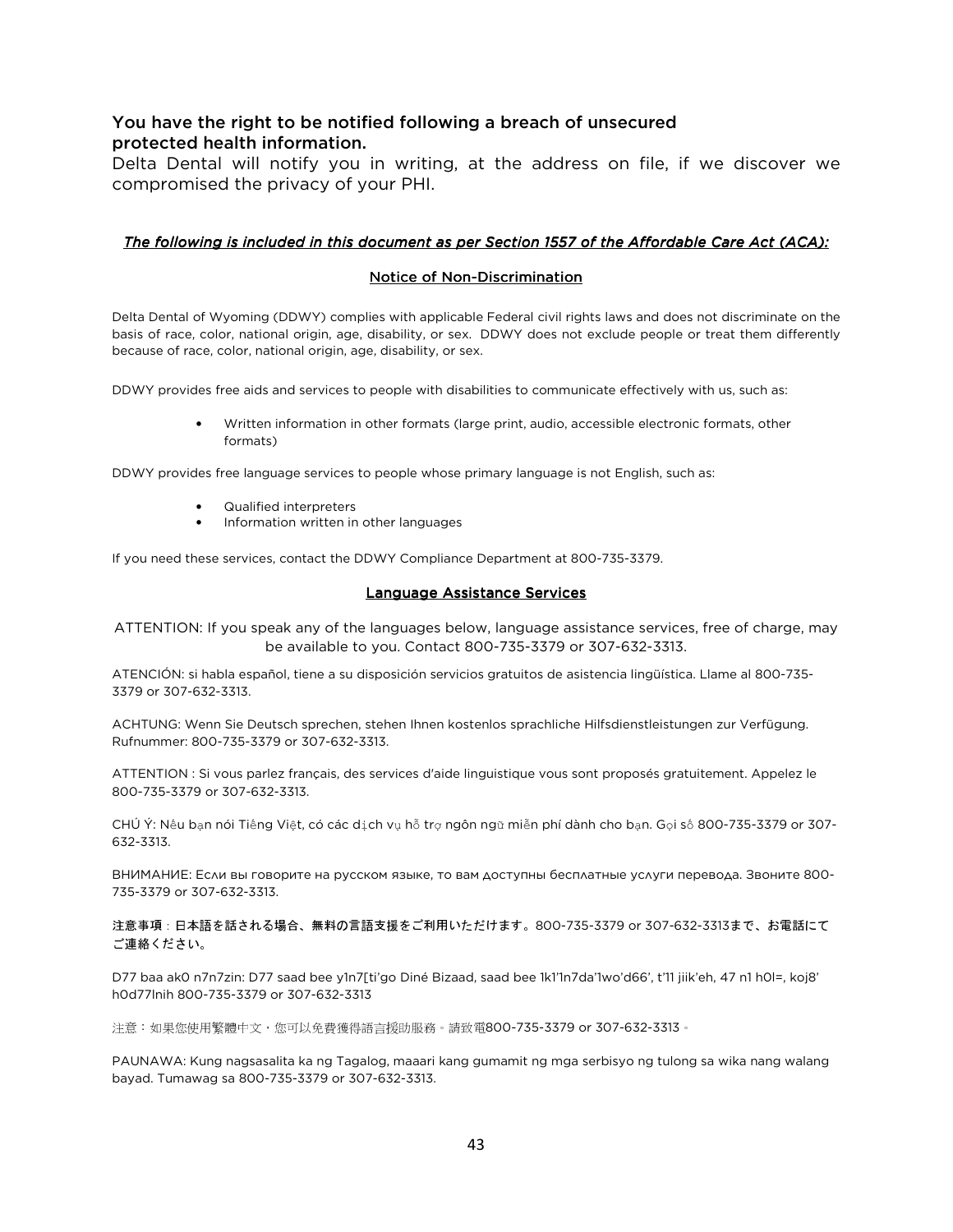주의: 한국어를 사용하시는 경우, 언어 지원 서비스를 무료로 이용하실 수 있습니다. 800-735-3379 or 307-632-3313번으로 전화해 주십시오.

ATTENZIONE: In caso la lingua parlata sia l'italiano, sono disponibili servizi di assistenza linguistica gratuiti. Chiamare il numero 800-735-3379 or 307-632-3313.

PERHATIAN: Jika Anda berbicara dalam Bahasa Indonesia, layanan bantuan bahasa akan tersedia secara gratis. Hubungi 800-735-3379 or 307-632-3313.

ध्यान दनहोसः् तपाइ ले नेपाल बोल्नहन्छ भन तपाइ को निम्त भाषा सहायता सवाहरू नःशल्क रूपमा उपलब्ध छ । फोन गनहोसर् 800-735-3379 or 307-632-3313

યુના: જો તમે ·જરાતી બોલતા હ્રે, તો િન: લ્કુ ભાષા સહ્યચ સેવાઓ તમારા માટ- ઉપલબ્ધ છ. ફ્રોન કરો 800-735-3379 or 307-632-3313.

فرمھا می باشد. با307-632-3313 or 800-735-3379 تماس بگيريد. توجه: اگر به زبان فارسی گفتگو می کنيد، تسھيت زبانی بصورت اريگان برای شما

 $\mathcal{L}_{\mathcal{A}}$ THIS CERTIFICATE OF COVERAGE CONSTITUTES ONLY A SUMMARY OF THE DENTAL PLAN. THE DENTAL PLAN CONTRACT MUST BE CONSULTED TO DETERMINE THE EXACT TERMS AND CONDITIONS OF COVERAGE.